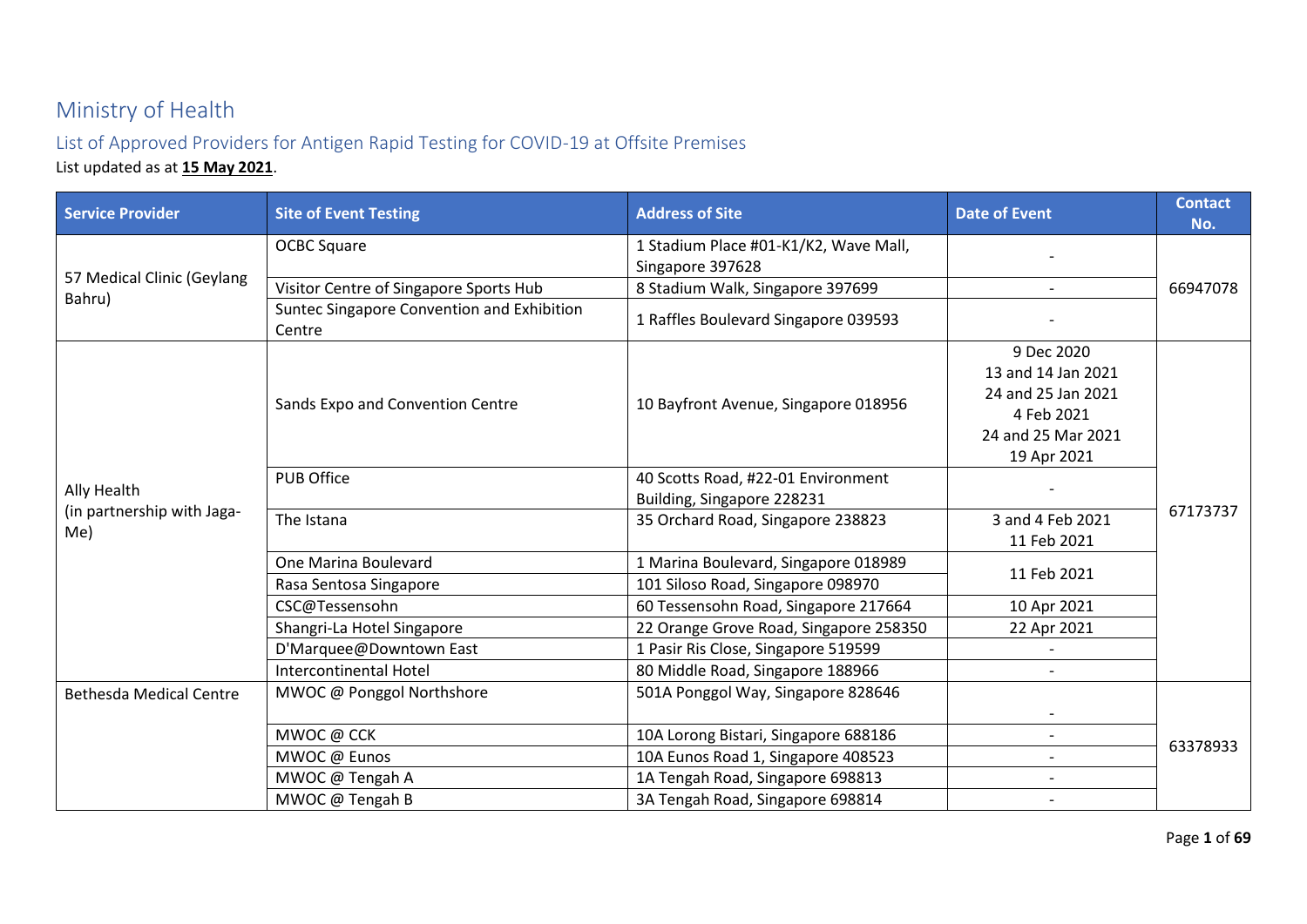|                           | <b>Hotel Chancellor</b>                | 28 Cavenagh / Orchard Road, Singapore<br>229635          |                           |          |
|---------------------------|----------------------------------------|----------------------------------------------------------|---------------------------|----------|
|                           | Days Hotel (Zhongshan Park)            | 1 Jalan Rajah, Singapore 329133                          |                           |          |
|                           | Parc Sovereign Tyrwhitt                | 165 Tyrwhitt Road, Singapore 207569                      | $\overline{\phantom{a}}$  |          |
|                           | Hotel Mi                               | 41 Bencoolen Street, Singapore 189623                    | $\overline{\phantom{a}}$  |          |
|                           | Ibis Style Macpherson                  | 401 Macpherson Road, Singapore 368125                    |                           |          |
|                           | V Hotel Bencoolen                      | 48 Bencoolen Street, Singapore 189627                    |                           |          |
|                           | Ibis Singapore Bencoolen               | 170 Bencoolen Street, Singapore 189657                   |                           |          |
|                           | Mercure Bugis Singapore                | 122 Middle Road, Singapore 188973                        |                           |          |
|                           | Park Avenue Rochester                  | 31 Rochester Drive, Singapore 138637                     | $\overline{\phantom{a}}$  |          |
|                           | V Hotel Lavender                       | 70 Jellicoe Road, Singapore 208767                       |                           |          |
|                           | <b>Hotel Genting Jurong</b>            | 2 Town Hall Link Singapore 608516                        |                           |          |
|                           | <b>Hotel Grand Pacific</b>             | 101 Victoria Street Singapore 188018                     | $\blacksquare$            |          |
|                           | <b>Hotel Miramar</b>                   | 401 Havelock Road, Singapore 169631                      |                           |          |
|                           | Parc Sovereign Albert                  | 175 Albert Street, Singapore 189970                      | $\overline{\phantom{a}}$  |          |
|                           | Holiday Inn Express Serangoon          | 270 Jalan Besar, Singapore 209019                        |                           |          |
|                           | Ibis Singapore Novena                  | 6 Irrawaddy Road, Singapore 329543                       |                           |          |
|                           | Holiday Inn Orchard Centre             | 11 Cavenagh Road, Singapore 229616                       |                           |          |
|                           | Rendezvous Hotel                       | 9 Bras Basah Road, Singapore 189559                      |                           |          |
|                           | Park Royal Marina Bay                  | 6 Raffles Boulevard, Singapore 039594                    | $\overline{\phantom{a}}$  |          |
|                           | Pan Pacific Hotel                      | 7 Raffles Boulevard, Singapore 039595                    |                           |          |
|                           | <b>Suntec City</b>                     | 3 Temasek Boulevard, Singapore 038983                    | 15 Jun to 17 Jun 2021     |          |
|                           | Singapore Sports Hub                   | 1 Stadium Drive, Singapore 397629                        | 25 May 2021 to 8 Jun 2021 |          |
|                           |                                        |                                                          | 12 Jun 2021               |          |
|                           | Shangri-La Singapore                   | 22 Orange Grove Road, Singapore 258350                   |                           |          |
| Chung & Ee Medical Clinic | <b>Wheeler Estate</b>                  | 2 Park Lane, Seletar Aerospace Park,<br>Singapore 798386 |                           | 69963782 |
|                           | Sofitel Singapore                      | 9 Wallich Street Singapore 078885                        |                           |          |
|                           | Sofitel Singapore Sentosa Resort & Spa | 2 Bukit Manis Road, Singapore 099891                     |                           |          |
|                           | Shangri-La Rasa Sentosa, Singapore     | 101 Siloso Road, Singapore 098970                        |                           |          |
| DA Clinic @ Bishan        | Sands Expo and Convention Centre       | 10 Bayfront Avenue, Singapore 018956                     | $\overline{\phantom{a}}$  | 69192998 |
|                           |                                        | 2 International Business Park #08-08 The                 |                           |          |
| Drs. Bain & Partners      | <b>BD Singapore</b>                    | Strategy, Singapore 609930                               |                           | 63162648 |
| Farrer Park Hospital      | <b>TBC</b>                             | <b>TBC</b>                                               | <b>TBC</b>                | 67052999 |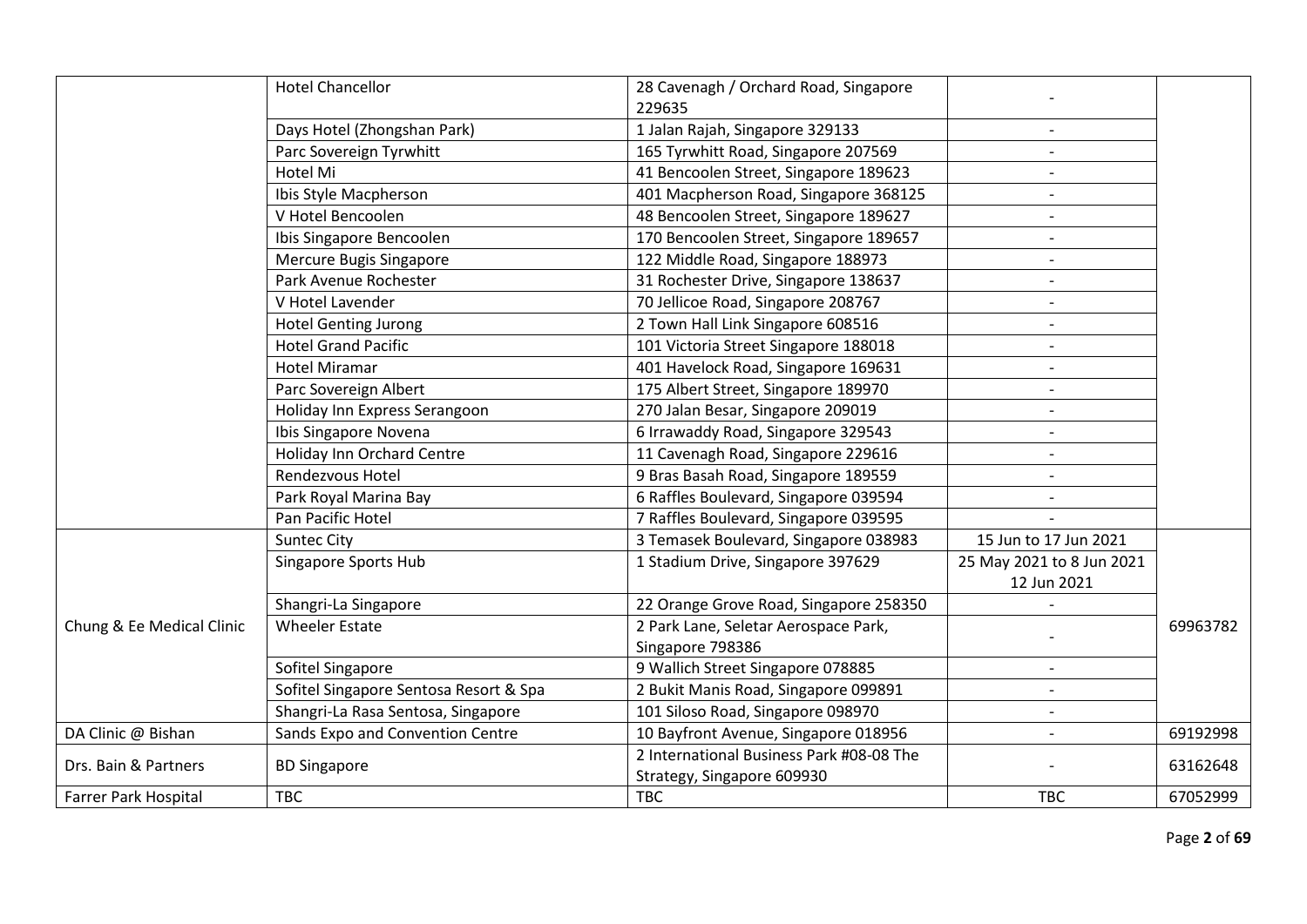|                       | RAFFLES MARINA                          | 10 Tuas West Drive, Singapore 638404                           |                |          |
|-----------------------|-----------------------------------------|----------------------------------------------------------------|----------------|----------|
|                       | MARINA AT KEPPEL BAY                    | 2 Keppel Bay Vista, 098382                                     |                |          |
|                       | <b>ONE°15 Marina Sentosa Cove</b>       | 11 Cove Drive, #01-01, Sentosa Cove,<br>Singapore 098497       |                |          |
|                       | REPUBLIC SINGAPORE YACHT CLUB           | 52 W Coast Ferry Road, Singapore 126887                        |                |          |
|                       | PUNGGOL MARINA                          | 600 Punggol 17th Avenue Singapore<br>829734                    |                |          |
|                       | SAF YACHT CLUB                          | 43 Admiralty Road West, Singapore 759962                       | $\overline{a}$ |          |
|                       | Marina South Pier                       | 31 Marina Coastal Drive, Singapore 018988                      |                |          |
|                       | <b>West Coast Pier</b>                  | 60 W Coast Ferry Road, Singapore 126979                        |                |          |
|                       | AL JABER HEAVY LIFT & TRANSPORT PTE LTD | 21 Pandan Crescent, Singapore 128471                           |                |          |
|                       | ASIA-PACIFIC SHIPYARD PTE LTD           | 1 Benoi Road, Singapore 629875                                 |                |          |
| Fema Clinic & Surgery | ASL SHIPYARD PTE LTD                    | 19 Pandan Road, Ang Siu Liu Shipyard,<br>Singapore 609271      |                | 63972012 |
|                       | ATWIN OFFSHORE & MARINE PTE LTD         | 2 Gul Lane, Singapore 629403                                   |                |          |
|                       | AZ MARINE OFFSHORE SERVICES PTE LTD     | 17 Pandan Road, Singapore 609296                               |                |          |
|                       | <b>BAKER ENGINEERING PTE LTD</b>        | 10 Jalan Samulun, 629124                                       |                |          |
|                       | BEE SIN SHIPYARD PTE LTD                | 62 Penjuru Lane, Singapore 609208                              |                |          |
|                       | CATERMAS ENGINEERING PTE LTD            | 15 Tuas Basin Cl, Singapore 638805                             |                |          |
|                       | CHG MARINE SERVICES PTE LTD             | 21 Bukit Batok Crescent #03-83 WCEGA<br>Tower Singapore 658065 |                |          |
|                       | COSCO MARINE ENGINEERING (S) PTE LTD    | 52 Penjuru Lane, Singapore 609213                              |                |          |
|                       | CREST SA MARINE AND OFFSHORE PTE LTD    | 15 Pandan Road, Singapore 609263                               |                |          |
|                       | <b>CRYSTAL OFFSHORE PTE LTD</b>         | 29 Pioneer Sector 1, Singapore 628434                          |                |          |
|                       | DAMEN SHIPYARDS (SINGAPORE) PTE LTD     | 29 Tuas Crescent, Singapore 638720                             |                |          |
|                       | DDW-PAXOCEAN SHIPYARD PTE LTD           | 33 Tuas Crescent, Singapore 638722                             |                |          |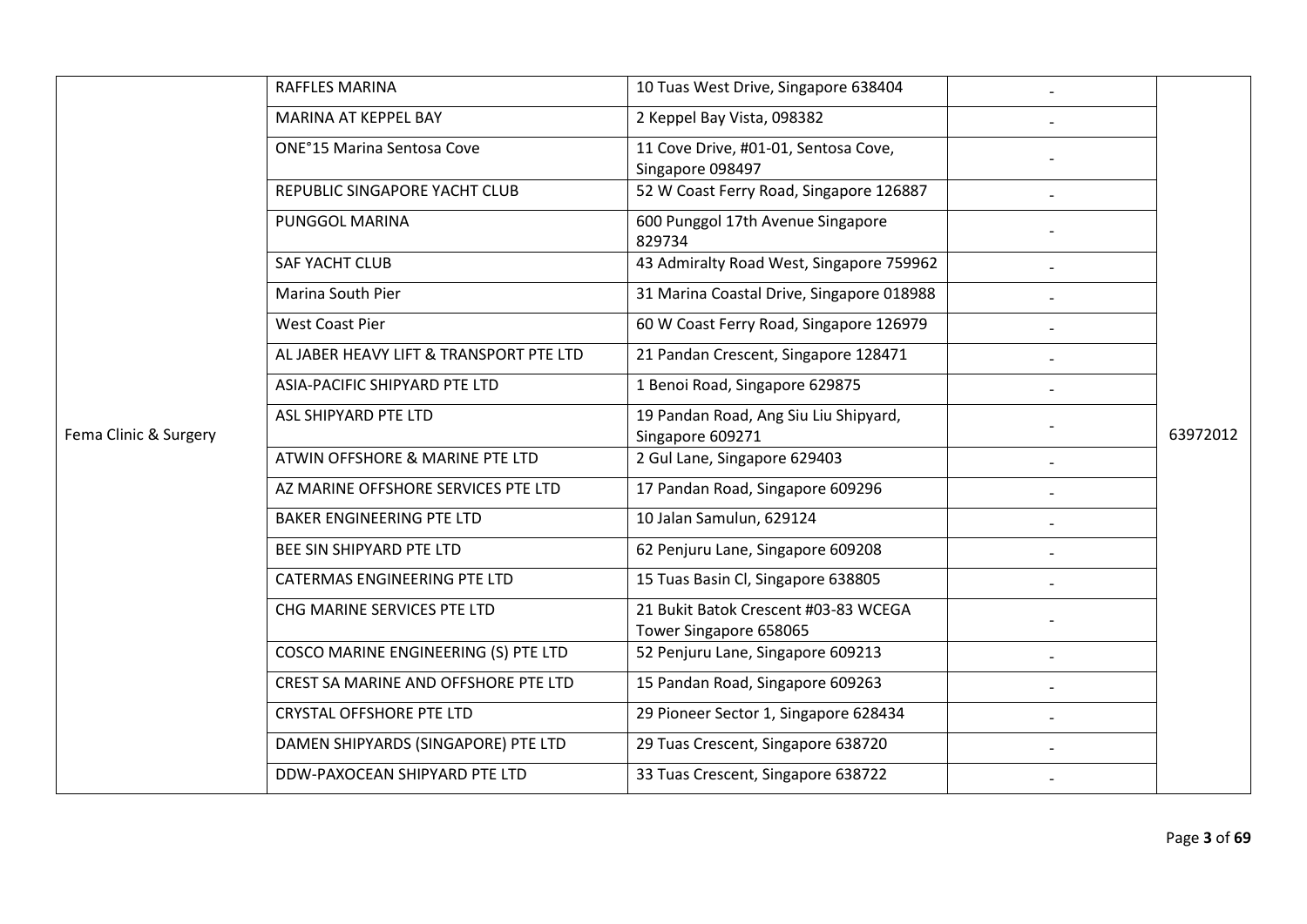| DUNDEE MARINE & INDUSTRIAL SERVICES PTE<br><b>LTD</b>     | 14 Pioneer Sector 1, Singapore 628425                  |  |
|-----------------------------------------------------------|--------------------------------------------------------|--|
| <b>EZRA MARINE SERVICES PTE LTD</b>                       | 20 Ubi Crescent, Singapore 408565                      |  |
| FAST OFFSHORE SUPPLY PTE LTD                              | 9 Pandan Road, Singapore 609257                        |  |
| FRANKLIN OFFSHORE INTERNATIONAL PTE LTD                   | 11 Pandan Road, Singapore 609259                       |  |
| <b>GLOBAL OFFSHORE &amp; MARINE PTE LTD</b>               | 48 Tuas Road, Singapore 638500                         |  |
| HIAP SHING SHIPPING PTE LTD                               | 20 Tuas South Street 15, Singapore 637080              |  |
| <b>KEPPEL FELS LIMITED</b>                                | (Crescent Yard) 60 Shipyard Cres,<br>Singapore 627735  |  |
| <b>KEPPEL FELS LIMITED</b>                                | (Pioneer Yard) 55 Gul Road, Singapore<br>629353        |  |
| <b>KEPPEL SHIPYARD LIMITED</b>                            | 51 Pioneer Sector 1, Singapore 628437                  |  |
| KIM HENG MARINE AND OILFIELD PTE LTD                      | 9 Pandan Crescent, Singapore 128465                    |  |
| KIM SEAH BOAT BUILDERS PTE LTD                            | 36 Tuas Basin Link, Singapore 638770                   |  |
| LITA OCEAN PTE LTD                                        | 30 Tuas Basin Link, Lita Building, Singapore<br>638786 |  |
| MARINTEKNIK SHIPBUILDERS (S) PTE LTD                      | 31 Tuas Road, Singapore 638493                         |  |
| MENCAST OFFSHORE & MARINE PTE LTD                         | No, 42E Penjuru Road, 609161                           |  |
| MENTRADE MARINE ENGINEERING PTE LTD                       | 64 Penjuru Lane, Singapore 609209                      |  |
| MMA OFFSHORE SHIPYARD AND<br>ENGINEERING SERVICES PTE LTD | 8 Cross Street #08-01, Singapore 048424                |  |
| NEW WEST COAST MARITIME PTE LTD                           | 1 Pandan Road, Singapore 609253                        |  |
| PANDAN SHIPYARD PTE LTD                                   | 3 Pandan Road, Singapore 609255                        |  |
| PENGUIN INTERNATIONAL LIMITED                             | 18 Tuas Basin Link, Singapore 638784                   |  |
| PENGUIN SHIPYARD INTERNATIONAL LIMITED                    | 18 Tuas Basin Link, Singapore 638784                   |  |
| PH HYDRAULICS & ENGINEERING PTE LTD                       | 23 Tuas Road, Singapore 638490                         |  |
| PIONEER OFFSHORE ENTERPRISES PTE LTD                      | 35 Pioneer Road, Singapore 628503                      |  |
|                                                           |                                                        |  |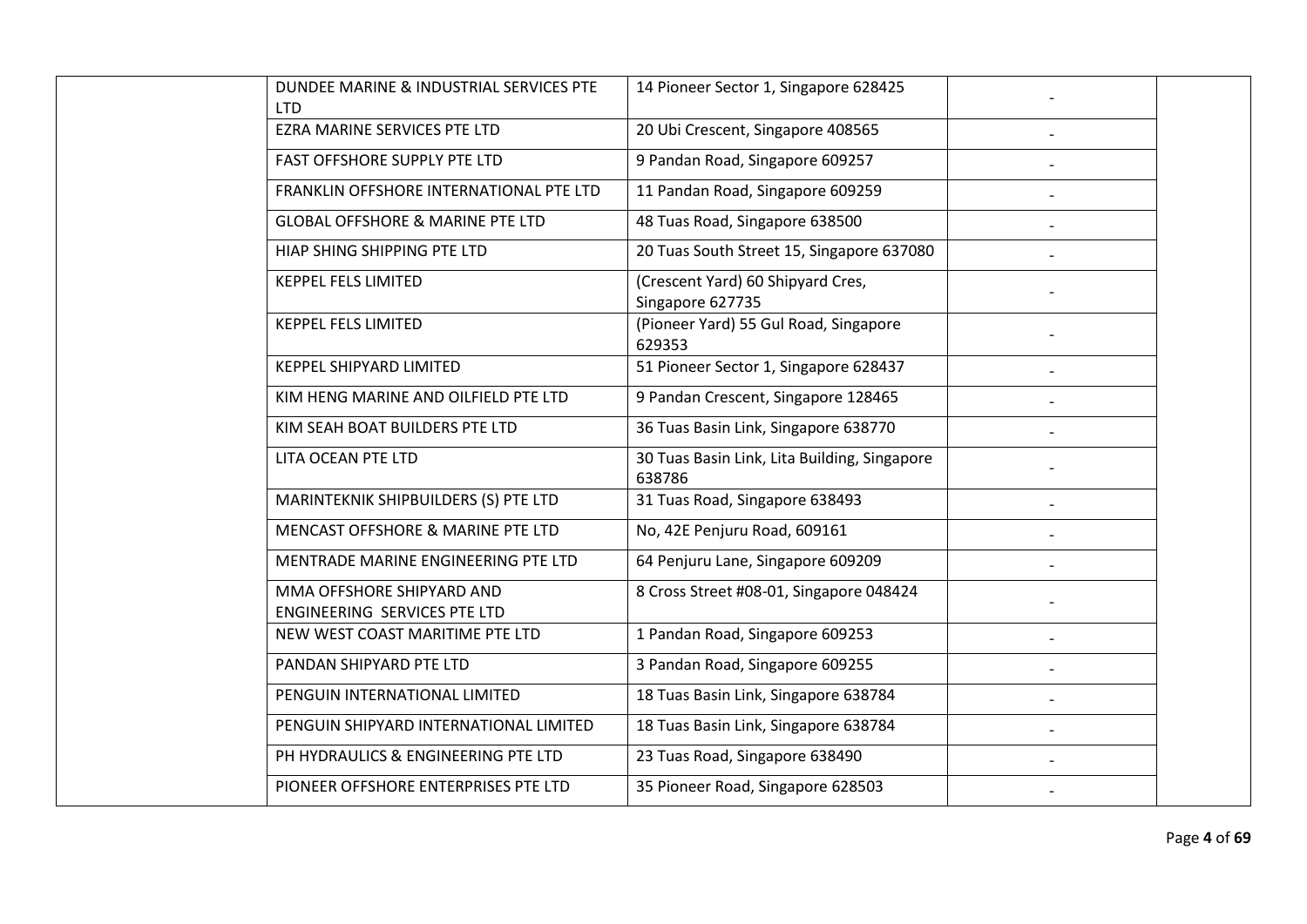|                            | POLLISUM MARINE PTE LTD                 | 41 Senoko Way, Singapore 758053                                  |                                          |          |
|----------------------------|-----------------------------------------|------------------------------------------------------------------|------------------------------------------|----------|
|                            | SAM ALUMINIUM ENGINEERING PTE LTD       | 15C Pandan Road, Singapore 609265                                |                                          |          |
|                            | SEMBCORP MARINE INTEGRATED YARD PTE LTD | 29 Tanjong Kling Road, Singapore 628054                          |                                          |          |
|                            | SEMBCORP MARINE INTEGRATED YARD PTE LTD | 80 Tuas S Blvd, Singapore 637051                                 |                                          |          |
|                            | SEMBCORP MARINE INTEGRATED YARD PTE LTD | 60 Admiralty Road West, Singapore 759956                         |                                          |          |
|                            | SINGAPORE SALVAGE ENGINEERS PTE LTD     | 23 Shipyard Road, Singapore 628129                               |                                          |          |
|                            | SINGAPORE TECHNOLOGIES MARINE LTD       | 7 Benoi Road, Singapore 629882                                   |                                          |          |
|                            | SINGATAC ENGINEERING PTE LTD            | 26 Tuas Avenue 10, Singapore 639147                              |                                          |          |
|                            | <b>SPEB SHIPYARD</b>                    | 209 NEW UPPER CHANGI ROAD, #03-631,<br>Singapore 460209          |                                          |          |
|                            | TANOTO SHIPYARD PTE LTD                 | 1 Jalan Samulun, 629119                                          |                                          |          |
|                            | WARTSILA SINGAPORE PTE LTD              | 11 Pandan Crescent, Singapore 128467                             |                                          |          |
|                            | YTC SHIPYARD PTE LTD                    | 39 Penjuru Lane, Singapore 609205                                |                                          |          |
|                            | NTU Auditorium Annex                    | 50 Nanyang Avenue, Singapore 639798                              | 26 Feb 2021<br>1 Mar 2021 to 16 Mar 2021 |          |
| Fullerton Healthcare @ Drs | Raffles City Convention Centre          | 252 North Bridge Road, Level 4, Bailey<br>Room, Singapore 179103 | 15 and 16 Dec 2020                       |          |
| <b>Trythall Hoy Davies</b> | Kopi Tiam (Level 2, Raffles City)       | 2 Stamford Road, Singapore 178882                                |                                          | 63333636 |
|                            | Yale-NUS College Multi Purpose Hall     | 16 College Avenue West #01-220,<br>Singapore 138527              |                                          |          |
|                            | Sentosa Golf Club (Carpark Tent)        | 27 Bukit Manis Road, Singapore 099892                            |                                          |          |
|                            | <b>SAF Yacht club</b>                   | 43 Admiralty Road West, Singapore 759962                         |                                          |          |
|                            | Amara Hotel                             | 165 Tanjong Pagar Road, Singapore 088539                         |                                          |          |
|                            | <b>Hotel Chancellor</b>                 | 28 Cavenagh Orchard Road, Singapore<br>229635                    |                                          |          |
| <b>Healthway Medical</b>   | Days Hotel (Zhongshan Park)             | 1 Jalan Rajah, Singapore 329133                                  | $\overline{\phantom{a}}$                 | 62350809 |
|                            | Parc Sovereign Tyrwhitt                 | 165 Tyrwhitt Road, Singapore 207569                              |                                          |          |
|                            | Hotel Mi                                | 41 Bencoolen Street, Singapore 189623                            |                                          |          |
|                            | Ibis Style Macpherson                   | 401 Macpherson Road, Singapore 368125                            |                                          |          |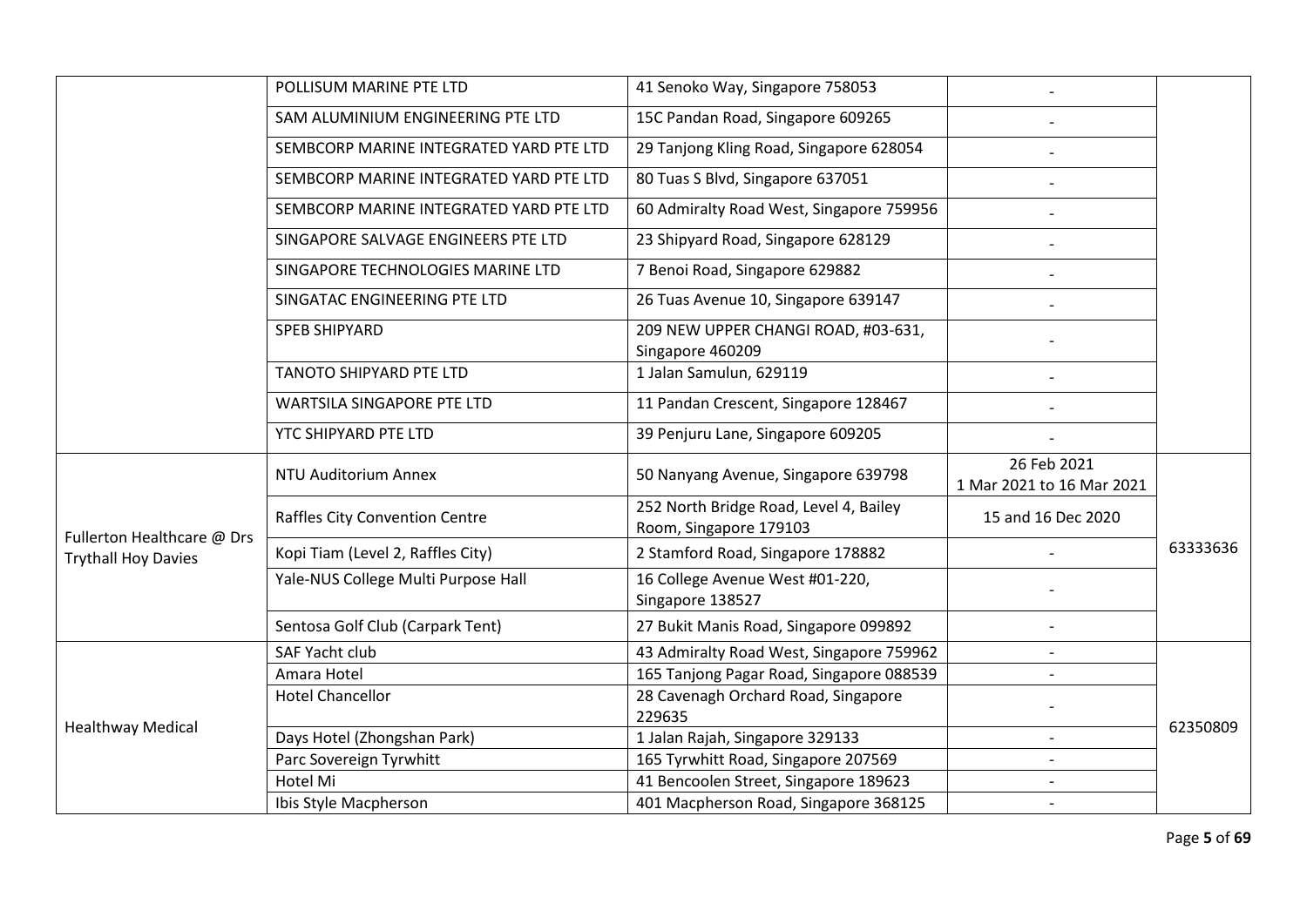|  |                              | V Hotel Bencoolen                         | 48 Bencoolen Street, Singapore 189627                                                                 |                          |          |
|--|------------------------------|-------------------------------------------|-------------------------------------------------------------------------------------------------------|--------------------------|----------|
|  |                              | Ibis Singapore Bencoolen                  | 170 Bencoolen Street, Singapore 189657                                                                |                          |          |
|  |                              | Mercure Bugis Singapore                   | 122 Middle Road, Singapore 188973                                                                     |                          |          |
|  |                              | Park Avenue Rochester                     | 31 Rochester Drive, Singapore 138637                                                                  | $\overline{\phantom{a}}$ |          |
|  |                              | V Hotel Lavender                          | 70 Jellicoe Road, Singapore 208767                                                                    |                          |          |
|  |                              | <b>Hotel Genting Jurong</b>               | 2 Town Hall Link Singapore 608516                                                                     |                          |          |
|  |                              | <b>Hotel Grand Pacific</b>                | 101 Victoria Street Singapore 188018                                                                  |                          |          |
|  |                              | Holiday Inn Express Singapore Clarke Quay | 2 Magazine Rd, Singapore 059573                                                                       | $\overline{\phantom{a}}$ |          |
|  |                              | MWOC @ Punggol Northshore                 | 501A Punggol Way, Singapore 828646                                                                    |                          |          |
|  |                              | MWOC @ CCK                                | 10A Lorong Bistari, Singapore 688186                                                                  |                          |          |
|  |                              | MWOC @ Eunos                              | 10A Eunos Road 1, Singapore 408523                                                                    |                          |          |
|  |                              | MWOC @ Tengah A                           | 1A Tengah Road, Singapore 698813                                                                      | $\overline{\phantom{a}}$ |          |
|  |                              | MWOC @ Tengah B                           | 3A Tengah Road, Singapore 698814                                                                      |                          |          |
|  | <b>Homage Medical Clinic</b> | <b>Our Tampines Hub</b>                   | 1 Tampines Walk, Singapore 528523                                                                     |                          | 61000055 |
|  |                              | Goodwood Park Hotel                       | 22 Scotts Road, Singapore 228221                                                                      | $\overline{\phantom{a}}$ |          |
|  |                              | Raffles Singapore                         | 1 Beach Road, Singapore 189673                                                                        |                          |          |
|  |                              | Holiday Inn Singapore Atrium              | 317 Outram Road, Singapore 169075                                                                     |                          |          |
|  |                              | <b>CHIJMES</b>                            | 30 Victoria Street, Singapore 187996                                                                  | $\blacksquare$           |          |
|  |                              | Church of St Anthony                      | 25 Woodlands Avenue 1                                                                                 | $\overline{\phantom{a}}$ |          |
|  |                              | AbbVie Operations Singapore Pte Ltd       | 23 Tuas South Avenue 6                                                                                |                          |          |
|  |                              | Pan Pacific Hotel                         | 7 Raffles Boulevard Singapore 039595                                                                  |                          |          |
|  |                              | <b>Abbott Manufacturing Plant</b>         | 26 Tuas South Avenue 10, Singapore                                                                    |                          |          |
|  | Kingston Medical Clinic Pte  |                                           | 637437                                                                                                |                          |          |
|  | Ltd                          | <b>Suntec Convention Hall</b>             | 1 Raffles Boulevard, Singapore 039593                                                                 |                          | 62410825 |
|  |                              | <b>BCA Academy</b>                        | 200 Braddell Road, Singapore 579700                                                                   | $\overline{\phantom{a}}$ |          |
|  |                              | National Indoor Stadium                   | 1 Stadium Drive, Singapore 397629                                                                     |                          |          |
|  |                              | Mandarin Oriental Hotel                   | 5 Raffles Avenue, Singapore 039797                                                                    | $\overline{\phantom{a}}$ |          |
|  |                              | 18 Marina Gardens Drive, Singapore        |                                                                                                       |                          |          |
|  |                              |                                           |                                                                                                       |                          |          |
|  | Park Royal Beach Road        |                                           |                                                                                                       |                          |          |
|  |                              |                                           |                                                                                                       |                          |          |
|  | Capella Singapore            | 098297                                    |                                                                                                       |                          |          |
|  |                              | Gardens By The Bay                        | 018953<br>7500 Beach Road, Marina Bay, Singapore<br>199591<br>1 The Knolls, Sentosa Island, Singapore |                          |          |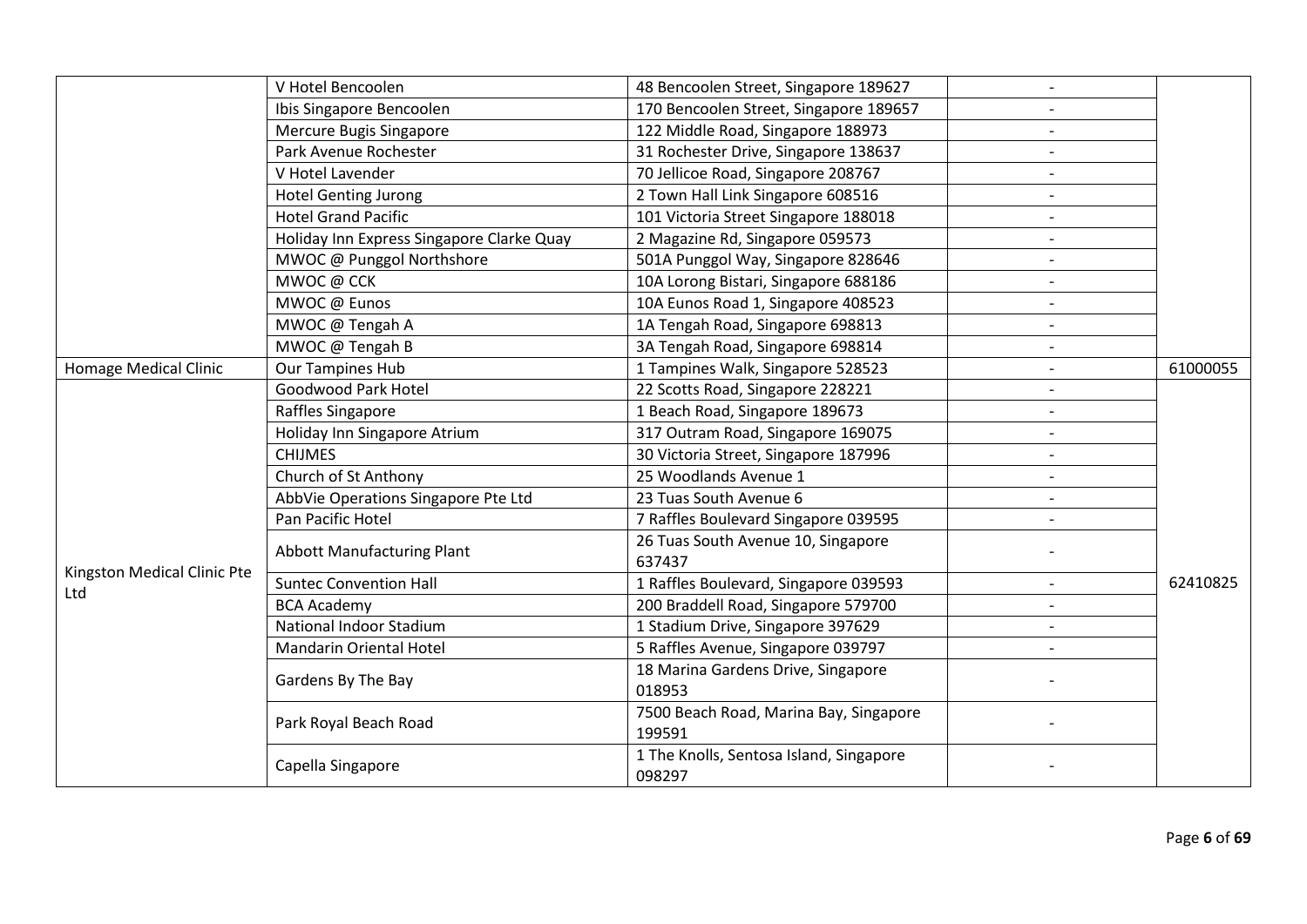|                                       | Artemis Grill & Sky Bar                       | 138 Market St, #40-01 CapitaGreen,<br>Singapore 048946 |                          |          |
|---------------------------------------|-----------------------------------------------|--------------------------------------------------------|--------------------------|----------|
|                                       | Singapore EXPO Convention & Exhibition Centre | 1 Expo Drive, Singapore 486150                         |                          |          |
|                                       | The Fullerton Hotel                           | 1 Fullerton Square, Singapore 049178                   | $\frac{1}{2}$            |          |
|                                       | The Ritz-Carlton, Millenia Singapore          | Marina Bay 7, Raffles Avenue, Singapore<br>039799      |                          |          |
|                                       | Four Points by Sheraton Singapore, Riverview  | 382 Havelock Road, Singapore 169629                    |                          |          |
|                                       | Amara Sanctuary Resort Sentosa                | Sentosa Island, 1 Larkhill Road, Singapore<br>099394   |                          |          |
|                                       | Mandarin Orchard Singapore                    | 333 Orchard Road, Singapore 238867                     | $\frac{1}{2}$            |          |
|                                       | <b>Temasek Club</b>                           | 31 Rifle Range Road, Singapore 588406                  |                          |          |
|                                       | <b>Grand Hyatt</b>                            | 10 Scotts Road, Singapore 228211                       |                          |          |
|                                       | Four Seasons Hotel Singapore                  | 190 Orchard Boulevard, Singapore 248646                | $\overline{a}$           |          |
|                                       | <b>Carlton Hotel Singapore</b>                | 76 Bras Basah Road, Singapore 189558                   | $\blacksquare$           |          |
|                                       | <b>Grand Copthorne Waterfront</b>             | 392 Havelock Road, Singapore 169663                    | $\overline{\phantom{a}}$ |          |
|                                       | <b>Keppel Club</b>                            | 10 Bukit Chermin Road, Singapore 109918                |                          |          |
|                                       | The Westin Singapore                          | 12 Marina View Asia Square Tower 2,                    |                          |          |
|                                       |                                               | Singapore 018961                                       |                          |          |
| <b>MHC Medical Centre</b><br>(Novena) | <b>Capitol Theatre</b>                        | 17 Stanford Road, Singapore 178907                     | 15 Mar 2021              | 63976568 |
| <b>Martin Medical Centre</b>          | Sofitel Singapore City Centre                 | 9 Wallich Street, Singapore 07888                      | $\overline{\phantom{a}}$ | 62692446 |
|                                       | Sofitel Singapore Sentosa Resort & Spa        | 2 Bukit Manis Road, Sentosa, 099891                    |                          |          |
|                                       | Holiday Inn Singapore Orchard City Centre     | 11 Cavenagh Road, Singapore 229616                     |                          |          |
|                                       | The Villa                                     | Tyersall Avenue, Ginger Garden Singapore               |                          |          |
|                                       |                                               | Botanic Gardens, Singapore 259569                      |                          |          |
|                                       | <b>Singapore Botanic Gardens</b>              | 1 Cluny Road, Singapore 259569                         | $\overline{\phantom{a}}$ |          |
|                                       | Andaz Singapore                               | 5 Fraser Street, Singapore 189354                      |                          |          |
|                                       | <b>PSA Terminal</b>                           | 33 Harbour Drive, 1st Floor, Pasir Panjang             |                          |          |
|                                       |                                               | Terminal Building 2, Singapore 117606                  |                          |          |
|                                       | Jurong Port Pte Ltd                           | 37 Jurong Port Rd, Singapore 619110                    |                          |          |
|                                       | Shangri-La Apartments                         | 1 Anderson Road, Singapore 259983                      |                          |          |
|                                       | Shangri-La Residences                         | 1A Lady Hill Road, Singapore 258685                    | $\overline{a}$           |          |
|                                       | <b>Capitol Theatre</b>                        | 17 Stamford Road, Singapore 178907                     |                          |          |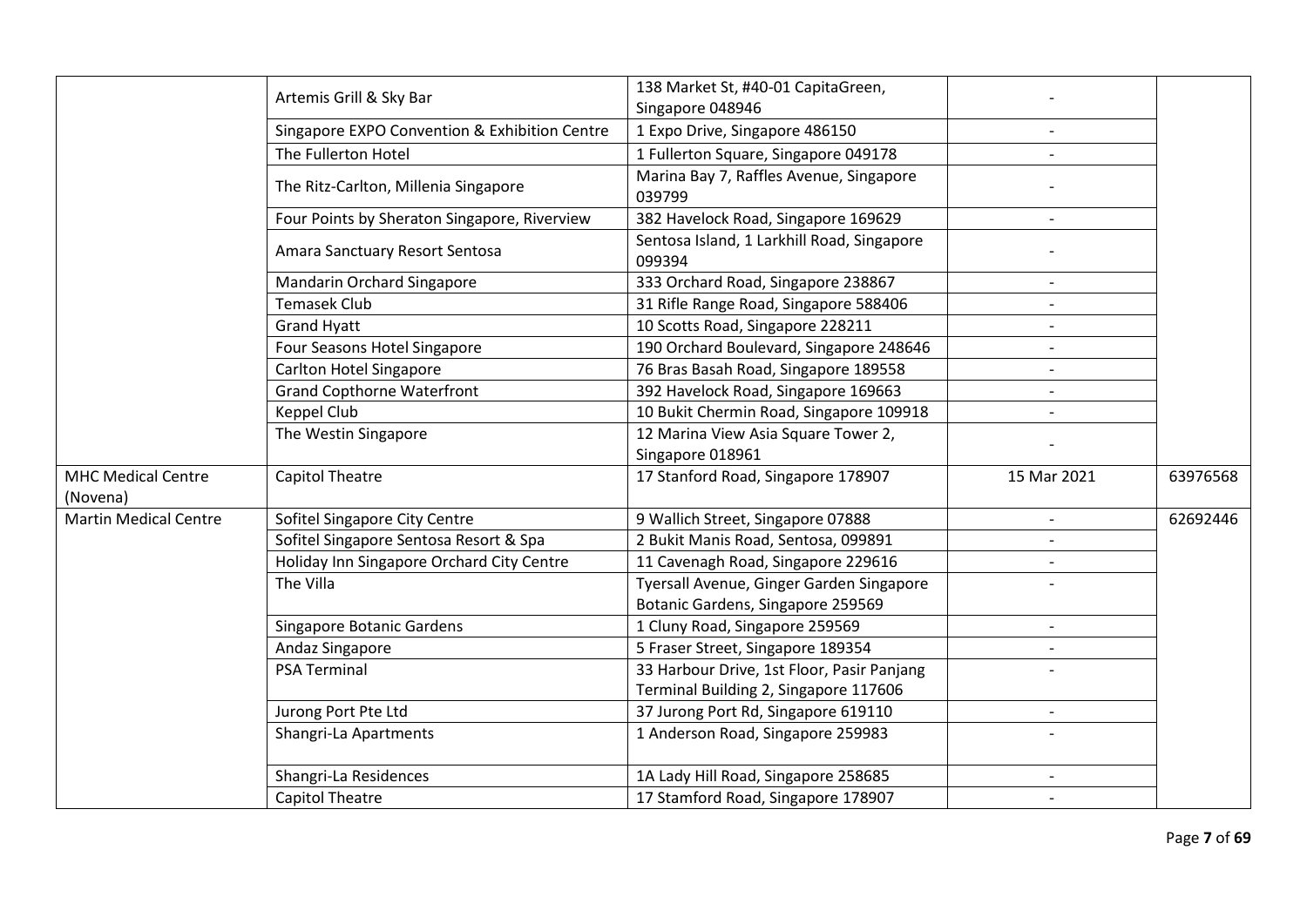|                                                       | <b>ORTO</b><br>81 Lorong Chencharu, Singapore 769198 |                                                                         | $\overline{\phantom{a}}$          |          |  |
|-------------------------------------------------------|------------------------------------------------------|-------------------------------------------------------------------------|-----------------------------------|----------|--|
|                                                       | Capella Singapore                                    | 1 The Knolls, Sentosa Island, Singapore<br>098297                       |                                   |          |  |
|                                                       | <b>Empress Restaurant</b>                            | 1 Empress Place, #01-03 Asian Civilisations<br>Museum, Singapore 179555 |                                   |          |  |
|                                                       | <b>Orchard Hotel Singapore</b>                       | 442 Orchard Rd, Singapore 238879                                        | $\overline{\phantom{a}}$          |          |  |
|                                                       | Novotel Singapore on Stevens                         | Orchard District, 28 Stevens Road, #01-01,<br>Singapore 257878          |                                   |          |  |
|                                                       | Bayswater Kitchen Restaurant                         | 2 Keppel Bay Vista, Singapore 098382                                    |                                   |          |  |
|                                                       | Singapore Girls' Home                                | 1 Defu Avenue 1, S539540                                                | 5 and 7 Mar 2021                  | 63399399 |  |
| <b>Minmed Health Screeners</b>                        | Teknor Apex Asia Pacific Pte Ltd                     | 41 Shipyard Road, Singapore 628134                                      | 22 Feb 2021                       |          |  |
|                                                       | MediaCorp                                            | 1 Star Avenue, Singapore 138507                                         | 6, 19 and 20 Feb 2021             |          |  |
|                                                       | Ramada Hotel                                         | 16 Ah Hood Road, Singapore 329982                                       |                                   |          |  |
|                                                       | Capitol Theatre                                      | 17 Stamford Road, Singapore 178907                                      | $\overline{\phantom{a}}$          |          |  |
|                                                       | Esplanade                                            | 1 Esplanade Drive, Singapore 038981                                     |                                   |          |  |
|                                                       | Artemis                                              | 138 Market Street, #40-01 CapitaGreen,                                  |                                   |          |  |
|                                                       |                                                      | Singapore 048946                                                        |                                   |          |  |
|                                                       | Victoria Theatre and Concert Hall                    | 9 Empress Place, Singapore 179556                                       | $\overline{\phantom{a}}$          |          |  |
|                                                       | <b>National Library</b>                              | 100 Victoria Street, Singapore 188064                                   |                                   |          |  |
|                                                       | Micron Semiconductor Asia Pte Ltd                    | 1 North Coast Drive, Singapore 757432                                   |                                   |          |  |
| <b>Platinum Medical Clinic And</b><br>Surgery Pte Ltd | <b>OCBC</b> Arena                                    | 5 Stadium Drive, Singapore 397631                                       | 16, 22 to 28 Feb 2021             | 69095400 |  |
|                                                       | The Theatre at MediaCorp                             | 1 Stars Avenue, Singapore 138507                                        | 23 to 27 Feb 2021                 |          |  |
| <b>Raffles Medical Group</b>                          | Ministry of Foreign Affairs                          | 1 Sherwood Road, Singapore 248163                                       | 14, 16, 18, 20 and 24 Dec<br>2020 |          |  |
|                                                       | MOE HQ                                               | North Buona Vista Drive, Singapore 138675                               |                                   | 63111160 |  |
|                                                       | Marina Bay Cruise Centre                             | 61 Marina Coastal Drive, Singapore 018947                               |                                   |          |  |
|                                                       | <b>Conrad Centennial Singapore</b>                   | 2 Temasek Boulevard, Singapore 038982                                   | $\overline{\phantom{a}}$          |          |  |
|                                                       | <b>Woodlands Checkpoints</b>                         | 21 Woodlands Crossing, Singapore 738203                                 | $\overline{\phantom{a}}$          |          |  |
| <b>Shenton Medical Group</b>                          | <b>Tuas Checkpoints</b>                              | 501 Jalan Ahmad Ibrahim, Singapore<br>639937                            |                                   | 62339513 |  |
|                                                       | Singapore Expo Halls 7-8                             | 9 Somapah Road Singapore 487370                                         |                                   |          |  |
| Speedoc Pte Ltd                                       | <b>Parliament House</b>                              | 1 Parliament Place, Singapore 178880                                    | 1 to 3 Feb 2021                   | 69779543 |  |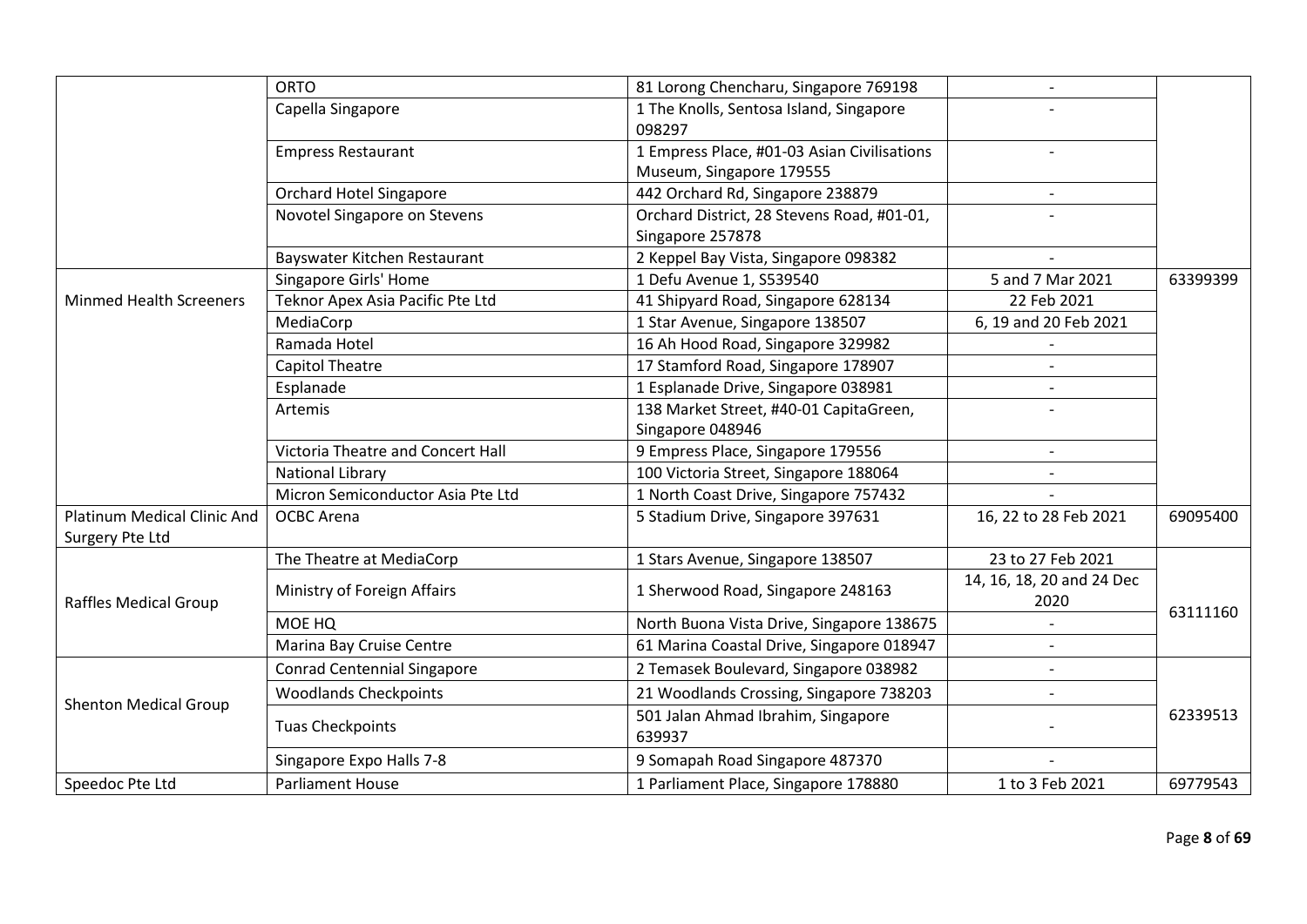| <b>NTUC Centre</b>                         | 1 Marina Boulevard, #B1-01, Singapore<br>018989                                     | 23 Feb 2021              |
|--------------------------------------------|-------------------------------------------------------------------------------------|--------------------------|
| ST Engineering Marine Ltd                  | 60 Tuas Road, Singapore 638501                                                      |                          |
| One15 Marina Sentosa Cove                  | 11 Cove Drive, #01-01, Sentosa Cove,<br>Singapore 098497                            |                          |
| Marina South Pier                          | 31 Marina Coastal Drive, Singapore 018988                                           |                          |
| <b>PSA Terminal</b>                        | 33 Harbour Drive, 1st Floor, Pasir Panjang<br>Terminal Building 2, Singapore 117606 |                          |
| <b>West Coast Pier</b>                     | 60 W Coast Ferry Road, Singapore 126979                                             |                          |
| Jurong Port Pte Ltd                        | 37 Jurong Port Road, Singapore 619110                                               |                          |
| <b>Hilton Hotel</b>                        | 581 Orchard Road, Singapore 238883                                                  |                          |
| JW Marriott Hotel Singapore South Beach    | 30 Beach Road, Nicoll Highway, Access Via,<br>Singapore 189763                      |                          |
| Singapore Marriott Tang Plaza Hotel        | 320 Orchard Road, Singapore 238865                                                  | $\overline{\phantom{a}}$ |
| Andaz Singapore                            | 5 Fraser Street, Singapore 189354                                                   |                          |
| Panamericana                               | 27 Bukit Manis Road, Sentosa Golf Club,<br>Singapore 099892                         |                          |
| PARKROYAL COLLECTION Marina Bay, Singapore | 6 Raffles Boulevard, Singapore 039594                                               |                          |
| Pan Pacific Singapore                      | 7 Raffles Boulevard, Singapore 039595                                               |                          |
| PARKROYAL on Beach Road Singapore          | 7500 Beach Road, Singapore 199591                                                   |                          |
| <b>Sheraton Towers Singapore</b>           | 39 Scotts Road, Singapore 228230                                                    |                          |
| PARKROYAL COLLECTION Pickering, Singapore  | 3 Upper Pickering Street, Singapore 058289                                          |                          |
| <b>Carlton Hotel Singapore</b>             | 76 Bras Basah Road, Singapore 189558                                                |                          |
| Dusit Thani Laguna Singapore               | 11 Laguna Golf Green, Singapore 488047                                              |                          |
| <b>Fullerton Hotel</b>                     | 1 Fullerton Square, Singapore 049178                                                |                          |
| The Capitol Kempinski Hotel Singapore      | 15 Stamford Road, Singapore 178906                                                  |                          |
| Capella Singapore                          | 1 The Knolls, Sentosa Island, Singapore<br>098297                                   |                          |
| <b>Singapore Swimming Club</b>             | 45 Tanjong Rhu Road, Singapore 436899                                               | $\overline{\phantom{a}}$ |
| Orchard Hotel Singapore                    | 442 Orchard Road, Singapore 238879                                                  |                          |
| SAFRA Toa Payoh                            | 293 Lorong 6 Toa Payoh, Singapore 319387                                            |                          |
| W Singapore - Sentosa Cove                 | 21 Ocean Way, Singapore 098374                                                      |                          |
| Resorts World Sentosa                      | 8 Sentosa Gateway, Singapore 098269                                                 |                          |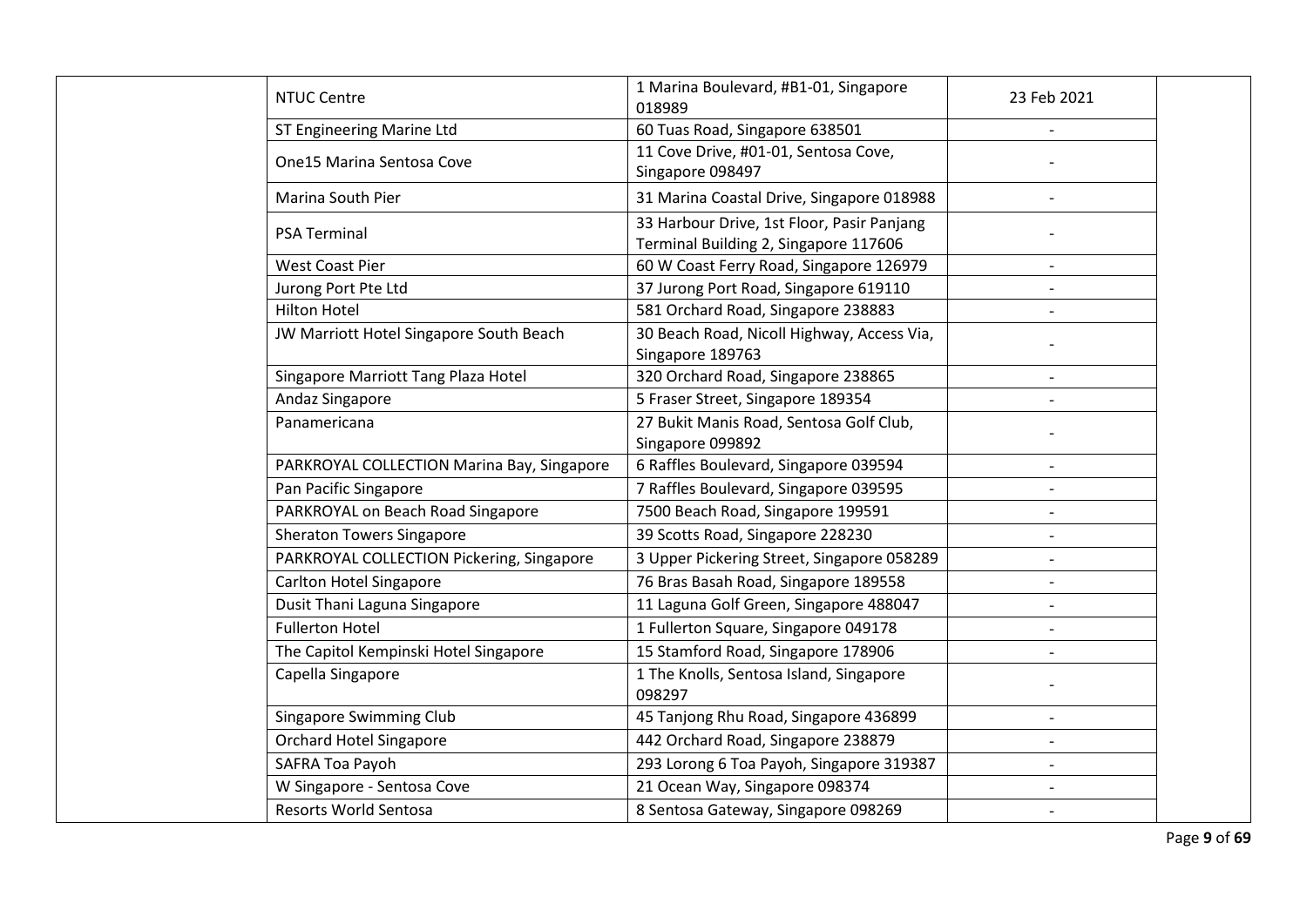|                                            | <b>Village Hotel Bugis</b>            | 390 Victoria Street, Singapore 188061                                   |                          |          |
|--------------------------------------------|---------------------------------------|-------------------------------------------------------------------------|--------------------------|----------|
|                                            | Amara Singapore                       | 165 Tanjong Pagar Road, Singapore 088539                                |                          |          |
|                                            | Hotel Re!                             | 175A Chin Swee Road, Singapore 169879                                   | $\overline{\phantom{a}}$ |          |
|                                            | Novotel Singapore On Stevens          | Orchard District, 28 Stevens Road, #01-01,<br>257878                    |                          |          |
|                                            | Gardens by the Bay                    | 18 Marina Gardens Drive, Singapore<br>018953                            |                          |          |
|                                            | Rendezvous Hotel Singapore            | 9 Bras Basah Road, Singapore 189559                                     |                          |          |
|                                            | <b>Conrad Centennial Singapore</b>    | 2 Temasek Boulevard, Singapore 038982                                   |                          |          |
|                                            | <b>Mount Faber Peak</b>               | 109 Mount Faber Road, Singapore 099203                                  |                          |          |
|                                            | <b>Grand Copthorne Waterfront</b>     | 392 Havelock Road, Singapore 169663                                     |                          |          |
| <b>Trinity Healthcare Group</b><br>Pte Ltd | Raffles Marina                        | 10 Tuas West Drive, Singapore 638404                                    |                          | 65607088 |
|                                            | Andaz Singapore                       | 5 Fraser Street, Singapore 189354                                       |                          |          |
|                                            | The Capitol Kempinski Hotel Singapore | 15 Stamford Road, Singapore 178906                                      |                          |          |
| <b>WL&amp;H Medical</b>                    | W Singapore                           | Sentosa Cove, 21 Ocean Way, Singapore<br>098374                         |                          | 66629366 |
|                                            | The Alkaff Mansion                    | 10 Telok Blangah Green, Singapore 109178                                |                          |          |
|                                            | Empress                               | 1 Empress Place, #01-03 Asian Civilisations<br>Museum, Singapore 179555 |                          |          |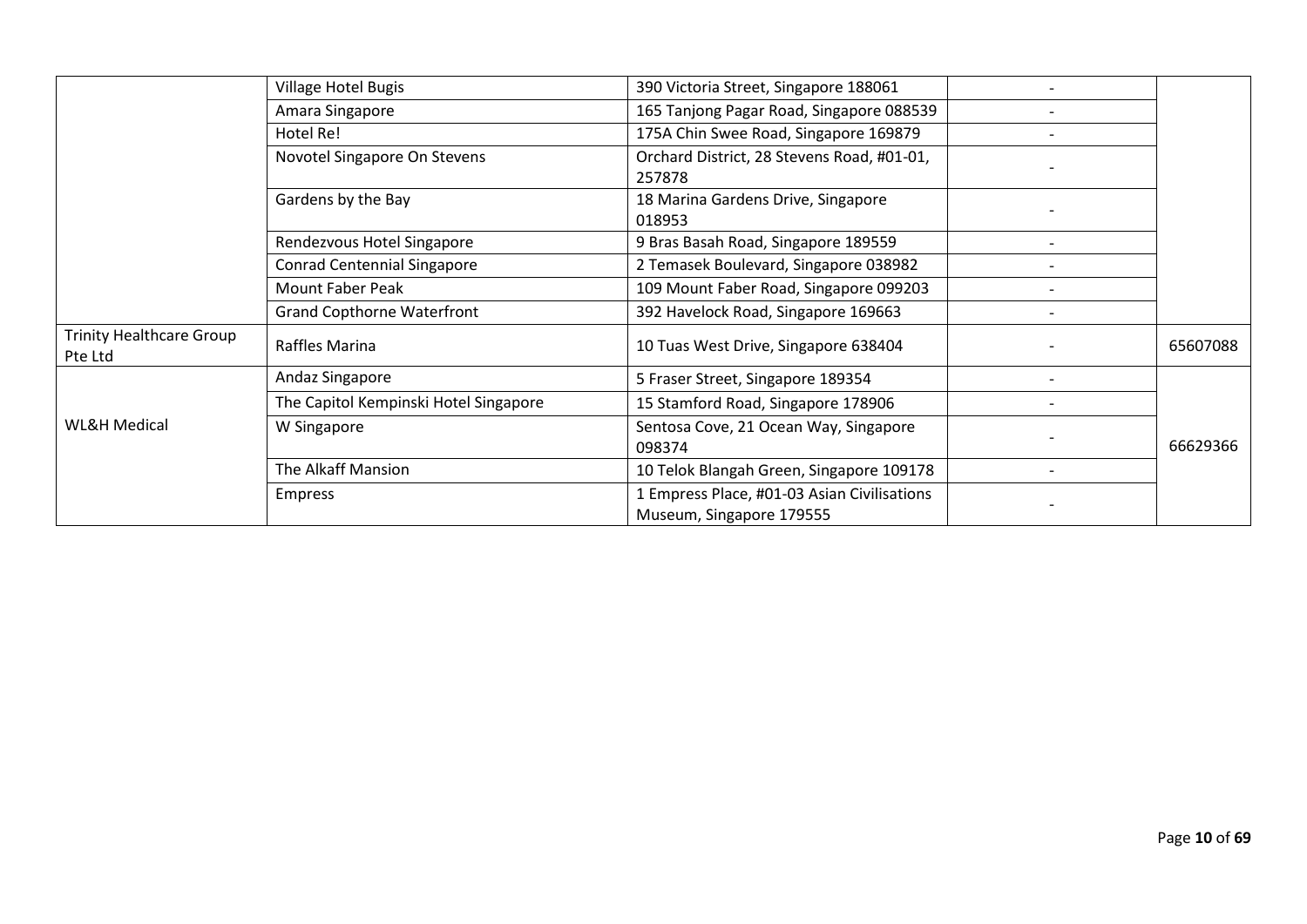## List of Approved Providers for Antigen Rapid Testing for COVID-19 within their Healthcare Institutions (HCIs)

*NOTE: The fees published in this list are as per HCI's declaration and may be subject to change by the HCI from time to time.*

## List updated as at **14 May 2021**.

| <b>HCI Name</b>                       | <b>HCI Address</b>                                                           | <b>Operating Hours</b>                                                                                              | <b>Age Group</b> | <b>Contact No</b> | <b>Fees Charged</b><br>Per Test* | <b>Start Date</b> |
|---------------------------------------|------------------------------------------------------------------------------|---------------------------------------------------------------------------------------------------------------------|------------------|-------------------|----------------------------------|-------------------|
| 1 BISHAN MEDICAL                      | Blk 283 Bishan Street 22 #01-<br>191 S(570283)                               | 8am to 2pm, 6pm to 11pm<br>Daily<br>(Public Holidays inclusive, but<br>to call and check if any change<br>in hours) | 7 and above      | 6564561600        | \$53.50                          | $11-May-21$       |
| 1 MEDICAL TECK GHEE                   | BLK 410 ANG MO KIO AVENUE<br>10 #01-837 TECK GHEE<br><b>SQUARE S(560410)</b> | Mon - Sun (including PH):<br>07.00am to 01.00pm<br>06.00pm to 11.00pm                                               | All ages         | 6562517030        | \$42.80                          | 24 Apr 2021       |
| 57 MEDICAL CLINIC<br>(GEYLANG BAHRU)  | BLK 57 GEYLANG BAHRU #01-<br>3505 S(330057)                                  | Monday to Friday 8am to 6pm<br>Sat 8am to 1pm<br>Sunday 9am to 12pm                                                 | All ages         | 6566947078        | \$60.00                          | 24 Apr 2021       |
| 57 MEDICAL CLINIC (YISHUN)            | BLK 618 YISHUN RING ROAD<br>#01-3238 S(760618)                               | Mon-Sat 8am-1pm<br>Sun 9am-12pm<br>Mon/Wed/Thur 6pm-9pm<br>PH closed                                                | All ages         | 6562353490        | \$60, no GST                     | 24 Apr 2021       |
| <b>ACMS MEDICAL CLINIC</b>            | 1 GRANGE ROAD #06-06<br>ORCHARD BUILDING<br>S(239693)                        | MONDAY TO FRIDAY: 9AM TO<br>5PM<br>: 9AM TO<br>SATURDAY<br>12PM<br>SUNDAY AND PUBLIC HOLIDAY<br><b>CLOSED</b>       | 13 and above     | 6562625052        | \$64.20                          | 24 Apr 2021       |
| ACUMED MEDICAL CENTRE<br>(GUL CIRCLE) | 14 TUAS AVENUE 1 LEVEL 2<br>S(639499)                                        | Mon-Sun: 9:30am-12:30pm,<br>1:30pm-5:30pm, 6:30pm-<br>9:30pm                                                        | 13 and above     | 6565663311        | \$49.20                          | 24 Apr 2021       |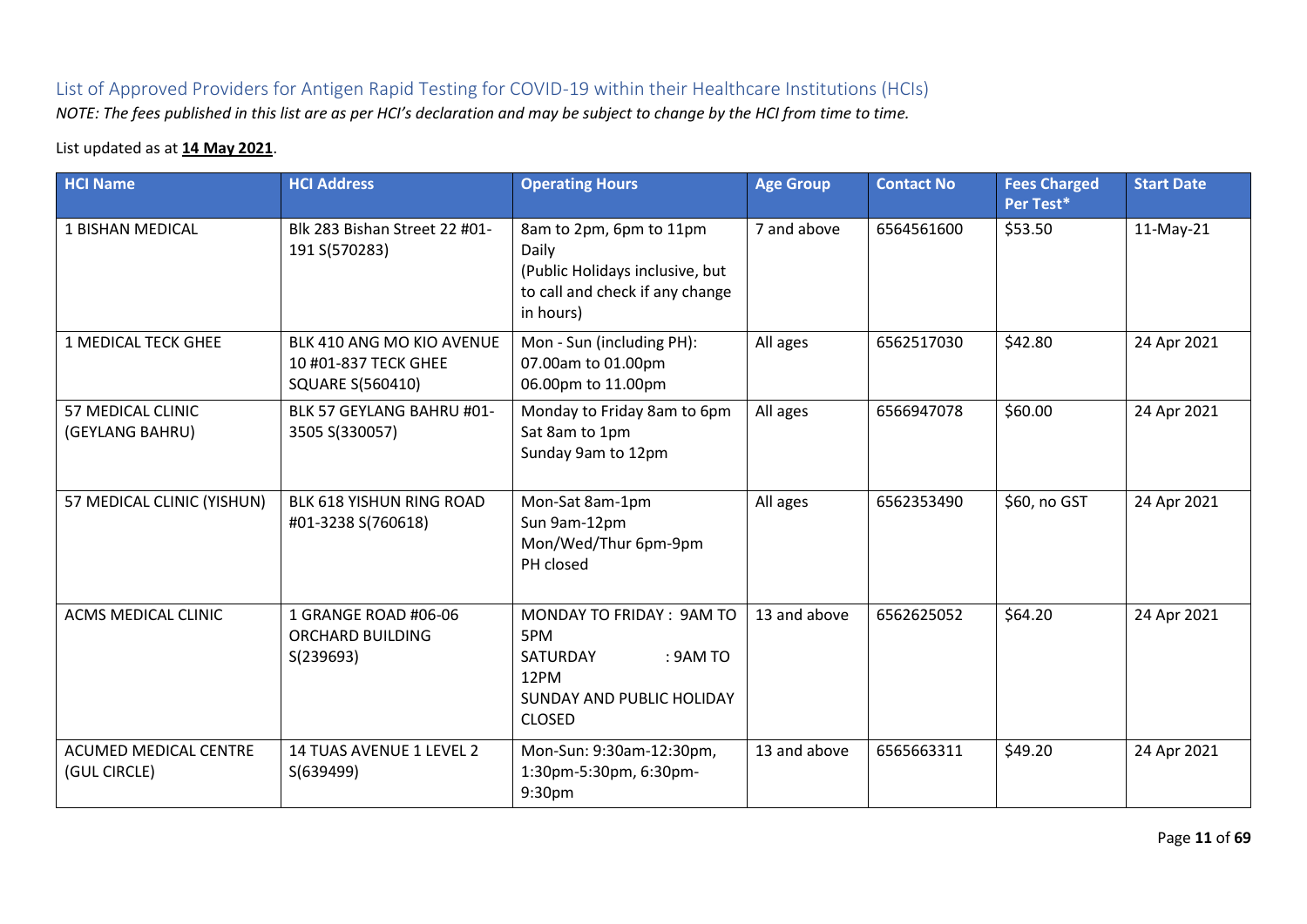| <b>ACUMED MEDICAL CENTRE</b><br>(KAKI BUKIT) | 7 KAKI BUKIT AVENUE 3 LEVEL<br>1 KAKI BUKIT RECREATION<br><b>CENTRE S(415814)</b>       | Mon-Sun: 9:30am-12:30pm,<br>1:30pm-5:30pm, 6:30pm-<br>9:30pm | 13 and above | 6565663311 | \$49.20 | 24 Apr 2021 |
|----------------------------------------------|-----------------------------------------------------------------------------------------|--------------------------------------------------------------|--------------|------------|---------|-------------|
| <b>ACUMED MEDICAL CENTRE</b><br>(KRANJI)     | 11 KRANJI CLOSE S(737673)                                                               | Mon-Sun: 9:30am-12:30pm,<br>1:30pm-5:30pm                    | 13 and above | 6565663311 | \$49.20 | 24 Apr 2021 |
| <b>ACUMED MEDICAL CENTRE</b><br>(PENJURU)    | 27 PENJURU WALK LEVEL 1<br>PENJURU RECREATION<br><b>CENTRE S(608538)</b>                | Mon-Sun: 9:30am-12:30pm,<br>1:30pm-5:30pm                    | 13 and above | 6565663311 | \$49.20 | 24 Apr 2021 |
| ACUMED MEDICAL GROUP                         | <b>BLK 214 BEDOK NORTH</b><br>STREET 1 #01-165 S(460214)                                | Mon-Fri: 8:30am-1:00pm<br>2:00pm-5:00pm                      | 13 and above | 6565663311 | \$49.00 | 24 Apr 2021 |
|                                              |                                                                                         | Sat: 8:30am-1:00pm                                           |              |            |         |             |
|                                              |                                                                                         | Sun/PH: Closed                                               |              |            |         |             |
| ACUMED MEDICAL GROUP                         | 301 BOON LAY WAY #01-<br>18/19 BOON LAY MRT<br><b>STATION S(649846)</b>                 | Mon-Fri: 8:30am-1:00pm<br>1:30pm-5:00pm<br>5:30pm-9:00pm     | 13 and above | 6565663311 | \$49.00 | 24 Apr 2021 |
|                                              |                                                                                         | Sat: 6:00pm-9:00pm                                           |              |            |         |             |
|                                              |                                                                                         | Sun/PH: 9:00am-1:00pm<br>6:00pm-9:00pm                       |              |            |         |             |
| ACUMED MEDICAL GROUP                         | 128 TUAS SOUTH AVENUE 3<br>#01-03 JTC BIOMED ONE @<br>TUAS BIOMEDICAL PARK<br>S(637370) | Mon-Fri: 8:30am-1:00pm<br>Sat/Sun/PH: Closed                 | 13 and above | 6565663311 | \$49.00 | 24 Apr 2021 |
| ACUMED MEDICAL GROUP                         | 14 TUAS AVENUE 1 #01-05 JTC<br>SPACE @ TUAS S(639499)                                   | Mon-Fri:10:00am-12:00noon<br>2:00pm-3:00pm                   | 13 and above | 6565663311 | \$49.00 | 24 Apr 2021 |
|                                              |                                                                                         | Sat/Sun/PH: Closed                                           |              |            |         |             |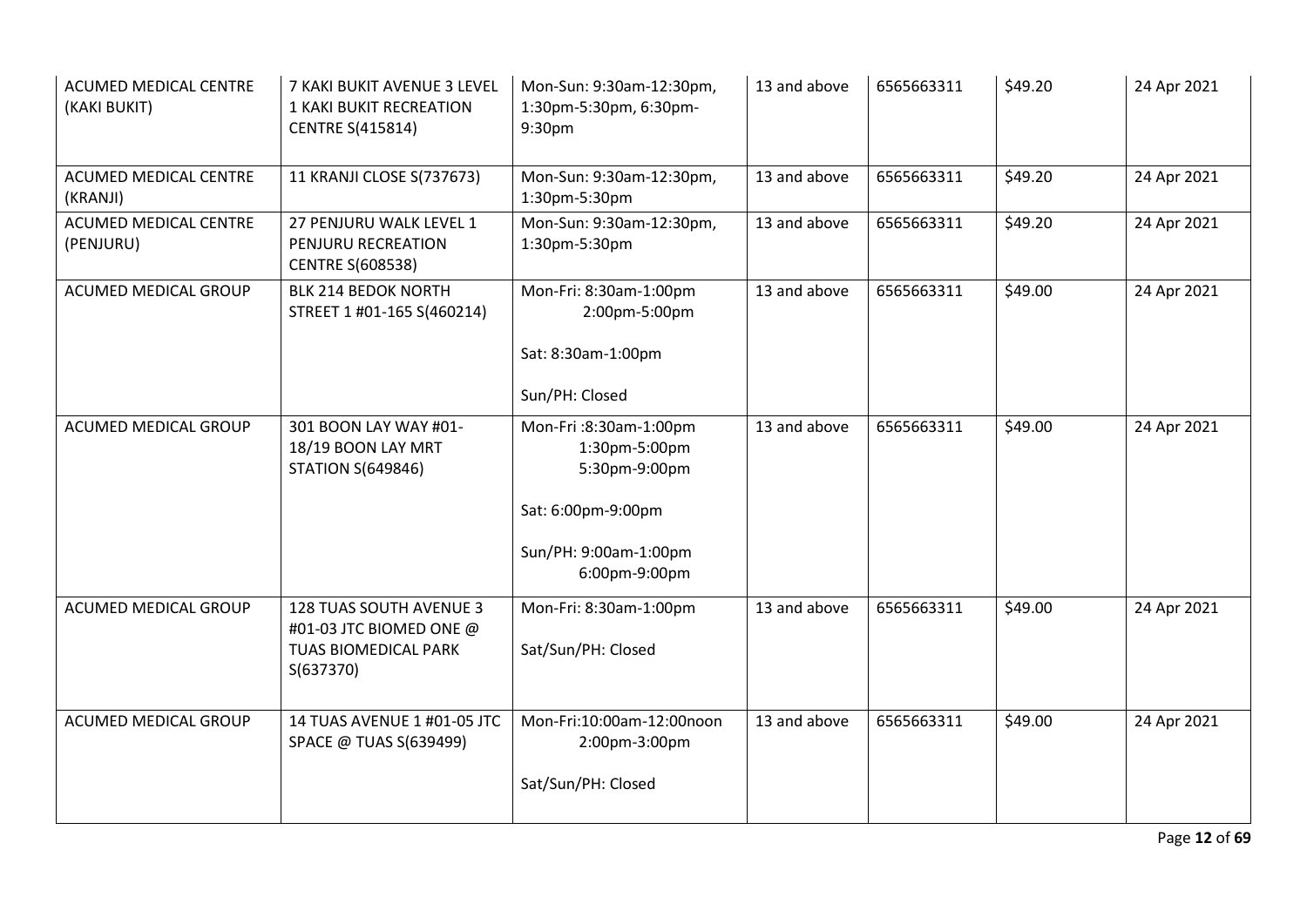| ACUMED MEDICAL GROUP        | 1 JOO KOON CIRCLE #01-23<br>FAIRPRICE HUB S(629117)                                  | Mon-Fri: 9:00am-1:00pm<br>2:00pm-6:00pm<br>Sat: 9:00am-1:00pm<br>Sun/PH: Closed                                             | 13 and above | 6565663311 | \$49.00 | 24 Apr 2021 |
|-----------------------------|--------------------------------------------------------------------------------------|-----------------------------------------------------------------------------------------------------------------------------|--------------|------------|---------|-------------|
| <b>ACUMED MEDICAL GROUP</b> | 1 JURONG WEST CENTRAL 2<br>#B1A-19E JURONG POINT<br>SHOPPING CENTRE JP1<br>S(648886) | Mon-Fri: 8:30am-5:00pm<br>Sat: 8:30am-1:00pm<br>Sun/PH: Closed                                                              | 13 and above | 6565663311 | \$49.00 | 24 Apr 2021 |
| <b>ACUMED MEDICAL GROUP</b> | 24 RAFFLES PLACE #02-05<br>CLIFFORD CENTRE S(048621)                                 | Mon-Fri: 8:30am-1:00pm<br>Sat/Sun/PH: Closed                                                                                | 13 and above | 6565663311 | \$49.00 | 24 Apr 2021 |
| <b>ACUMED MEDICAL GROUP</b> | BLK 215C COMPASSVALE<br>DRIVE #01-02 S(543215)                                       | Mon-Fri: 8:30am-1:00pm<br>5:30pm-8:30pm<br>Sat: 8:30am-1:00pm<br>Sun/PH: 9:00am-12:00noon                                   | 13 and above | 6565663311 | \$49.00 | 24 Apr 2021 |
| <b>ACUMED MEDICAL GROUP</b> | BLK 38 TEBAN GARDENS ROAD<br>#01-318/319 S(600038)                                   | Mon-Fri: 8:30am-1:00pm<br>2:00pm-5:00pm<br>6:00pm-9:00pm<br>Sat: 8:30am-1:00pm<br>2:00pm-4:00pm<br>Sun/PH: 9:00am-12:00noon | 13 and above | 6565663311 | \$49.00 | 24 Apr 2021 |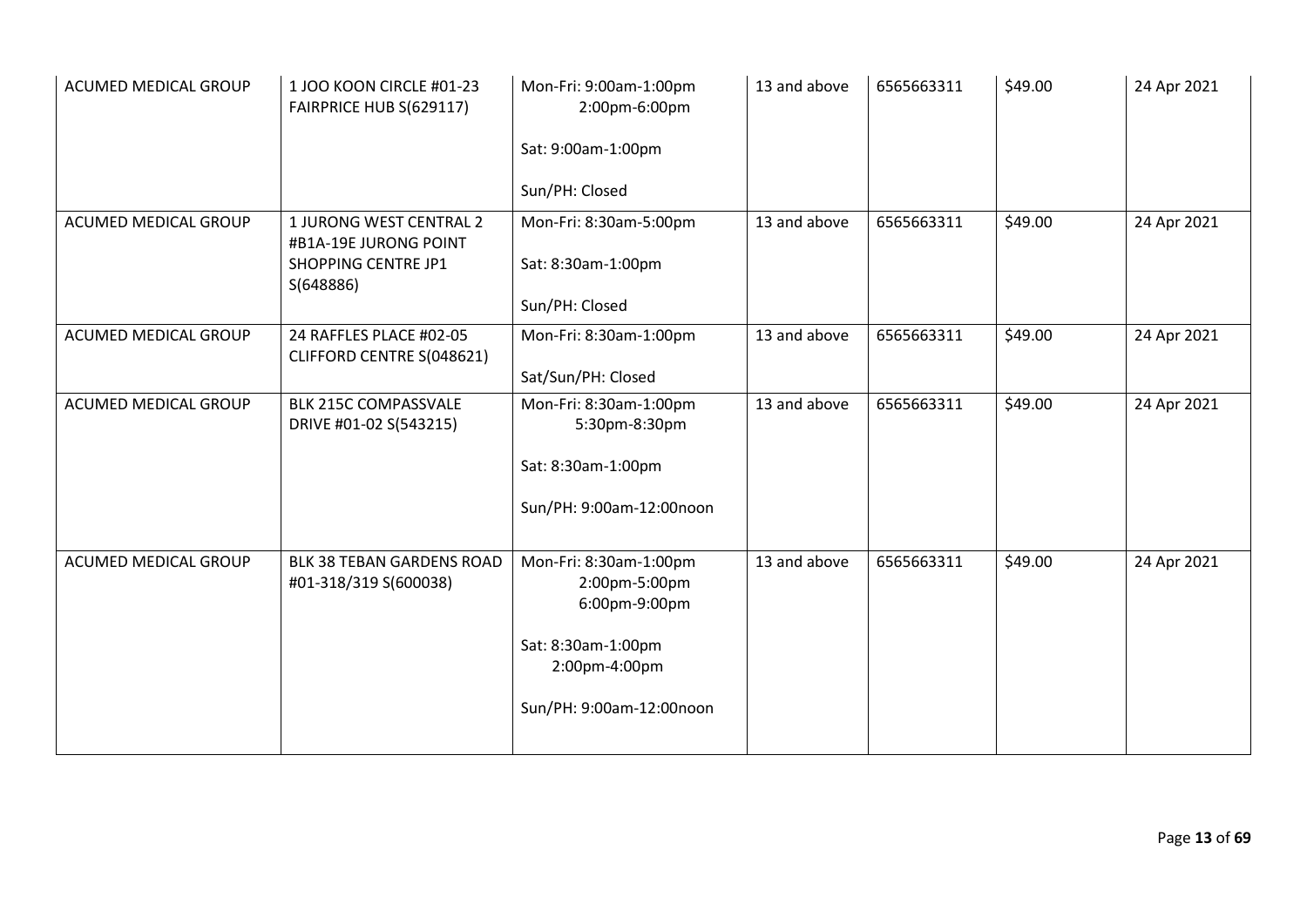| <b>ACUMED MEDICAL GROUP</b> | <b>BLK 64 YUNG KUANG ROAD</b><br>#01-107/111 S(610064)       | Mon-Fri: 8:30am-9:00pm<br>Sat: 8:30am-1:00pm<br>2:00pm-5:00pm<br>Sun/PH: 9:00am-1:00pm                                                              | 13 and above | 6565663311 | \$49.00 | 24 Apr 2021 |
|-----------------------------|--------------------------------------------------------------|-----------------------------------------------------------------------------------------------------------------------------------------------------|--------------|------------|---------|-------------|
| <b>ACUMED MEDICAL GROUP</b> | 71 PIONEER ROAD #01-06<br>TUAS AMENITY CENTRE<br>S(639591)   | Mon-Fri: 8:30am-5:00pm<br>Sat: 8:30am-1:00pm<br>Sun/PH: Closed                                                                                      | 13 and above | 6565663311 | \$49.00 | 24 Apr 2021 |
| <b>ACUMED MEDICAL GROUP</b> | BLK 111 WOODLANDS STREET<br>13 #01-78 S(730111)              | Mon-Thurs: 8:30am-1:00pm<br>2:00pm-5:00pm<br>Fri: 8:30am-1:00pm<br>2:00pm-5:00pm<br>6:00pm-9:00pm<br>Sat: 8:30am-1:00pm<br>Sun/PH: Closed           | 13 and above | 6565663311 | \$49.00 | 24 Apr 2021 |
| AE MEDICAL CLINIC           | BLK 467B FERNVALE LINK #01-<br>529 S(792467)                 | 08:00am-12:00noon /<br>06:00pm-10:00pm                                                                                                              | 7 and above  | 6568162900 | \$60.00 | 24 Apr 2021 |
| ANTEH DISPENSARY PTE LTD    | 1 LORONG 22 GEYLANG #01-<br>02 GRANDVIEW SUITES<br>S(398664) | Mon-Fri: 9am-12pm, 2pm-<br>5pm, 7pm-11pm<br>Sat<br>: 9am-12pm, 1pm-<br>5pm, 7pm-11pm<br>Sun<br>1pm-<br>5pm, 7pm-11pm<br>PH<br>1pm-<br>5pm, 7pm-11pm | 7 and above  | 6567441809 | \$88.00 | 24 Apr 2021 |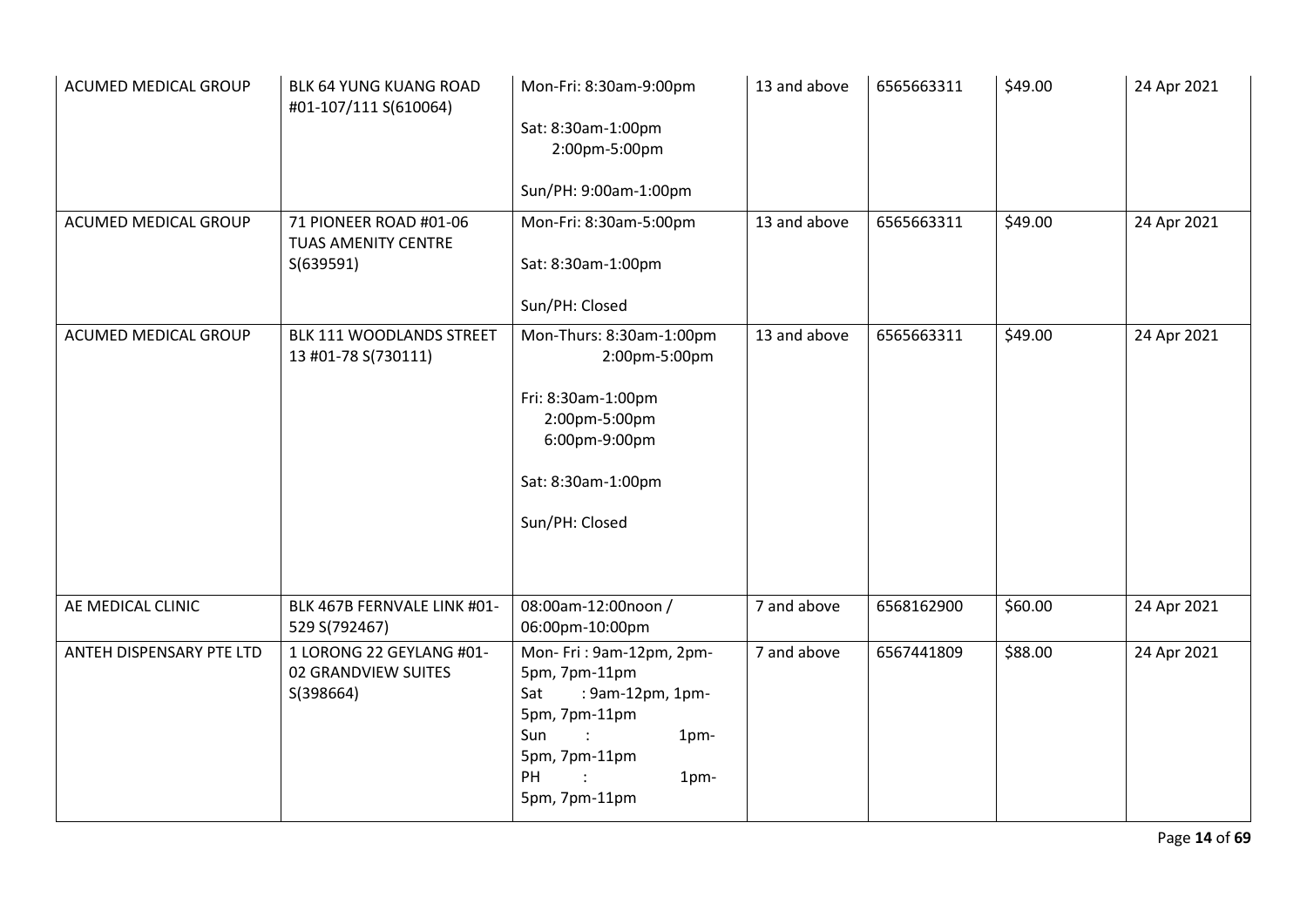| ARIS MEDICAL CLINIC                                   | 989 BUKIT TIMAH ROAD<br>MAPLEWOODS S(589629)                                     | By appointment only                                                                                                                                  | 13 and above | 6564631197 | \$150-\$180                                                         | 24 Apr 2021 |
|-------------------------------------------------------|----------------------------------------------------------------------------------|------------------------------------------------------------------------------------------------------------------------------------------------------|--------------|------------|---------------------------------------------------------------------|-------------|
| ASIA RETINA EYE SURGERY<br><b>CENTRE</b>              | 290 ORCHARD ROAD #15-10<br>THE PARAGON S(238859)                                 | Monday to Friday: 9am to 5pm<br>Saturday: 9am-12pm                                                                                                   | 13 and above | 6567320007 | \$80.00                                                             | 24 Apr 2021 |
| <b>BEDOK DAY &amp; NIGHT CLINIC</b>                   | Blk 418 Bedok North Avenue 2<br>#01-85 S(460418)                                 | Mon: 9am-1230pm, 130pm-<br>330pm, 630pm-9pm<br>Wed, Fri: 9am-1230pm,<br>130pm-330pm<br>Tue, Thu: 9am-1230pm,<br>630pm-9pm<br>Sat, Sun: 930am -1230pm | All ages     | 6564441104 | \$55                                                                | $11-May-21$ |
| <b>BELIEF FAMILY CLINIC</b>                           | 541 KALLANG BAHRU #B1-02<br><b>GEYLANG BAHRU MRT</b><br><b>STATION S(339355)</b> | BY APPOINTMENT ONLY<br>MON TO FRI 12-8PM<br>SAT 9-1PM                                                                                                | All ages     | 6565924667 | \$50.00                                                             | 24 Apr 2021 |
| BETHESDA MEDICAL CENTRE                               | 3 TEMASEK BOULEVARD #03-<br>330 SUNTEC CITY MALL<br>S(038983)                    | Mon to Friday 8:30am to<br>12:30pm, 2:00pm to 5:00pm<br>Sat: 9:00am to 12:00noon                                                                     | 7 and above  | 6563378933 | \$50.00                                                             | 24 Apr 2021 |
| <b>BINJAI MEDICAL &amp; PAINCARE</b><br><b>CLINIC</b> | 23 BINJAI PARK S(589828)                                                         | 9am-1pm 2pm-4pm 6pm-9pm<br>(Mon-Fri)<br>9am-1pm (Sat)                                                                                                | 7 and above  | 6564693737 | Roche (SD<br>Biosensor) -<br>\$80, The rest -<br>To be<br>confirmed | 24 Apr 2021 |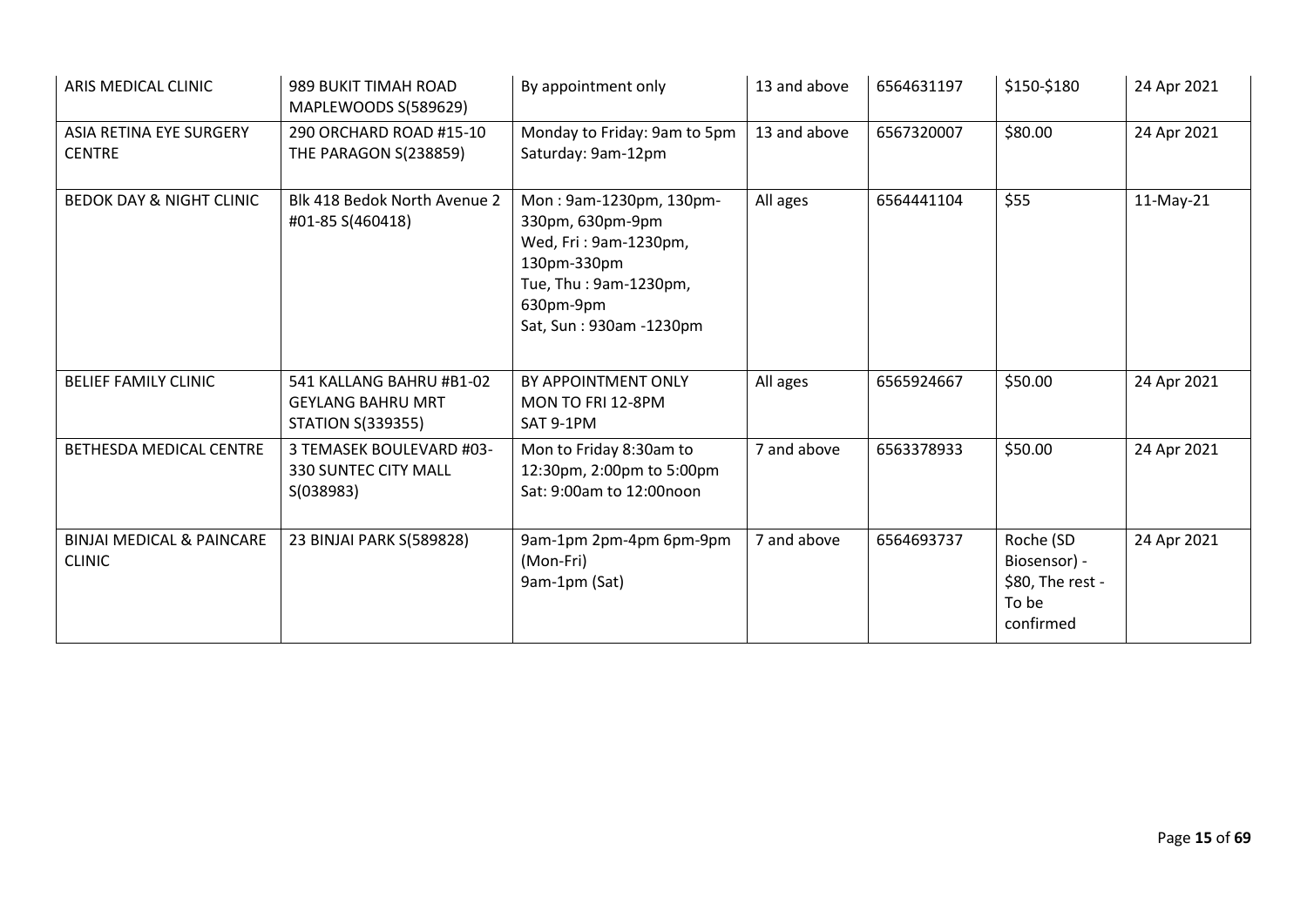| <b>BOON LAY CORPORATION</b><br><b>CLINIC</b>    | <b>BLK 350 JURONG EAST</b><br>AVENUE 1 #01-1225 S(600350)             | Mon to Fri<br>$8:30$ am - 12:30pm<br>$2:00 \text{pm} - 6:00 \text{pm}$<br>Sat<br>$8:30$ am - 12:30pm<br>Sun /PH<br>Closed            | 13 and above | 6568994569 | \$50.00 | 24 Apr 2021 |
|-------------------------------------------------|-----------------------------------------------------------------------|--------------------------------------------------------------------------------------------------------------------------------------|--------------|------------|---------|-------------|
| <b>BRADDELL MEDICAL CLINIC</b>                  | BLK 124 LORONG 1 TOA<br>PAYOH #01-489 S(310124)                       | Mon - Sun (including PH):<br>08.00am to 01.00pm<br>06.00pm to 11.00pm                                                                | All ages     | 6562536288 | \$42.80 | 24 Apr 2021 |
| CALROSE MEDICAL FAMILY<br><b>CLINIC</b>         | BLK 231A SUMANG LANE #01-<br>05 MATILDA COURT S(821231)               | Mon-Fri: 08:30 - 13:00, 18:00 -<br>21:30<br>Sat: 08:30 - 13:00<br>Sun: 18:00 - 21:30<br>PH Closed                                    | 13 and above | 6569571750 | \$55.00 | 24 Apr 2021 |
| <b>CAMRY MEDICAL CENTRE</b>                     | BLK 95 TOA PAYOH LORONG 4<br>#01-66 S(310095)                         | Mondays to Fridays: 8:30am<br>to 12 noon; 1pm to 4pm<br>Saturdays: 8:30am to 12 noon<br><b>Sundays and Public Holidays</b><br>closed | 7 and above  | 6562580553 | \$50.00 | 24 Apr 2021 |
| CASHEW MEDICAL AND<br><b>SURGERY</b>            | BLK 445 FAJAR RD #02-522<br><b>FAJAR SHOPPING CENTRE</b><br>S(670445) | Mon to Fri 8am-3:30pm, 6:30-<br>8:30pm<br>Sat 8am-11:30am, 6:30pm-<br>7:30pm<br>Sun 8am-11:30am                                      | 7 and above  | 6567634255 | \$50.00 | 26 Apr 2021 |
| <b>CENTRAL 24-HR CLINIC (</b><br>PIONEER NORTH) | BLK 959 JURONG WEST<br>STREET 92 #01-160 S(640959)                    | 9AM TO 9PM                                                                                                                           | 7 and above  | 6562512775 | \$64.20 | 24 Apr 2021 |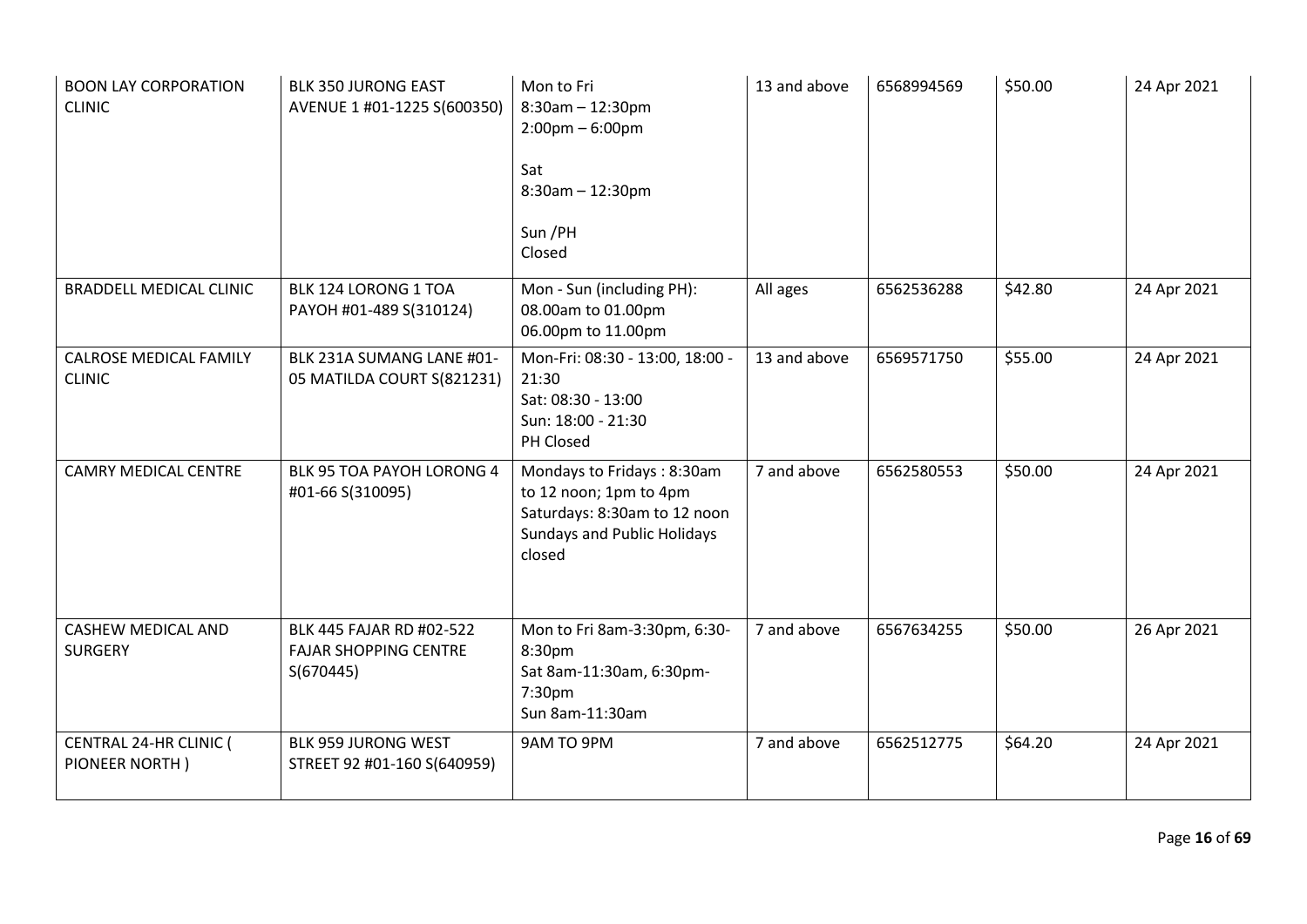| <b>CENTRAL 24-HR CLINIC</b><br>(BEDOK)       | 219 BEDOK CENTRAL #01-124<br>MULTI STOREY CAR PARK<br>S(460219) | 9am to 9pm                                                                                                                     | 7 and above  | 6562476122 | \$64.20 | 24 Apr 2021 |
|----------------------------------------------|-----------------------------------------------------------------|--------------------------------------------------------------------------------------------------------------------------------|--------------|------------|---------|-------------|
| <b>CENTRAL 24-HR CLINIC</b><br>(CLEMENTI)    | BLK 450 CLEMENTI AVE 3 #01-<br>291 S(120450)                    | 9AM TO 9PM                                                                                                                     | 7 and above  | 6567732925 | \$64.20 | 24 Apr 2021 |
| <b>CENTRAL 24-HR CLINIC</b><br>(HOUGANG)     | 681 HOUGANG AVE 8 #01-831<br>S(530681)                          | 9AM TO 9PM                                                                                                                     | 7 and above  | 6563876965 | \$64.20 | 24 Apr 2021 |
| <b>CENTRAL 24HR CLINIC</b><br>(JURONG WEST)  | BLK 492 JURONG WEST<br>STREET 41 #01-54 S(640492)               | 9AM TO 9PM                                                                                                                     | 7 and above  | 6565657484 | \$64.20 | 24 Apr 2021 |
| <b>CENTRAL 24-HR CLINIC</b><br>(MARSILING)   | BLK 303 WOODLANDS STREET<br>31 #01-185 S(730303)                | 9AM TO 9PM                                                                                                                     | 7 and above  | 6563652908 | \$64.20 | 24 Apr 2021 |
| CENTRAL 24-HR CLINIC (PASIR<br>RIS)          | BLK 446 PASIR RIS DRIVE 6<br>#01-122 S(510446)                  | 9AM TO 9PM                                                                                                                     | 7 and above  | 6565822640 | \$64.20 | 24 Apr 2021 |
| <b>CENTRAL 24-HR CLINIC</b><br>(TAMPINES)    | BLK 201D TAMPINES STREET<br>21 #01-1151 S(524201)               | 9AM TO 9PM                                                                                                                     | 7 and above  | 6569687001 | \$64.20 | 24 Apr 2021 |
| <b>CENTRAL 24-HR CLINIC</b><br>(YISHUN)      | 701A YISHUN AVE 5 #01-04<br>S(761701)                           | 9AM TO 9PM                                                                                                                     | 7 and above  | 6567597985 | \$64.20 | 24 Apr 2021 |
| <b>CHANG CLINIC &amp; SURGERY</b>            | BLK 7 EVERTON PARK #01-21<br>S(080007)                          | Monday Wednesday Friday<br>9am - 12pm, 2pm - 4pm<br>Tuesday Thursday 9am - 12pm,<br>2pm - 4pm, 6pm - 8pm<br>Saturday 9am - 1pm | 13 and above | 6562216955 | \$45.00 | 24 Apr 2021 |
| CHUA MEDICAL CLINIC AND<br>SURGERY PTE. LTD. | <b>BLK 642 BUKIT BATOK</b><br>CENTRAL #01-52 S(650642)          | Mon, Wed, Fri, Sat: 8:30-6pm<br>Tue, Thur: 3-10pm                                                                              | All ages     | 6569726948 | \$50.00 | 24 Apr 2021 |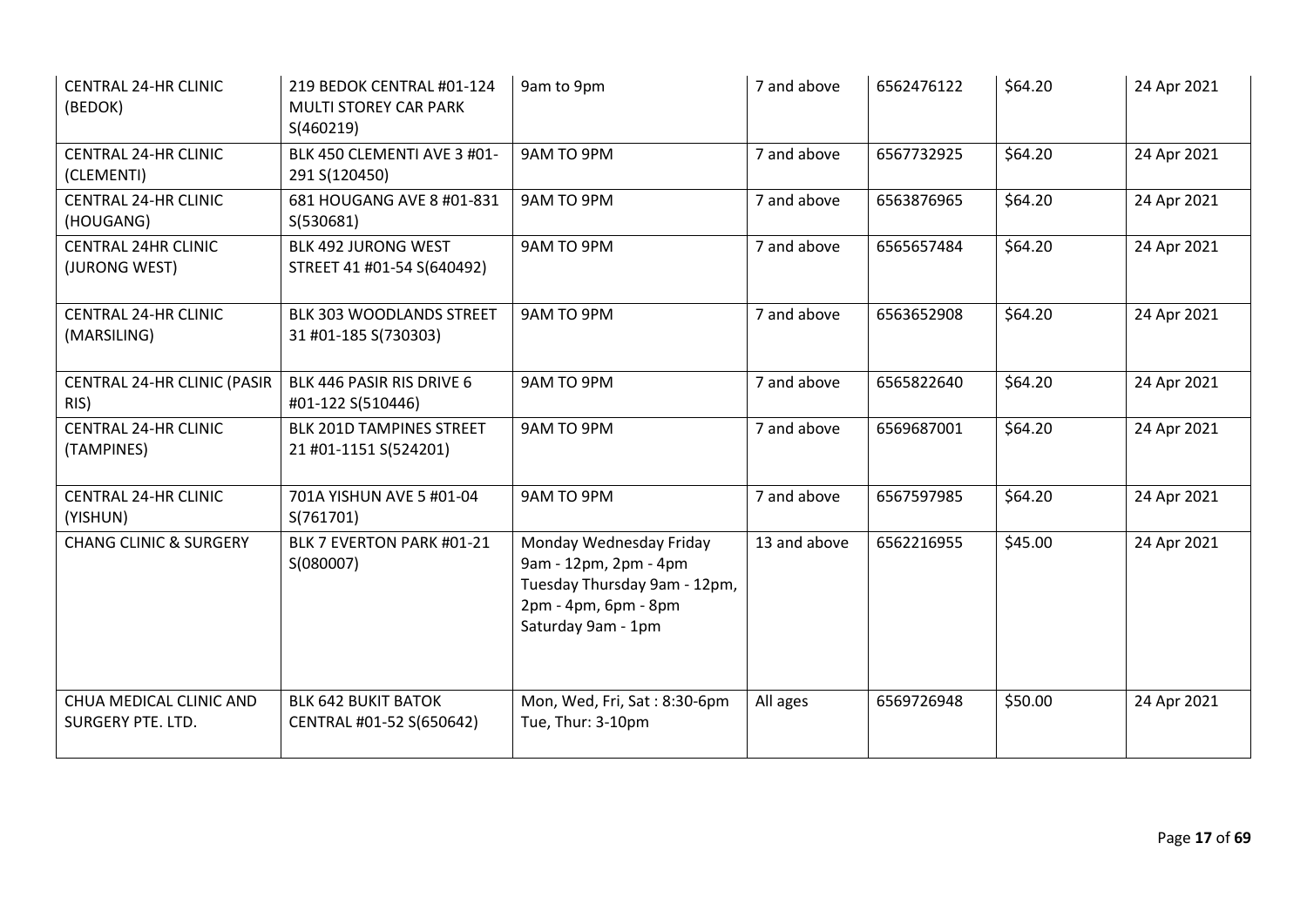| CHUNG & EE MEDICAL CLINIC | <b>BLK 10 TELOK BLANGAH</b><br>CRESCENT #01-151 S(090010)       | MON, TUES, THU, FRI: 9AM TO<br>9PM<br>WED, SAT: 9AM TO 1PM<br>SUN, PH: CLOSED                                                                          | All ages     | 6569963782 | \$65.00 | 24 Apr 2021 |
|---------------------------|-----------------------------------------------------------------|--------------------------------------------------------------------------------------------------------------------------------------------------------|--------------|------------|---------|-------------|
| DA CLINIC @ ANCHORVALE    | BLK 351 ANCHORVALE ROAD<br>#01-01 S(540351)                     | Monday - Friday: 0830hrs to<br>1600hrs. 1800hrs to 2100hrs.<br>Saturday: 0830hrs to 1200hrs<br>Sunday/PH: CLOSED                                       | 13 and above | 6562417460 | \$30.00 | 24 Apr 2021 |
| DA CLINIC @ ANSON         | 10 ANSON ROAD #01-12<br><b>INTERNATIONAL PLAZA</b><br>S(079903) | Monday to Friday: 0830hrs to<br>1900hrs                                                                                                                | 13 and above | 6569541012 | \$30.00 | 24 Apr 2021 |
| DA CLINIC @ BISHAN        | BLK 501 BISHAN STREET 11<br>#01-374 S(570501)                   | Monday to Friday: 0830hrs to<br>1600hrs. 1800hrs to 2100hrs.<br>Saturday: 0830hrs to 1200hrs.<br>Sunday/PH: CLOSED                                     | 13 and above | 6562623759 | \$30.00 | 24 Apr 2021 |
| DA CLINIC @ BUKIT BATOK   | BLK 451 BUKIT BATOK WEST<br>AVENUE 6 #01-02 S(650451)           | Monday to Friday: 0830hrs to<br>1600hrs. 1800hrs to 2100hrs.<br>Saturday: 0830hrs to 1200hrs.<br>Sunday/PH: CLOSED                                     | 13 and above | 6562599531 | \$30.00 | 24 Apr 2021 |
| DA CLINIC @ POTONG PASIR  | 51 UPPER SERANGOON ROAD<br>#01-53 THE POIZ CENTRE<br>S(347697)  | Monday to Friday: 0830hrs to<br>1600hrs. 1800hrs to 2100hrs.<br>Saturday: 0830hrs to 1200hrs.<br>Sunday/PH: 0830hrs to<br>1200hrs. 1800hrs to 2100hrs. | 13 and above | 6569540513 | \$30.00 | 24 Apr 2021 |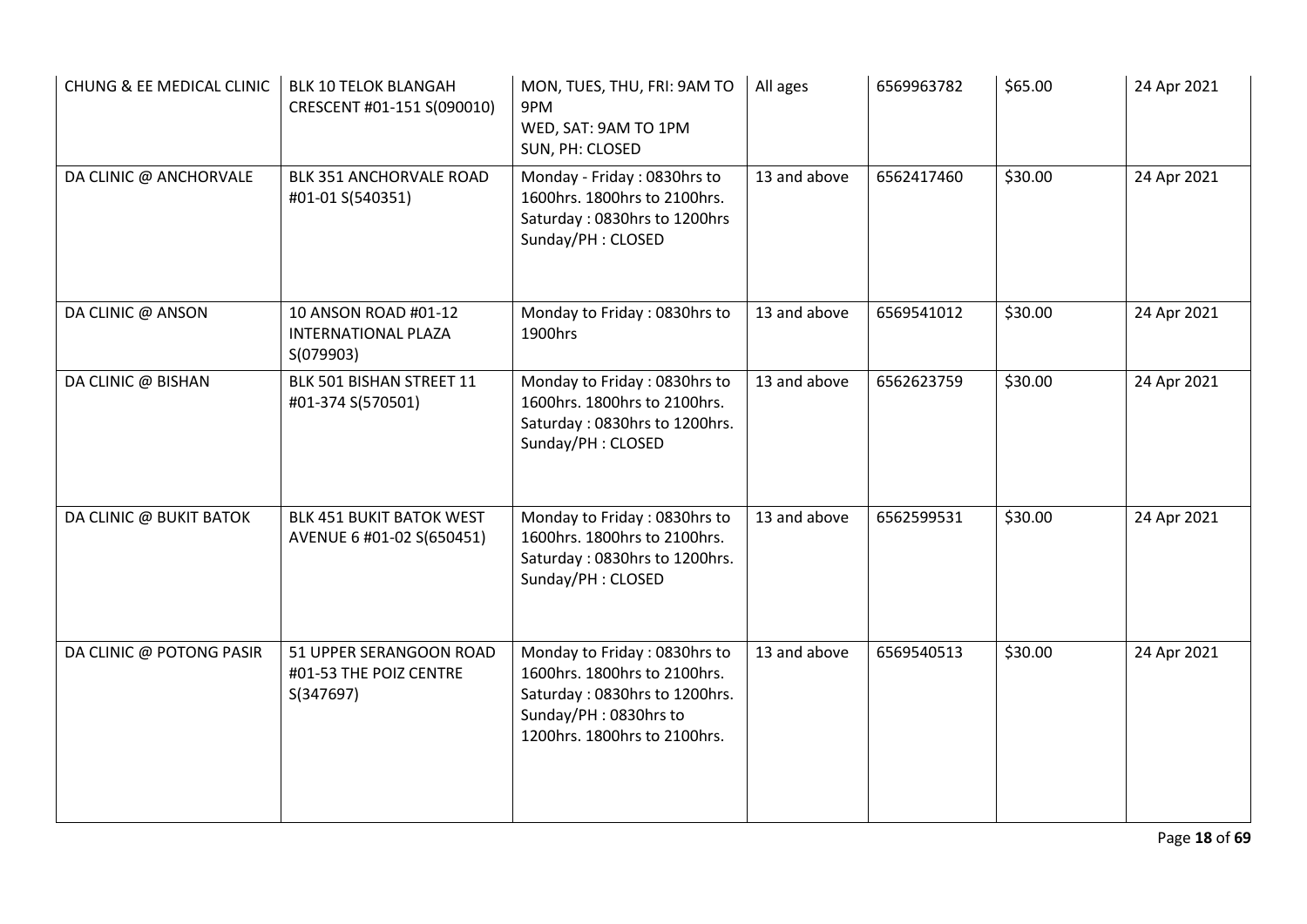| DA CLINIC @ TAMAN<br><b>JURONG</b>                                | <b>BLK 140 CORPORATION DRIVE</b><br>#01-03 S(610410)                          | Monday to Friday: 0830hrs to<br>1600hrs. 1800hrs to 2100hrs.<br>Saturday: 0830hrs to 1200hrs<br>Sunday/PH: 0830hrs to<br>1200hrs. 1800hrs to 2100hrs. | 13 and above | 6569639892 | \$30.00                                                                                            | 24 Apr 2021 |
|-------------------------------------------------------------------|-------------------------------------------------------------------------------|-------------------------------------------------------------------------------------------------------------------------------------------------------|--------------|------------|----------------------------------------------------------------------------------------------------|-------------|
| DAYSPRING MEDICAL CLINIC<br>(TAMPINES)                            | 2 TAMPINES CENTRAL 5 #04-<br>09 CENTURY SQUARE<br>S(529509)                   | Monday - Friday 9am-1pm,<br>2pm-5pm, 6pm-9pm<br>Saturday 9am-1pm<br>Closed on PH                                                                      | All ages     | 6567890123 | Abbot Panbio -<br>\$51.40 (before<br>GST); Roche (SD<br>Biosensor) - \$50<br>(inclusive of<br>GST) | 24 Apr 2021 |
| <b>DEDICARE MEDICAL</b><br>PRACTICE & SURGERY @<br><b>HOUGANG</b> | BLK 419 HOUGANG AVENUE 8<br>#01-K1 S(530419)                                  | Mon / thu / fri - 8am -1pm;<br>2pm-8pm<br>tue / wed - 2pm-8pm<br>sat - 2pm-5pm<br>$sun - 8am - 1pm$                                                   | All ages     | 6569803066 | \$35.00                                                                                            | 24 Apr 2021 |
| DR HELEN TAN CLINIC                                               | <b>BLK 225 JURONG EAST STREET</b><br>21 #01-801 S(600225)                     | Monday _ Sunday: 2pm to<br>6.30pm<br>SAT; CLOSED.                                                                                                     | 13 and above | 6565621268 | \$150.00                                                                                           | 27 Apr 2021 |
| DRS. BAIN & PARTNERS                                              | 2 INTERNATIONAL BUSINESS<br>PARK #01-06A/07A THE<br><b>STRATEGY S(609930)</b> | Mon-Fri 0830 - 1300 1400 -<br>1700<br>Sat 0900 - 1230<br>Sun/PH Closed                                                                                | 13 and above | 6563162648 | \$53.50                                                                                            | 24 Apr 2021 |
| DRS. BAIN + PARTNERS                                              | 1 RAFFLES QUAY #09-03 ONE<br>RAFFLES QUAY - NORTH<br><b>TOWER S(048583)</b>   | M-F 830-1pm 2-5pm<br>Sat 830-1pm                                                                                                                      | 13 and above | 6565325522 | \$50(\$53.50<br>with GST)                                                                          | 24 Apr 2021 |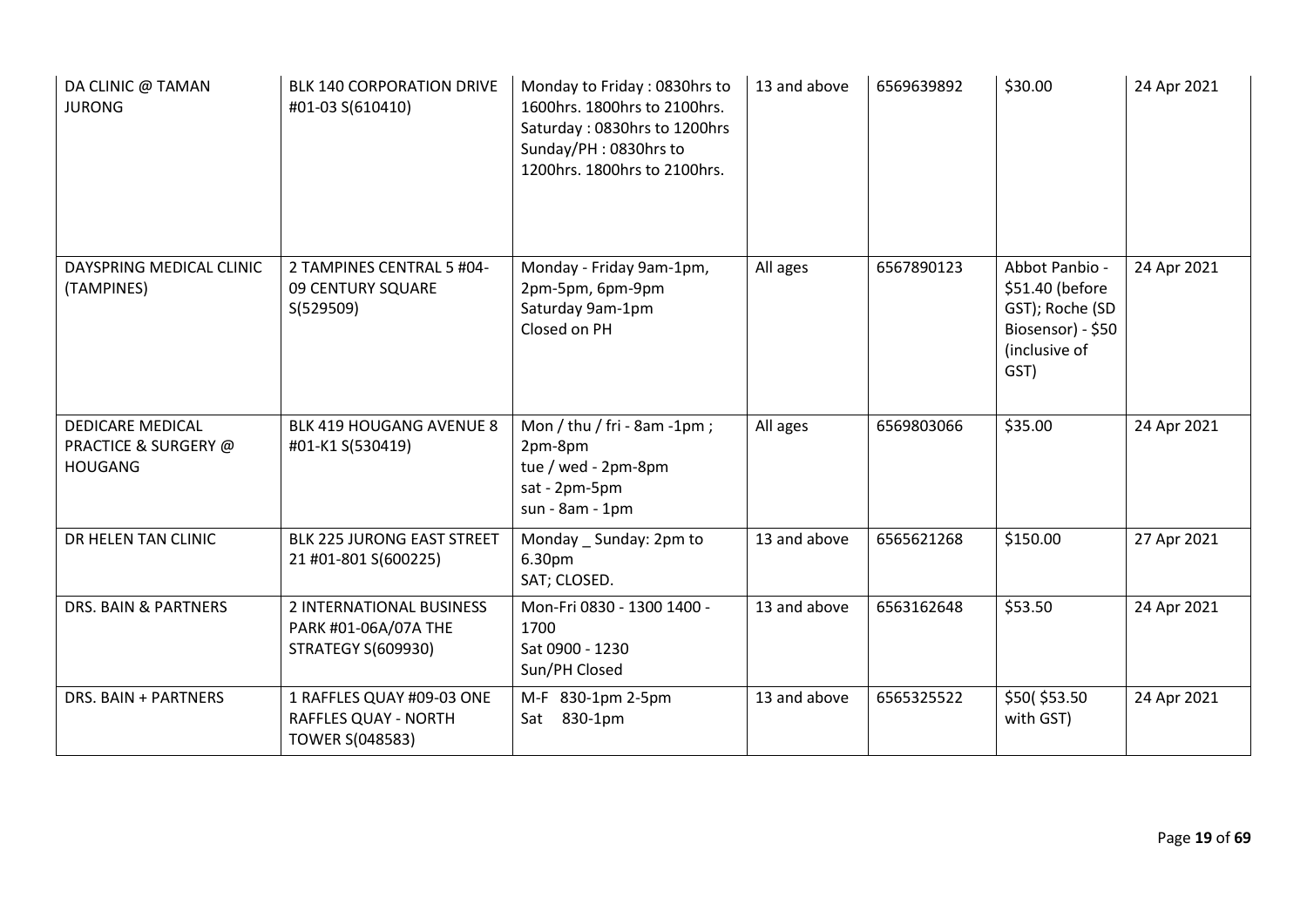| DRS. BAIN AND PARTNERS<br><b>LLP</b>          | <b>1 HARBOUR FRONT AVENUE</b><br>#07-06 KEPPEL BAY TOWER<br>S(098632) | Weekdays: 0830 to 1300;<br>Closed for lunch 1300 to 1400;<br>1400 to 1700.<br>Saturdays: 0830 to 1230. | 13 and above | 6562717110 | \$53.50 | 24 Apr 2021 |
|-----------------------------------------------|-----------------------------------------------------------------------|--------------------------------------------------------------------------------------------------------|--------------|------------|---------|-------------|
| DTAP @ NOVENA                                 | 10 SINARAN DRIVE #08-31<br>NOVENA MEDICAL CENTER<br>S(307506)         | Monday-Friday 8.30am-<br>5.30pm<br>Saturday 9am-1pm                                                    | 13 and above | 6563972095 | \$50.00 | 24 Apr 2021 |
| EDGEDALE MEDICAL CLINIC                       | BLK 122A EDGEDALE PLAINS<br>#01-187 S(821122)                         | Mon-fri 9-1pm, 2.30-4.30pm,<br>6-10pm<br>Sat/sun 9-1pm, 6-9pm<br>Ph closed                             | All ages     | 6566352272 | \$53.50 | 24 Apr 2021 |
| <b>EDGEDALE MEDICAL CLINIC</b><br>(CAMBRIDGE) | <b>BLK 40 CAMBRIDGE ROAD</b><br>#01-115 S(210040)                     | Mon - fri 9-12pm<br>Sat/sun/ph closed                                                                  | All ages     | 6562921088 | \$50.00 | 24 Apr 2021 |
| EDGEDALE MEDICAL CLINIC<br>(TAMPINES)         | <b>BLK 614 TAMPINES NORTH</b><br>DRIVE 1 #01-01 S(520614)             | Mon-fri 9-1pm 6-9pm<br>Sat 9-1pm                                                                       | All ages     | 6569800440 | \$50.00 | 24 Apr 2021 |
| EJ FAMILY CLINIC & SURGERY                    | 109 TOA PAYOH LOR 1 #01-<br>314 S(310109)                             | 0800-1500, 1800-2100                                                                                   | 13 and above | 6563530811 | \$48.00 | 24 Apr 2021 |
| <b>FAITH CLINIC (BEDOK)</b>                   | <b>BLK 746 BEDOK RESERVOIR</b><br>ROAD #01-3013 S(470746)             | 9AM - 3:30PM                                                                                           | 13 and above | 6567020820 | \$55.00 | 24 Apr 2021 |
| FAITH CLINIC (JURONG WEST)                    | BLK 762 JURONG WEST ST 75<br>#02-256D S(640762)                       | 9AM - 3:30PM                                                                                           | 13 and above | 6567916780 | \$55.00 | 24 Apr 2021 |
| FAITH CLINIC (SIMEI)                          | BLK 139 SIMEI ST 1 #01-10<br>S(520139)                                | 9AM - 3:30PM                                                                                           | 13 and above | 6567884303 | \$55.00 | 24 Apr 2021 |
| FAITH CLINIC (TOA PAYOH)                      | BLK 211 TOA PAYOH LOR 8<br>#01-19 S(310211)                           | 9AM - 3:30PM                                                                                           | 13 and above | 6562527896 | \$55.00 | 24 Apr 2021 |
| FAITH CLINIC (YISHUN)                         | BLK 598 YISHUN RING ROAD<br>#01-11 WISTERIA MALL<br>S(768698)         | 9AM - 3:30PM                                                                                           | 13 and above | 6563391129 | \$55.00 | 24 Apr 2021 |
| FAITH FAMILY CLINIC                           | 57 MARINE TERRACE #01-113<br>S(440057)                                | 9AM - 3:30PM                                                                                           | 13 and above | 6564466326 | \$55.00 | 24 Apr 2021 |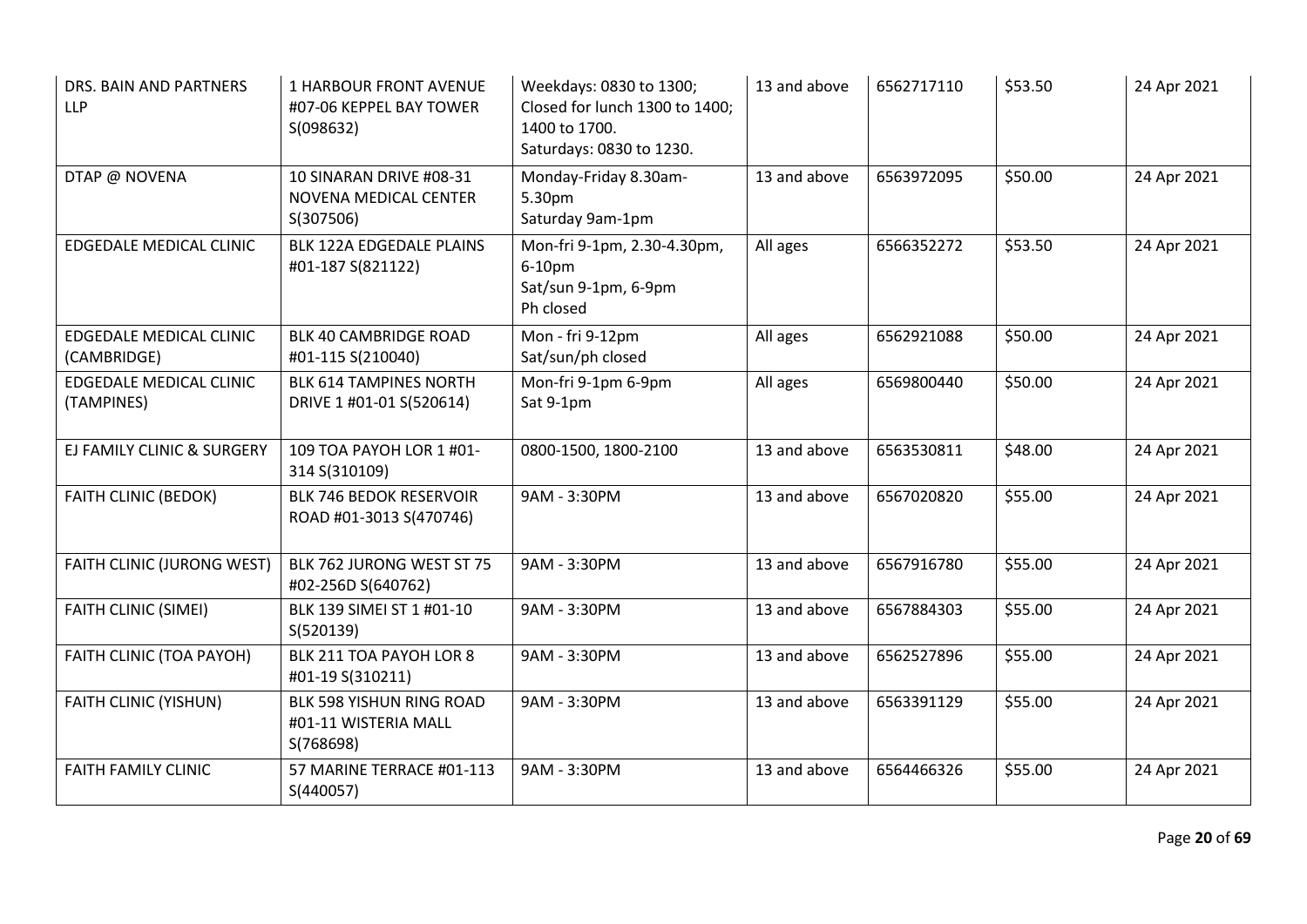| <b>FAITH HEALTHCARE</b><br>(RIVERVALE)                | 11 RIVERVALE CRESCENT #02-<br>15 RIVERVALE MALL S(545082)                                                                                                 | 9AM - 3:30PM                                                                                                                                                              | 13 and above | 6563157879 | \$55.00                         | 24 Apr 2021 |
|-------------------------------------------------------|-----------------------------------------------------------------------------------------------------------------------------------------------------------|---------------------------------------------------------------------------------------------------------------------------------------------------------------------------|--------------|------------|---------------------------------|-------------|
| <b>FAITH HEALTHCARE</b><br>(TAMPINES)                 | 11 TAMPINES STREET 32 #01-<br>11 TAMPINES MART S(529287)                                                                                                  | 9AM - 3:30PM                                                                                                                                                              | 13 and above | 6564433843 | \$55.00                         | 24 Apr 2021 |
| FAMILY CARE CLINIC PTE LTD                            | BLK 415 BT BATOK WEST AVE<br>4 #01-272 S(650415)                                                                                                          | Mondays, Tuesdays,<br>Thursdays, Fridays: 8.30 am -<br>1pm, 2pm - 4.30pm, 6.45pm -<br>9pm<br>Wednesdays/Saturdays:<br>8.30am - 1pm<br>Public holidays/ Sundays:<br>Closed | All ages     | 6565671775 | \$50.00                         | 24 Apr 2021 |
| <b>FAMILY MEDICARE CLINIC &amp;</b><br><b>SURGERY</b> | BLK 721 ANG MO KIO AVE 8<br>#01-2815 S(560721)                                                                                                            | Mon - Fri 8.30am-noon; 2pm-<br>4pm; 7pm-8.30pm<br>Sat: 8.30am-noon<br>Sun/PH: Closed                                                                                      | All ages     | 6564566582 | \$53.50                         | 24 Apr 2021 |
| <b>FARRER PARK HOSPITAL</b>                           | <b>1 FARRER PARK STATION</b><br>ROAD, #08-21-09-21,10-21,11-<br>5-8 #01-21&22,#02-01,#03-<br>21,#04-21,#04-K1/K6,#05-<br>21,#07-21 CONNEXION<br>S(217562) | 24Hrs at 24HR Emergency<br>Clinic                                                                                                                                         | All ages     | 6563631818 | \$55 inclusive of<br><b>GST</b> | 24 Apr 2021 |
| <b>FEMA CLINIC &amp; SURGERY</b>                      | 10 SINARAN DRIVE #09-32<br>NOVENA MEDICAL CENTER<br>S(307506)                                                                                             | Mon to Fri 0900hrs to 1700hrs<br>Sat: 0900hrs to 12noon                                                                                                                   | 13 and above | 6563972012 | \$60 (excludes<br>consultation) | 24 Apr 2021 |
| FIRST CARE FAMILY CLINIC &<br><b>SURGERY</b>          | 253 JURONG EAST ST 24 #01-<br>257 S(600253)                                                                                                               | MONDAY TO SUNDAY 0800H<br><b>TO 1300H</b><br>MONDAY TO SUNDAY 1800H<br><b>TO 2200H</b>                                                                                    | 7 and above  | 6564252350 | \$50.00                         | 24 Apr 2021 |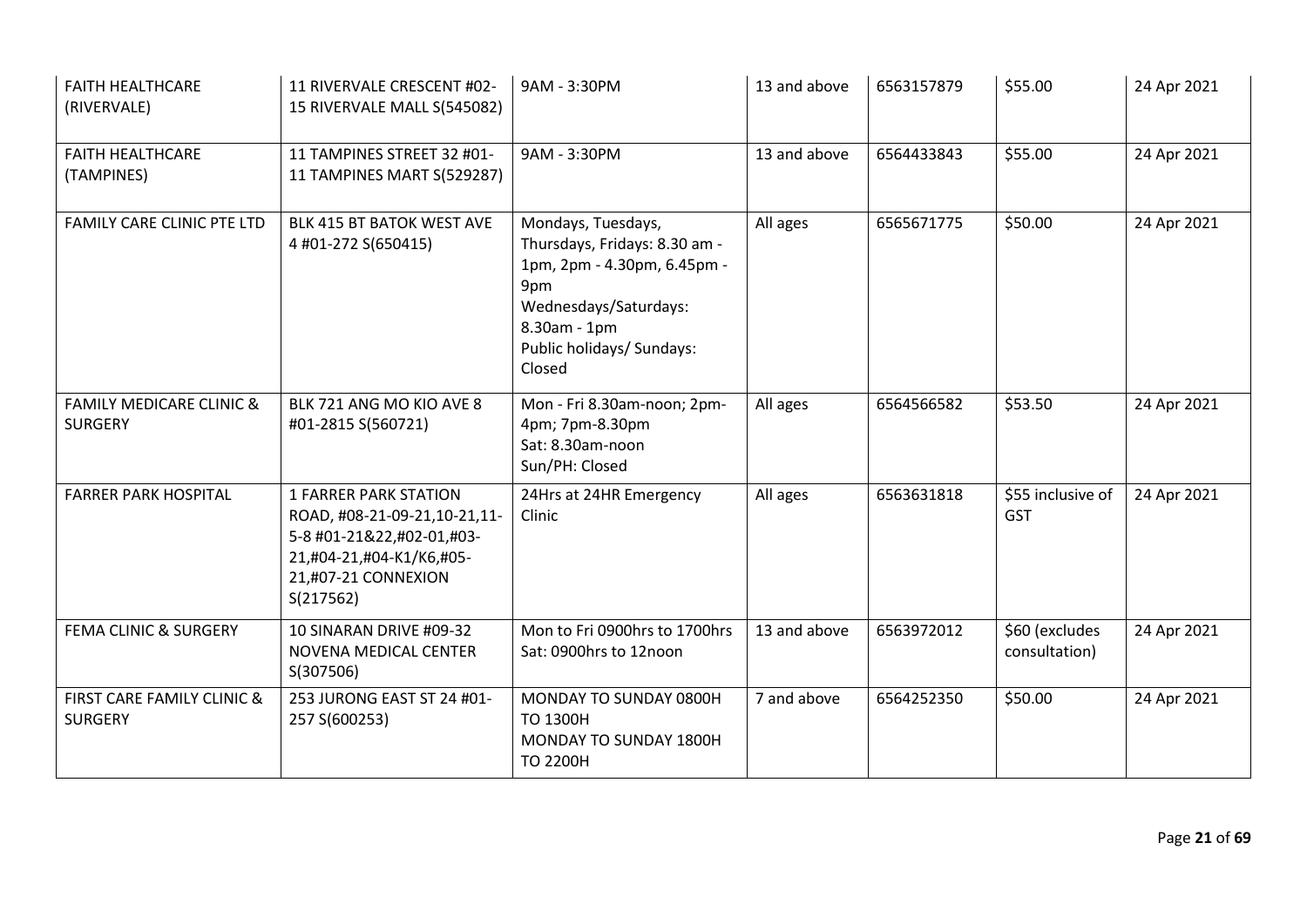| FULLERTON HEALTH @ DRS<br><b>TRYTHALL HOY DAVIES</b> | 391B ORCHARD ROAD #25-<br>01/07/08 NGEE ANN CITY<br><b>TOWER B S(238874)</b>         | Mon - Fri: $8.30$ am - $1.00$ pm,<br>$2.00$ pm $- 5.30$ pm<br>Sat: $8.30$ am $- 1.00$ pm<br>Sun & PH: Closed | 13 and above | 6563333636 | SGD\$53.50 | 24 Apr 2021 |
|------------------------------------------------------|--------------------------------------------------------------------------------------|--------------------------------------------------------------------------------------------------------------|--------------|------------|------------|-------------|
| FULLERTON HEALTH @ NTU                               | 36 NANYANG AVENUE #01-<br>01/02 NANYANG<br>TECHNOLOGICAL UNIVERSITY<br>S(639801)     | Mon-Fri: 8.30am-9.00pm<br>Sat: 9.30am - 12.00pm<br>Sun & PH: Closed                                          | 13 and above | 6563333636 | SGD\$53.50 | 24 Apr 2021 |
| FULLERTON HEALTH @ OFC                               | 10 COLLYER QUAY #03-08/09<br><b>OCEAN FINANCIAL CENTRE</b><br>S(049315)              | Mon - Fri: $8.30$ am - 1.00pm,<br>$2.00$ pm $- 5.00$ pm<br>Sat: 8.30am - 1.00pm<br>Sun & PH: Closed          | 13 and above | 6563333636 | SGD\$53.50 | 24 Apr 2021 |
| FULLERTON HEALTHCARE @<br><b>ARC</b>                 | 460 ALEXANDRA ROAD #02-18<br>S(119963)                                               | Mon-Fri: 8.30am-1.00pm,<br>$2.00$ pm – 6.00pm<br>Sat: Closed<br>Sun & PH: 9.00am - 12.00pm                   | 13 and above | 6563333636 | SGD\$53.50 | 24 Apr 2021 |
| FULLERTON HEALTHCARE @<br>DRS TRYTHALL HOY DAVIES    | 1 JURONG WEST CENTRAL 2<br>#B1A-19B JURONG POINT<br>SHOPPING CENTRE JP1<br>S(648886) | Mon-Fri: 8.30am-6.00pm<br>Sat: 8.30am - 1.00pm<br>Sun: 9.00am - 12.00pm<br>PH: Closed                        | 13 and above | 6563333636 | SGD\$53.50 | 24 Apr 2021 |
| FULLERTON HEALTHCARE @<br><b>GETHIN-JONES</b>        | 78 SHENTON WAY #04-01<br>S(079120)                                                   | Mon-Fri: 7.00am-1.00pm,<br>$2.00$ pm $- 5.00$ pm<br>Sat: 7.00am - 1.00pm<br>Sun & PH: Closed                 | 13 and above | 6563333636 | SGD\$53.50 | 24 Apr 2021 |
| FULLERTON HEALTHCARE @<br><b>MBFC</b>                | 10 MARINA BOULEVARD #01-<br>03/03A TOWER 2 MARINA BAY<br>FINANCIAL CENTRE S(018981)  | Mon-Fri: 8.30am-5.30pm<br>Sat, Sun & PH: Closed                                                              | 13 and above | 6563333636 | SGD\$53.50 | 24 Apr 2021 |
| FULLERTON HEALTHCARE @<br><b>METROPOLIS</b>          | BLK 9 NORTH BUONA VISTA<br><b>DRIVE #01-03 THE</b><br>METROPOLIS S(138588)           | Mon - Fri: $8.30$ am - $1.00$ pm,<br>$2.00$ pm $- 5.30$ pm<br>Sat, Sun & PH: Closed                          | 13 and above | 6563333636 | SGD\$53.50 | 24 Apr 2021 |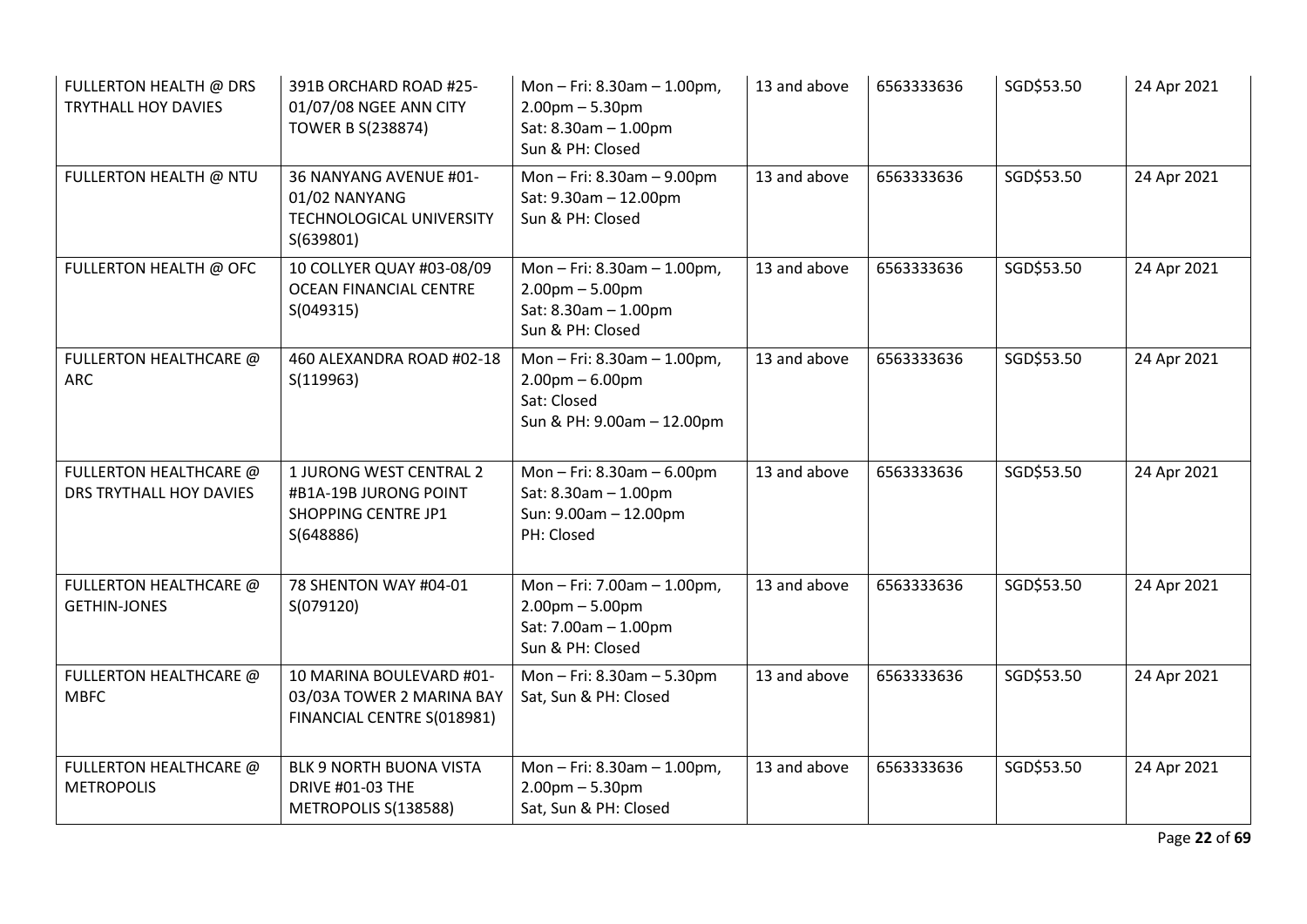| <b>GAINHEALTH CLINIC AND</b><br>HOMECARE  | BLK 531 ANG MO KIO AVENUE<br>10 #01-2447 CHENG SAN<br><b>CENTRE S(560531)</b> | Monday to Friday: 9am to<br>9pm<br>Saturday: 9am to 5pm<br>Sunday and public holidays:<br>closed                                                                         | 13 and above | 6569700802 | \$45.00   | 24 Apr 2021 |
|-------------------------------------------|-------------------------------------------------------------------------------|--------------------------------------------------------------------------------------------------------------------------------------------------------------------------|--------------|------------|-----------|-------------|
| HEALTH OUTREACH CLINIC                    | 545 Orchard Road #B1-01/02<br>Far East Shopping Centre<br>S(238882)           | Monday to Friday: 09:00 am<br>to 04:30 pm<br>Saturday: 08:00 am to 12:00<br>pm<br><b>Sunday and Public Holiday:</b><br>Closed                                            | 13 and above | 6567771227 | \$40      | 10-May-21   |
| HEALTHCARE MEDICAL @<br><b>KOVAN</b>      | BLK 208 HOUGANG STREET 21<br>#01-205 S(530208)                                | MONDAY TO THURSDAY: 0830-<br>1300, 1830-2130<br>FRIDAY AND SATURDAY: 830-<br>1230                                                                                        | 7 and above  | 6562821118 | \$45.00   | 24 Apr 2021 |
| HEALTHIFY MEDICAL FAMILY<br><b>CLINIC</b> | 262 BALESTIER ROAD #01-04<br>OKIO S(329714)                                   | Monday, Tuesday, Thursday:<br>8:30am - 12:00pm; 2:00-<br>4:00pm; 6:00pm-7:30pm<br>Wednesday and Friday:<br>8:30am-12:00pm; 2:00pm-<br>4:00pm<br>Saturday: 8:30am-12:00pm | 7 to 12      | 6569779773 | \$43 nett | 24 Apr 2021 |
| HEALTHWAY MEDICAL                         | BLK 721 ANG MO KIO AVE 8<br>#01-2801 S(560721)                                | $Mon - Thu$<br>$8:00am - 3:00pm$<br>$6:00 \text{pm} - 9:00 \text{pm}$<br>Fri<br>$8:00am - 3:00pm$<br>Sat, Sun & Public Holidays<br>$8:30$ am - 12:30pm                   | 13 and above | 6564554629 | \$50.00   | 24 Apr 2021 |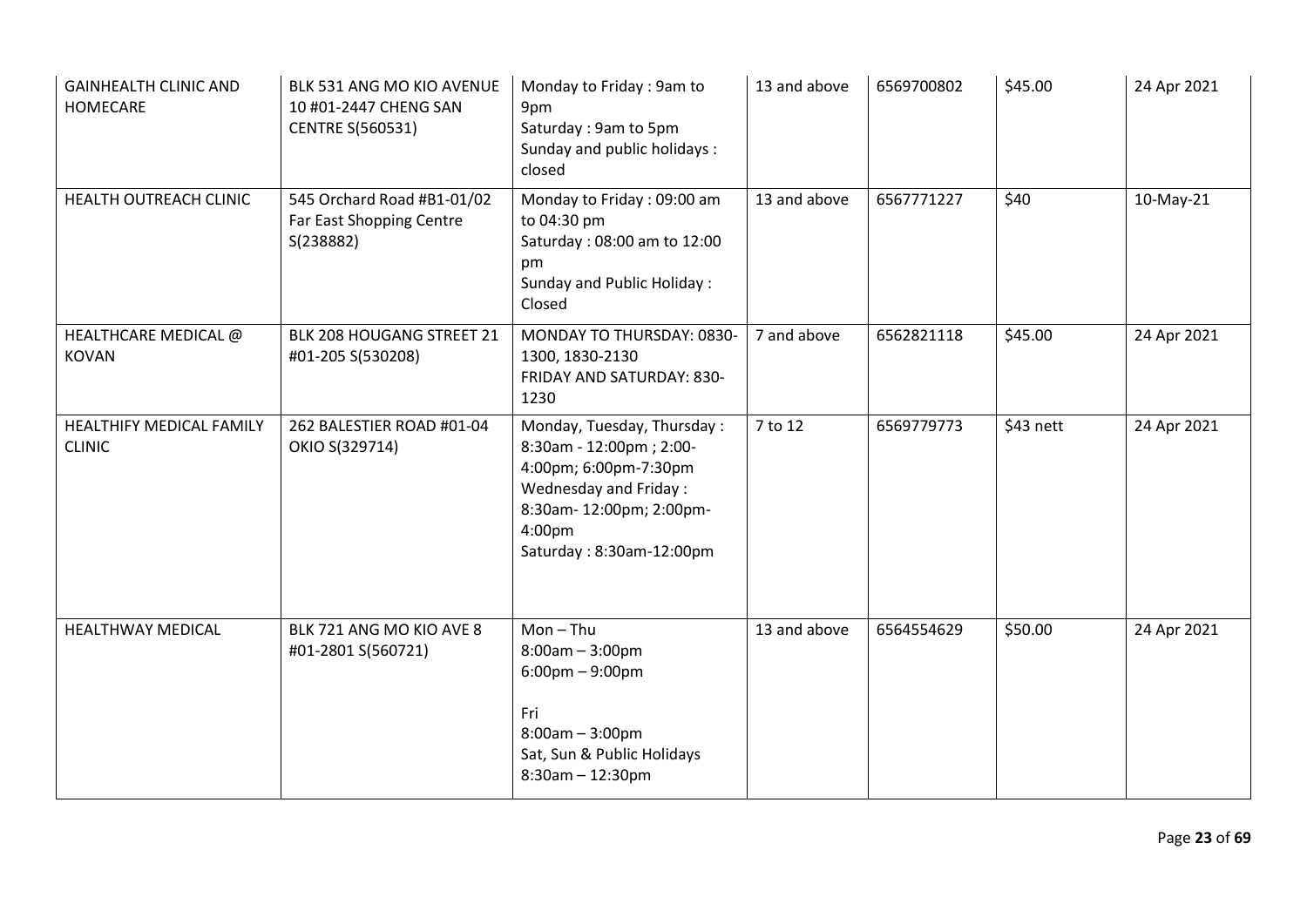| <b>HEALTHWAY MEDICAL</b> | BLK 330 ANG MO KIO AVE 1<br>#01-1803 S(560330)        | Mon, Tue & Thur<br>9:00am - 1:00pm<br>2:00pm - 5:00pm<br>6:00pm - 9:00pm<br>Wed & Fri<br>9:00am - 1:00pm<br>2:00pm - 5:00pm<br>Sat, Sun & Public Holidays<br>$9:00am - 1:00pm$                                                                         | 13 and above | 6565530100 | \$50.00 | 24 Apr 2021 |
|--------------------------|-------------------------------------------------------|--------------------------------------------------------------------------------------------------------------------------------------------------------------------------------------------------------------------------------------------------------|--------------|------------|---------|-------------|
| <b>HEALTHWAY MEDICAL</b> | BLK 446 BUKIT BATOK WEST<br>AVENUE 8 #01-03 S(650446) | Mon, Tues & Thur<br>$9:00am - 1:00pm$<br>$2:00 \text{pm} - 5:00 \text{pm}$<br>$6:00 \text{pm} - 9:00 \text{pm}$<br>Wed & Fri<br>$9:00am - 1:00pm$<br>$2:00 \text{pm} - 5:00 \text{pm}$<br>Sat,<br>$9:00am - 1:00pm$<br>Sun & Public Holidays<br>Closed | 13 and above | 6562565980 | \$50.00 | 24 Apr 2021 |
| <b>HEALTHWAY MEDICAL</b> | 218 BEDOK NORTH ST 1 #01-<br>17 S(460218)             | Mon - Fri: 800am - 1pm, 2-<br>5pm, 6-11pm<br>Sat, Sun & PH: 800 - 1pm, 2-<br>5pm                                                                                                                                                                       | 13 and above | 6564410236 | \$50.00 | 24 Apr 2021 |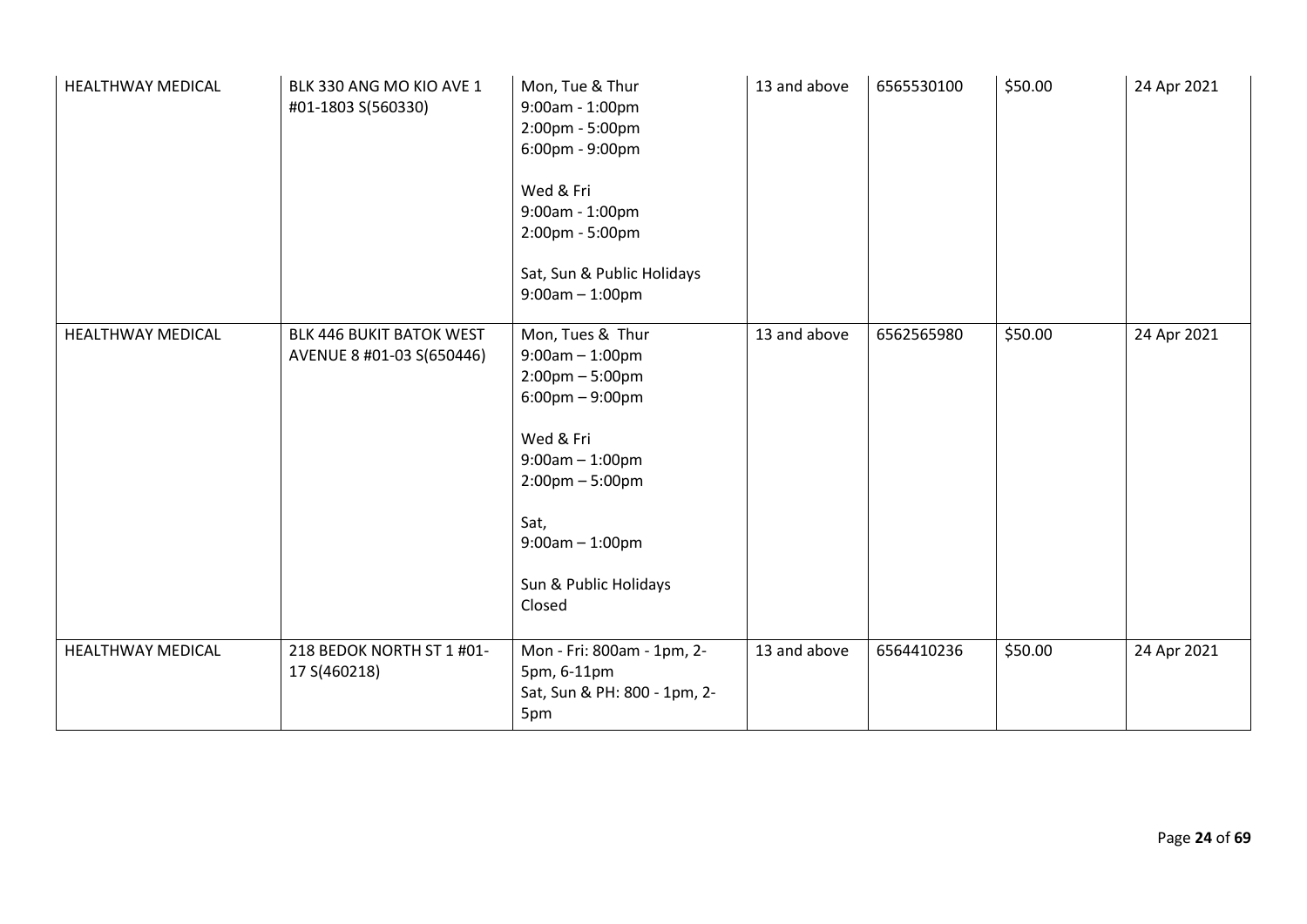| <b>HEALTHWAY MEDICAL</b> | BLK 445 FAJAR ROAD #02-534<br><b>FAJAR SHOPPING CENTRE</b><br>S(670445)    | $Mon - Thur$<br>$8:30$ am - 12:30pm<br>$2:00$ pm $-4:30$ pm<br>7:00pm - 9:00pm<br>Fri<br>8.30am - 12.30pm<br>2.00pm - 4.30pm<br>Sat,<br>$8:30$ am - 12:30pm<br>Sun & Public Holidays<br>Closed                                  | 13 and above | 6567690600 | \$50.00 | 24 Apr 2021 |
|--------------------------|----------------------------------------------------------------------------|---------------------------------------------------------------------------------------------------------------------------------------------------------------------------------------------------------------------------------|--------------|------------|---------|-------------|
| <b>HEALTHWAY MEDICAL</b> | BLK 153 BUKIT BATOK ST 11<br>#01-284 S(650153)                             | Mon - Sat<br>$8:00am - 1:00pm$<br>$2:00 \text{pm} - 5:00 \text{pm}$<br>$6:00 \text{pm} - 11 \text{pm}$<br>Sun & Public Holidays<br>$8:00am - 1:00pm$<br>$2:00 \text{pm} - 5:00 \text{pm}$<br>$6:00 \text{pm} - 11.00 \text{pm}$ | 7 and above  | 6565679881 | \$50.00 | 24 Apr 2021 |
| <b>HEALTHWAY MEDICAL</b> | BLK 534 CHOA CHU KANG ST<br>51 #01-37 LIMBANG<br>SHOPPING CENTRE S(680534) | Mon-Fri<br>$8:30$ am $-1:00$ pm<br>$2.00$ pm $- 5.00$ pm<br>$6:00 \text{pm} - 9:00 \text{pm}$<br>Sat, Sun & Public Holidays<br>$8:30am - 1:00pm$                                                                                | 13 and above | 6567622555 | \$50.00 | 24 Apr 2021 |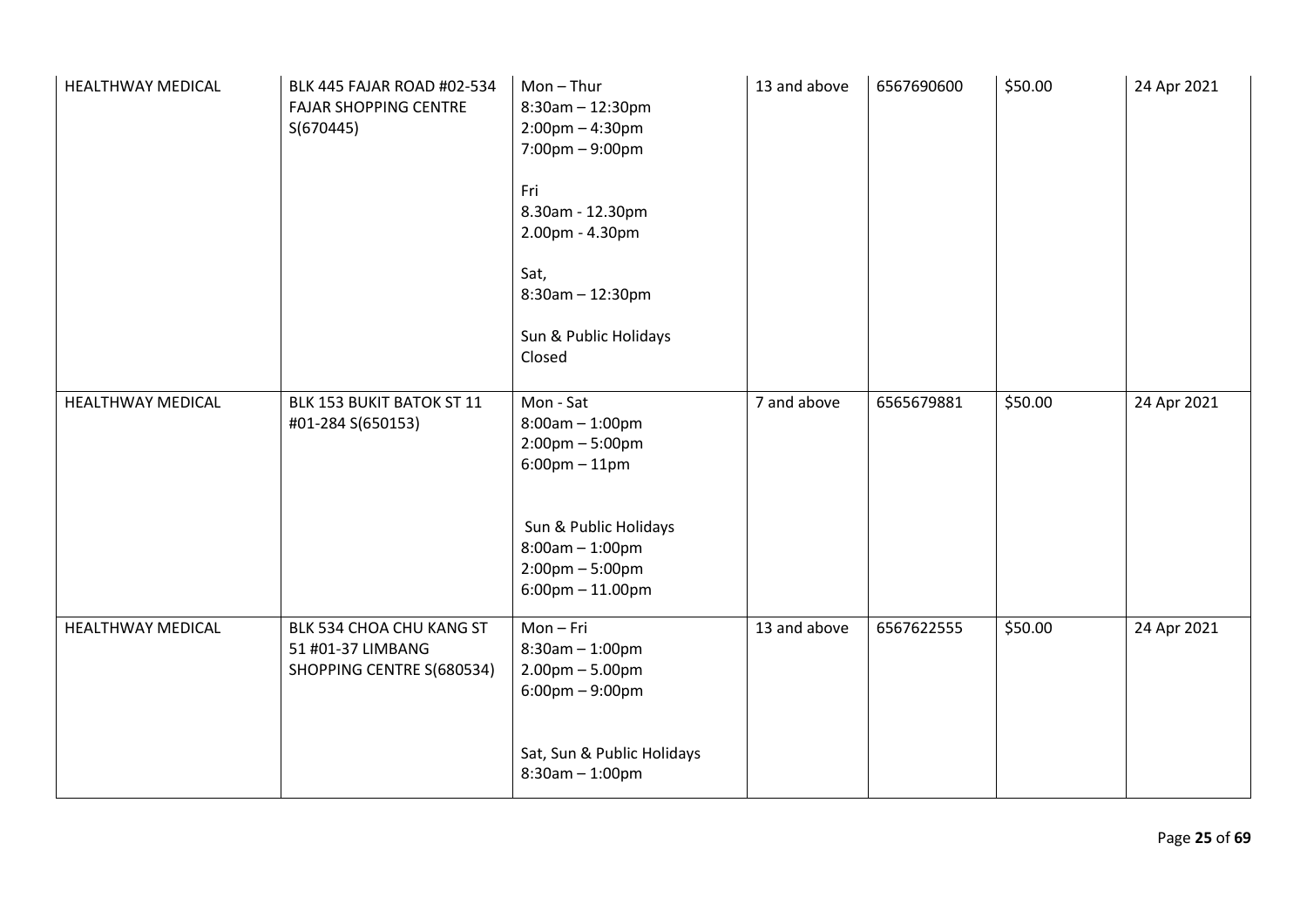| <b>HEALTHWAY MEDICAL</b> | BLK 267 COMPASSVALE LINK<br>#01-04 S(540267) | Mon & Wed<br>$8:30am - 1:00pm$<br>$2:00 \text{pm} - 5:00 \text{pm}$<br>$6:00 \text{pm} - 9:00 \text{pm}$<br>Tue, Thur & Fri<br>$8:30am - 1:00pm$<br>$2:00 \text{pm} - 5:00 \text{pm}$<br>Sat, Sun & Public Holidays<br>$8:30am - 1:00pm$ | 13 and above | 6563438770 | \$50.00 | 24 Apr 2021 |
|--------------------------|----------------------------------------------|------------------------------------------------------------------------------------------------------------------------------------------------------------------------------------------------------------------------------------------|--------------|------------|---------|-------------|
| <b>HEALTHWAY MEDICAL</b> | BLK 101 TOWNER ROAD #01-<br>236 S(322101)    | Mon-Fri<br>$8:30$ am $-1:00$ pm<br>$2:00 \text{pm} - 5:00 \text{pm}$<br>$6:00 \text{pm} - 9:00 \text{pm}$<br>Sat & Sun<br>$8:30$ am $-1:00$ pm<br>$6:00 \text{pm} - 9:00 \text{pm}$<br>Public Holidays<br>$8:30am - 1:00pm$              | 13 and above | 6562977592 | \$50.00 | 24 Apr 2021 |
| <b>HEALTHWAY MEDICAL</b> | BLK 108 HOUGANG AVE 1 #01-<br>1299 S(530108) | Mon-Fri<br>$8:00am - 1:00pm$<br>$2:00 \text{pm} - 5:00 \text{pm}$<br>$6:00 \text{pm} - 9:00 \text{pm}$<br>Sat, Sun & Public Holidays<br>$8:00am - 1:00pm$<br>$2:00 \text{pm} - 5:00 \text{pm}$<br>$6:00 \text{pm} - 9:00 \text{pm}$      | 13 and above | 6562849692 | \$50.00 | 24 Apr 2021 |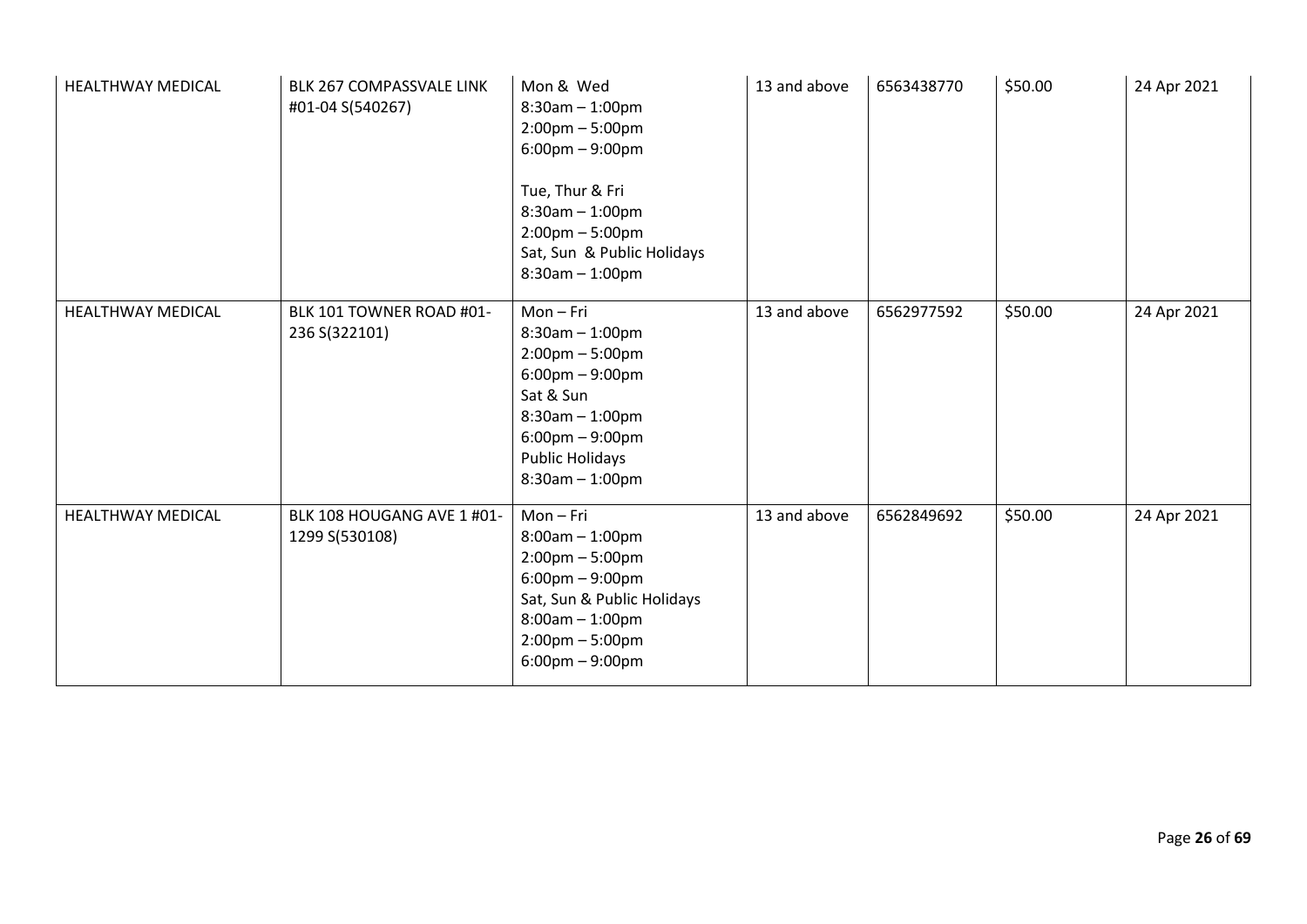| <b>HEALTHWAY MEDICAL</b> | 90 HOUGANG AVENUE 10 #04-<br>06 HOUGANG MALL S(538766) | Mon, Wed & Fri<br>$9:00am - 1:00pm$<br>$2:00 \text{pm} - 5:00 \text{pm}$<br>$6:00 \text{pm} - 9:00 \text{pm}$<br>Tue & Thur<br>$9:00am - 1:00pm$<br>$2:00$ pm $-5:00$ pm<br>Sat, Sun & Public Holidays<br>9:00am - 1:00pm | 13 and above | 6563437620 | \$50.00 | 24 Apr 2021 |
|--------------------------|--------------------------------------------------------|---------------------------------------------------------------------------------------------------------------------------------------------------------------------------------------------------------------------------|--------------|------------|---------|-------------|
| <b>HEALTHWAY MEDICAL</b> | BLK 201D TAMPINES STREET<br>21 #01-1143 S(524201)      | Mon-Fri<br>8:30am-1:00pm<br>2:00pm-5.00pm<br>6:00pm-9:00pm<br>Sat,<br>$8.30$ am $- 1.00$ pm<br>Sun & Public Holiday<br>$8.30$ am $- 1.00$ pm                                                                              | 13 and above | 6562608801 | \$50.00 | 24 Apr 2021 |
| <b>HEALTHWAY MEDICAL</b> | BLK 727 CLEMENTI WEST<br>STREET 2 #01-258 S(120727)    | Mon, Tues & Thurs<br>$8:30am - 2:30pm$<br>$6:00 \text{pm} - 9:00 \text{pm}$<br>Wed & Fri<br>$8:30am - 2:30pm$<br>Sat, Sun & Public Holidays<br>$8:30$ am - 12:30pm                                                        | 13 and above | 6567745901 | \$50.00 | 24 Apr 2021 |
| <b>HEALTHWAY MEDICAL</b> | 3 GATEWAY DRIVE #04-32<br><b>WESTGATE S(608532)</b>    | Mon-Fri<br>$9:00am - 1:00pm$<br>$2:00$ pm $-5:00$ pm<br>Sat<br>$9:00am - 1:00pm$<br>Sun & Public Holiday<br>$11:00am - 3:00pm$                                                                                            | 13 and above | 6565606127 | \$50.00 | 24 Apr 2021 |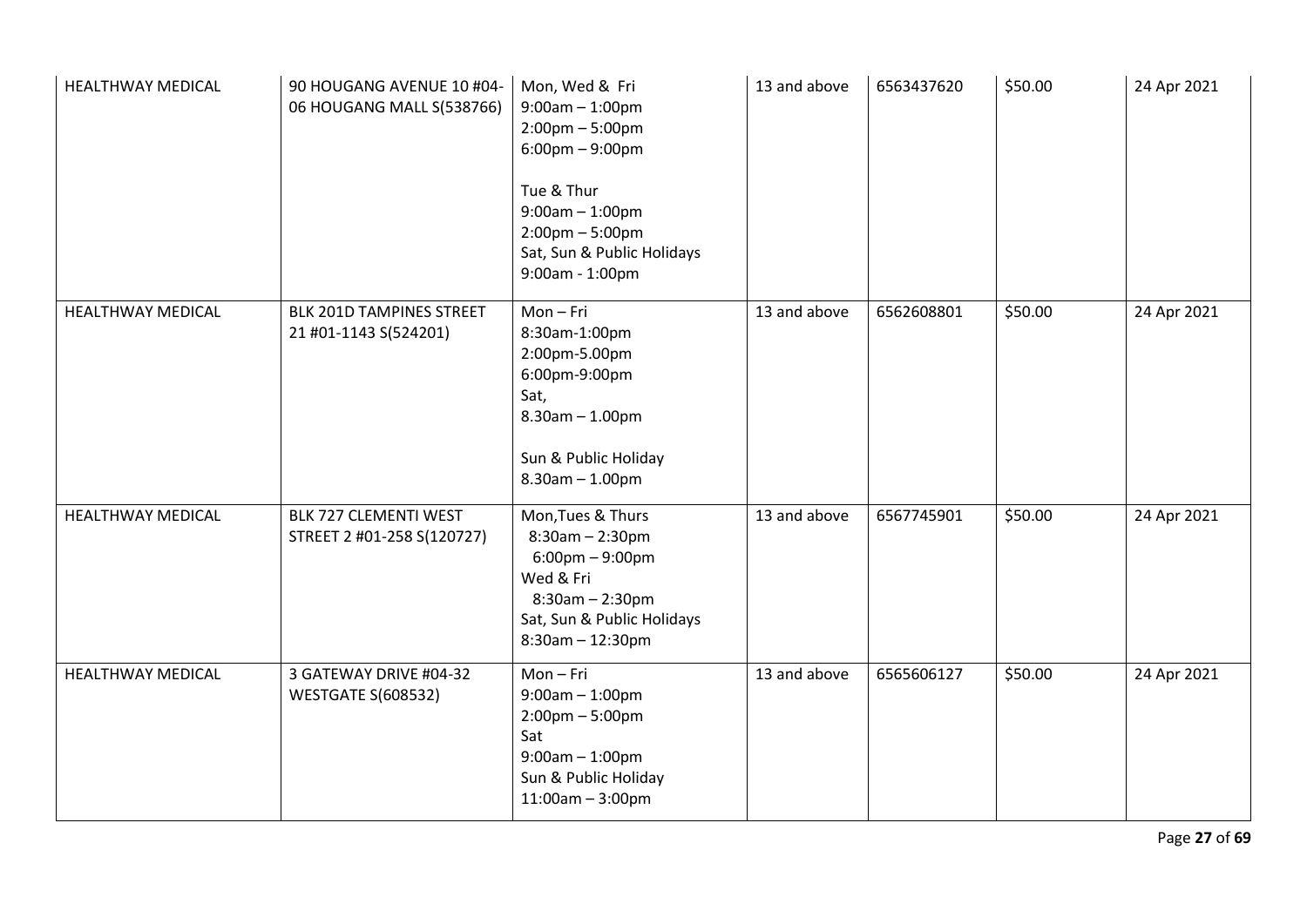| HEALTHWAY MEDICAL        | BLK 690 JURONG WEST<br>CENTRAL 1 #01-193 S(640690) | Mon & Wed<br>$8:30$ am - 12:30pm<br>$2:00$ pm $-5:00$ pm<br>6:00pm - 9:00pm<br>Tues, Thursday & Fri<br>$8:30$ am - 12:30pm<br>$2:00 \text{pm} - 5:00 \text{pm}$<br>Mon & Wed<br>8:30am - 12:30pm<br>$2:00$ pm $-5:00$ pm<br>6:00pm - 9:00pm<br>Tues, Thursday & Fri<br>$8:30$ am - 12:30pm<br>$2:00$ pm $-5:00$ pm | 13 and above | 6567921812 | \$50.00 | 24 Apr 2021 |
|--------------------------|----------------------------------------------------|--------------------------------------------------------------------------------------------------------------------------------------------------------------------------------------------------------------------------------------------------------------------------------------------------------------------|--------------|------------|---------|-------------|
| <b>HEALTHWAY MEDICAL</b> | BLK 110 LENGKONG TIGA #01-<br>231 S(410110)        | Mon-Thurs<br>$8:30am - 1:00pm$<br>$2:00 \text{pm} - 5:00 \text{pm}$<br>$6:00 \text{pm} - 9:00 \text{pm}$<br>Fri<br>$8.30$ am $- 1.00$ pm<br>2.00pm-5.00pm<br>Sat,<br>$8:30$ am $-1:00$ pm<br>(wef 26 Oct 18)<br>Sun & Public Holidays<br>$9:00am - 12:30pm$                                                        | 13 and above | 6567494062 | \$50.00 | 24 Apr 2021 |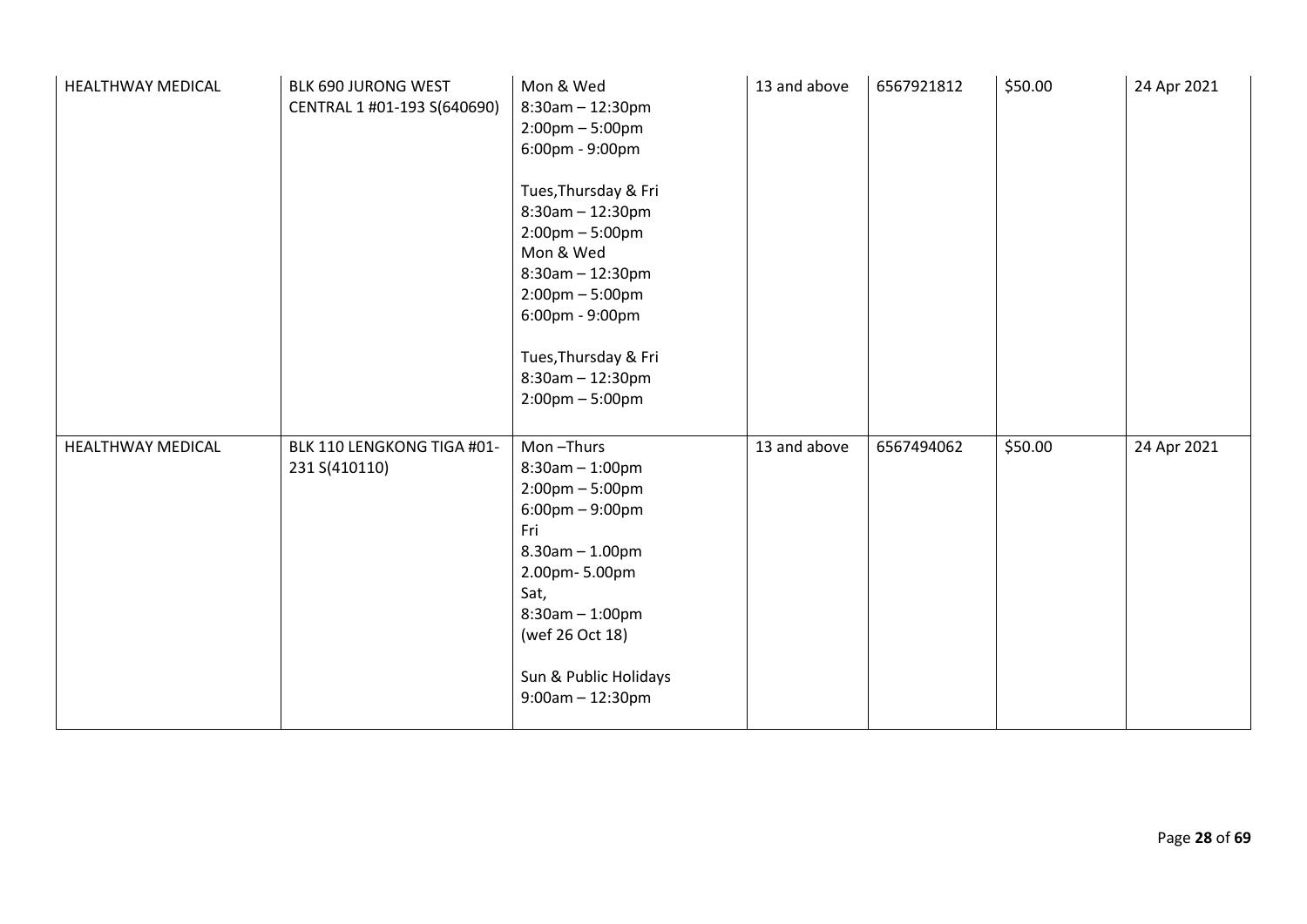| <b>HEALTHWAY MEDICAL</b> | 10 SINARAN DRIVE #09-36<br>NOVENA MEDICAL CENTER<br>S(307506)        | Mon<br>$8:30am - 1:00pm$<br>$2:00 \text{pm} - 6:00 \text{pm}$<br>Tues-Fri<br>$8:30$ am $-1:00$ pm<br>$2:00$ pm $-5:30$ pm<br>Sat<br>$9am - 1:00pm$<br>Sun & Public Holidays<br>Closed.                 | 13 and above | 6563528696 | \$50.00 | 24 Apr 2021 |
|--------------------------|----------------------------------------------------------------------|--------------------------------------------------------------------------------------------------------------------------------------------------------------------------------------------------------|--------------|------------|---------|-------------|
| <b>HEALTHWAY MEDICAL</b> | BLK 452 ANG MO KIO AVE 10<br>#01-1787 S(560452)                      | Mon-Fri<br>$8:00am - 1:00pm$<br>$2:00 \text{pm} - 5:00 \text{pm}$<br>$6:00 \text{pm} - 9:00 \text{pm}$<br>Sat, Sun & Public Holidays<br>$8:00am - 1:00pm$<br>$2:00 \text{pm} - 5:00 \text{pm}$         | 13 and above | 6564516558 | \$50.00 | 24 Apr 2021 |
| <b>HEALTHWAY MEDICAL</b> | BLK 308 ANCHORVALE ROAD<br>#01-03 MULTI STOREY CAR<br>PARK S(540308) | Mon & Thur<br>$8.30$ am $- 1.00$ pm<br>$2.00pm - 4.30pm$<br>$6.00$ pm $- 9.00$ pm<br>Tue, Wed, Fri<br>$8.30$ am $- 1.00$ pm<br>$2.00$ pm $- 4.30$ pm<br>Sat, Sun & Public Holidays<br>8:30am - 12:30pm | 13 and above | 6563123106 | \$50.00 | 24 Apr 2021 |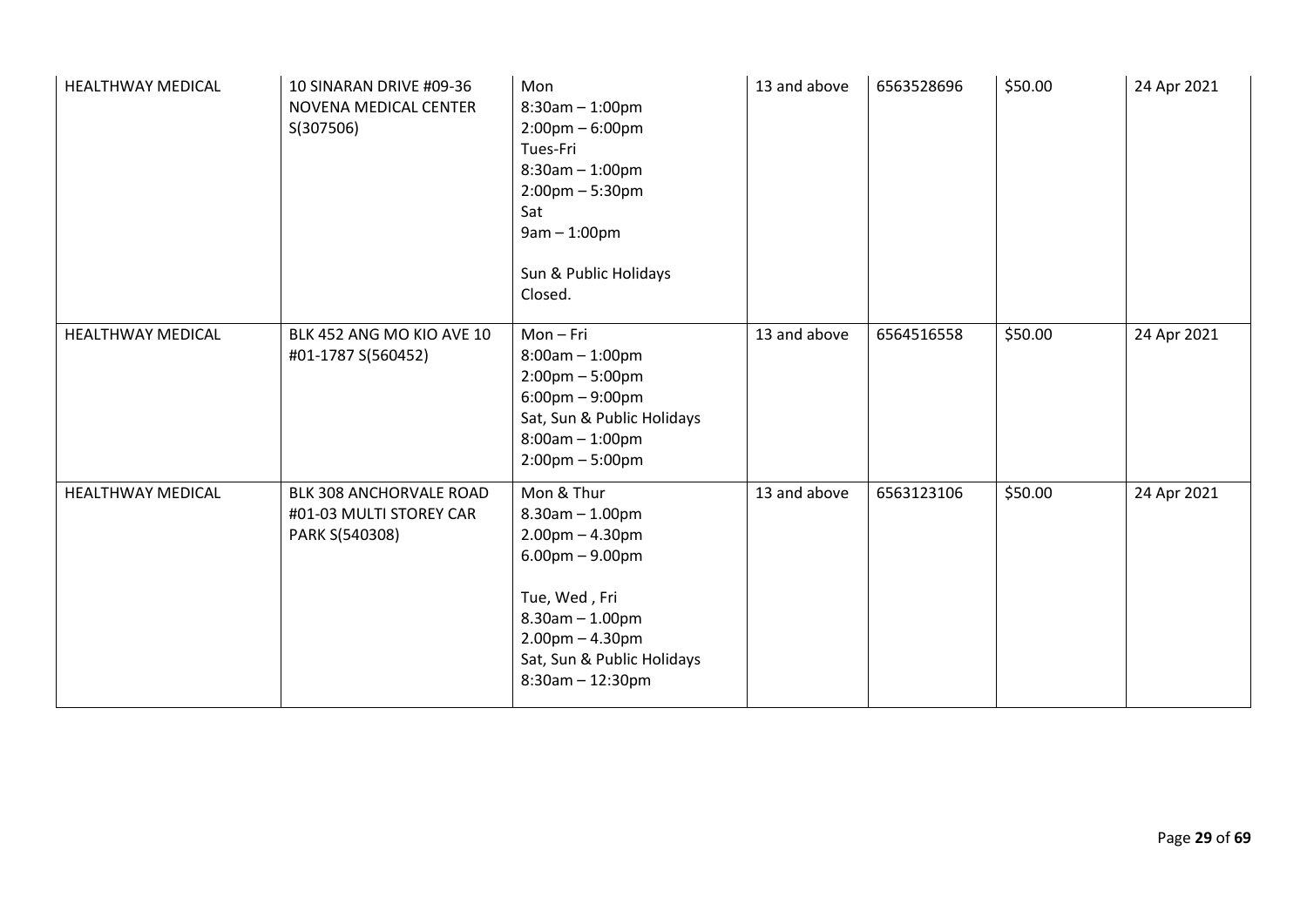| <b>HEALTHWAY MEDICAL</b> | BLK 625 ELIAS RD #01-322<br><b>ELIAS MALL S(510625)</b>       | Mon-Fri<br>$8:30am - 5:00pm$<br>$6:30$ pm $-9:30$ pm<br>Sat, Sun & Public Holidays<br>$8:30am - 12:30pm$                                                                                    | 13 and above | 6565846822 | \$50.00 | 24 Apr 2021 |
|--------------------------|---------------------------------------------------------------|---------------------------------------------------------------------------------------------------------------------------------------------------------------------------------------------|--------------|------------|---------|-------------|
| <b>HEALTHWAY MEDICAL</b> | BLK 406 SEMBAWANG DR #01-<br>820 S(750406)                    | Mon-Fri<br>$8:30$ am $-1:00$ pm<br>$2:00$ pm $-4:30$ pm<br>Mon & Wed<br>$6:00 \text{pm} - 9:00 \text{pm}$<br>Sat, Sun & Public Holidays<br>$8:30am - 12:30pm$                               | 13 and above | 6565556674 | \$50.00 | 24 Apr 2021 |
| <b>HEALTHWAY MEDICAL</b> | 168 PUNGGOL FIELD #02-07A<br>S(820168)                        | $Mon-Fri$<br>$8:30am - 12:30pm$<br>$2:00 \text{pm} - 5:00 \text{pm}$<br>$6:00 \text{pm} - 10:00 \text{pm}$<br>Sat,<br>$8:30$ am $- 12:30$ pm<br>Sun & Public Holidays<br>$9:00am - 12:30pm$ | 13 and above | 6563153493 | \$50.00 | 24 Apr 2021 |
| <b>HEALTHWAY MEDICAL</b> | 6A SHENTON WAY #02-15<br><b>DOWNTOWN GALLERY</b><br>S(068815) | Mon-Fri<br>$8:30am - 1:00pm$<br>$2:00$ pm – 5:30pm<br>Sat, Sun & Public Holidays<br>Closed                                                                                                  | 13 and above | 6562202383 | \$50.00 | 24 Apr 2021 |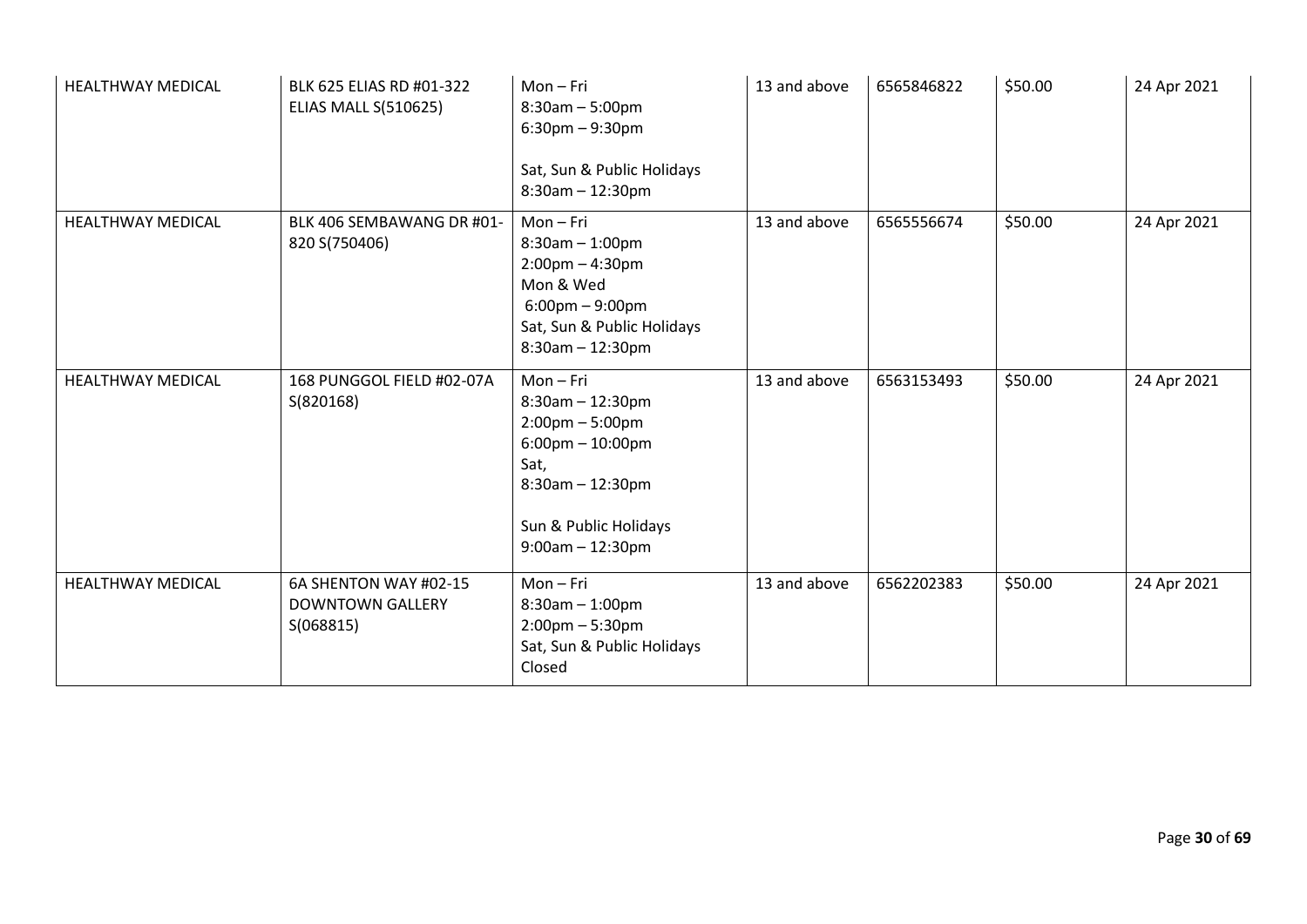| <b>HEALTHWAY MEDICAL</b> | BLK 118 RIVERVALE DRIVE<br>#02-17 RIVERVALE PLAZA<br>S(540118)    | Mon-Fri<br>8:00am - 5:00pm<br>6:00pm - 10:00pm<br>Sat<br>8:00am - 5:00pm<br>6:00pm - 10:00pm<br>Sun & Public Holidays<br>8:00am - 2:00pm<br>6:00pm - 10:00pm        | 13 and above | 6568812689 | \$50.00 | 24 Apr 2021 |
|--------------------------|-------------------------------------------------------------------|---------------------------------------------------------------------------------------------------------------------------------------------------------------------|--------------|------------|---------|-------------|
| <b>HEALTHWAY MEDICAL</b> | BLK 475 CHOA CHU KANG AVE<br>3 #02-03 SUNSHINE PLACE<br>S(680475) | Mon-Fri<br>$8:30$ am $-1:00$ pm<br>$2.00$ pm $- 5.00$ pm<br>$6:00 \text{pm} - 9:00 \text{pm}$<br>Sat & Sun<br>$8:30am - 1:00pm$<br><b>Public Holidays</b><br>Closed | 13 and above | 6568926330 | \$50.00 | 24 Apr 2021 |
| <b>HEALTHWAY MEDICAL</b> | 30 SEMBAWANG DRIVE #03-<br>20 SUN PLAZA S(757713)                 | Mon - Fri<br>8:30am to 1:00pm<br>2:00pm to 5:00pm<br>6:00pm to 9:00pm<br>Sat & Sun<br>8:30am to 1:00pm<br>6:00pm to 9:00pm<br>Public Holiday<br>8:30am to 1:00pm    | 13 and above | 6565551445 | \$50.00 | 24 Apr 2021 |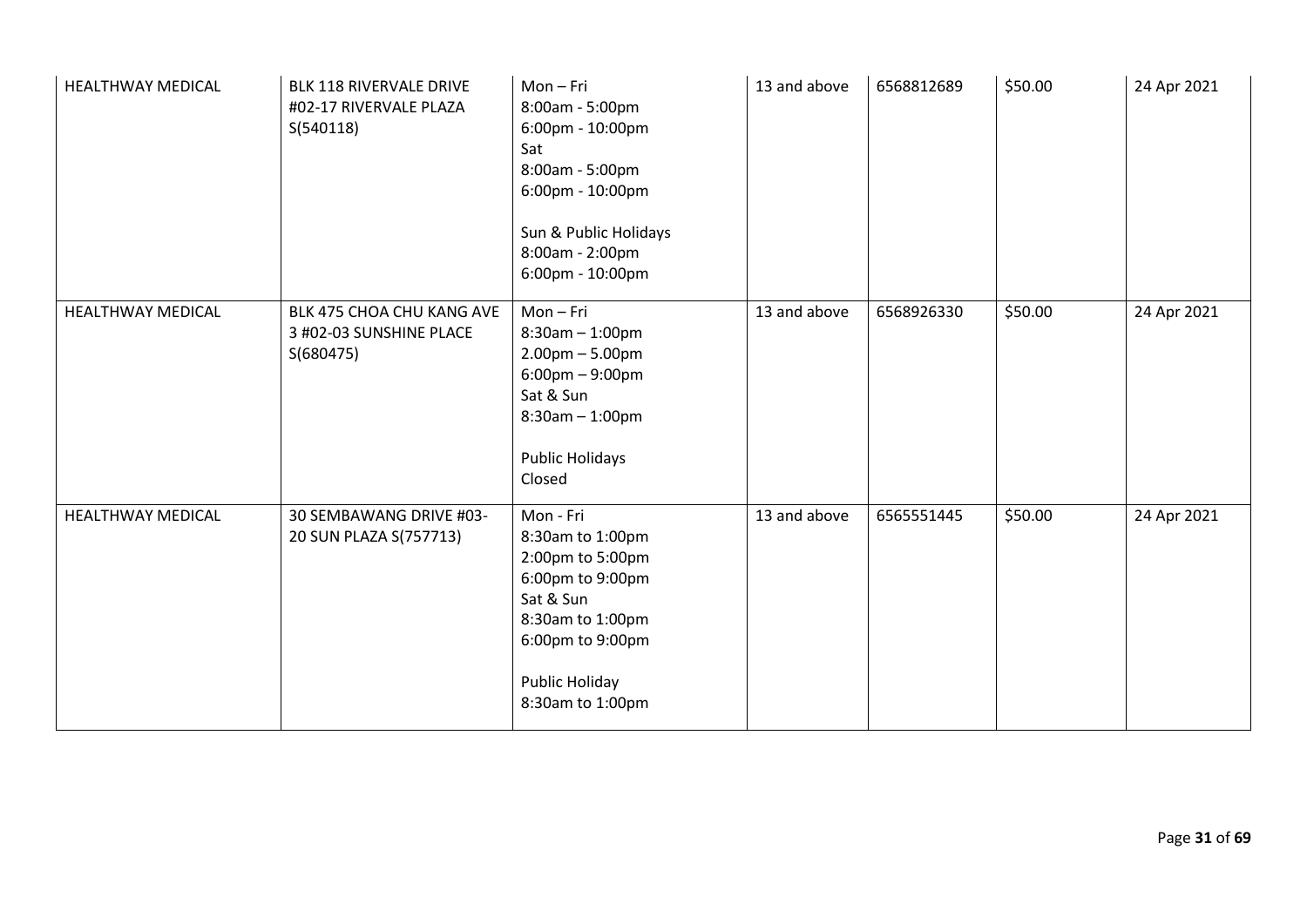| HEALTHWAY MEDICAL        | BLK 503 TAMPINES CENTRAL 1<br>#01-311 S(520503)     | Mon - Fri<br>$8:30am - 1:00pm$<br>$2:00$ pm $-5:00$ pm<br>$6:00 \text{pm} - 9:00 \text{pm}$<br>Sat, Sun & Public Holidays<br>$8:30am - 1:00pm$                                                                                       | 13 and above | 6567890383 | \$50.00 | 24 Apr 2021 |
|--------------------------|-----------------------------------------------------|--------------------------------------------------------------------------------------------------------------------------------------------------------------------------------------------------------------------------------------|--------------|------------|---------|-------------|
| <b>HEALTHWAY MEDICAL</b> | BLK 710 TAMPINES ST 71 #01-<br>134 S(520710)        | Mon-Fri<br>$8:30am - 1:00pm$<br>$2:00$ pm $-4:30$ pm<br>$6:00 \text{pm} - 9:00 \text{pm}$<br>Sat, Sun & Public Holidays<br>$8:30$ am $-1:00$ pm                                                                                      | 13 and above | 6562609081 | \$50.00 | 24 Apr 2021 |
| <b>HEALTHWAY MEDICAL</b> | BLK 177 TOA PAYOH CENTRAL<br>#01-130 S(310177)      | Mon-Fri<br>$8:30am - 3:00pm$<br>$6:00 \text{pm} - 9:00 \text{pm}$<br>Sat, Sun & Public Holidays<br>$8:30am - 1:00pm$                                                                                                                 | 13 and above | 6562553773 | \$50.00 | 24 Apr 2021 |
| <b>HEALTHWAY MEDICAL</b> | 888 WOODLANDS DR 50 #02-<br>737 888 PLAZA S(730888) | $Mon - Thur$<br>$8:30am - 1:00pm$<br>$2:00$ pm $-5:00$ pm<br>$6:30$ pm $-9:30$ pm<br>Friday<br>$8:30am - 1:00pm$<br>$2:00 \text{pm} - 5:00 \text{pm}$<br>Sat<br>$8:30am - 1:00pm$<br>Sun & Public Holidays<br>$8:30$ am $- 12:30$ pm | 13 and above | 6563649661 | \$50.00 | 24 Apr 2021 |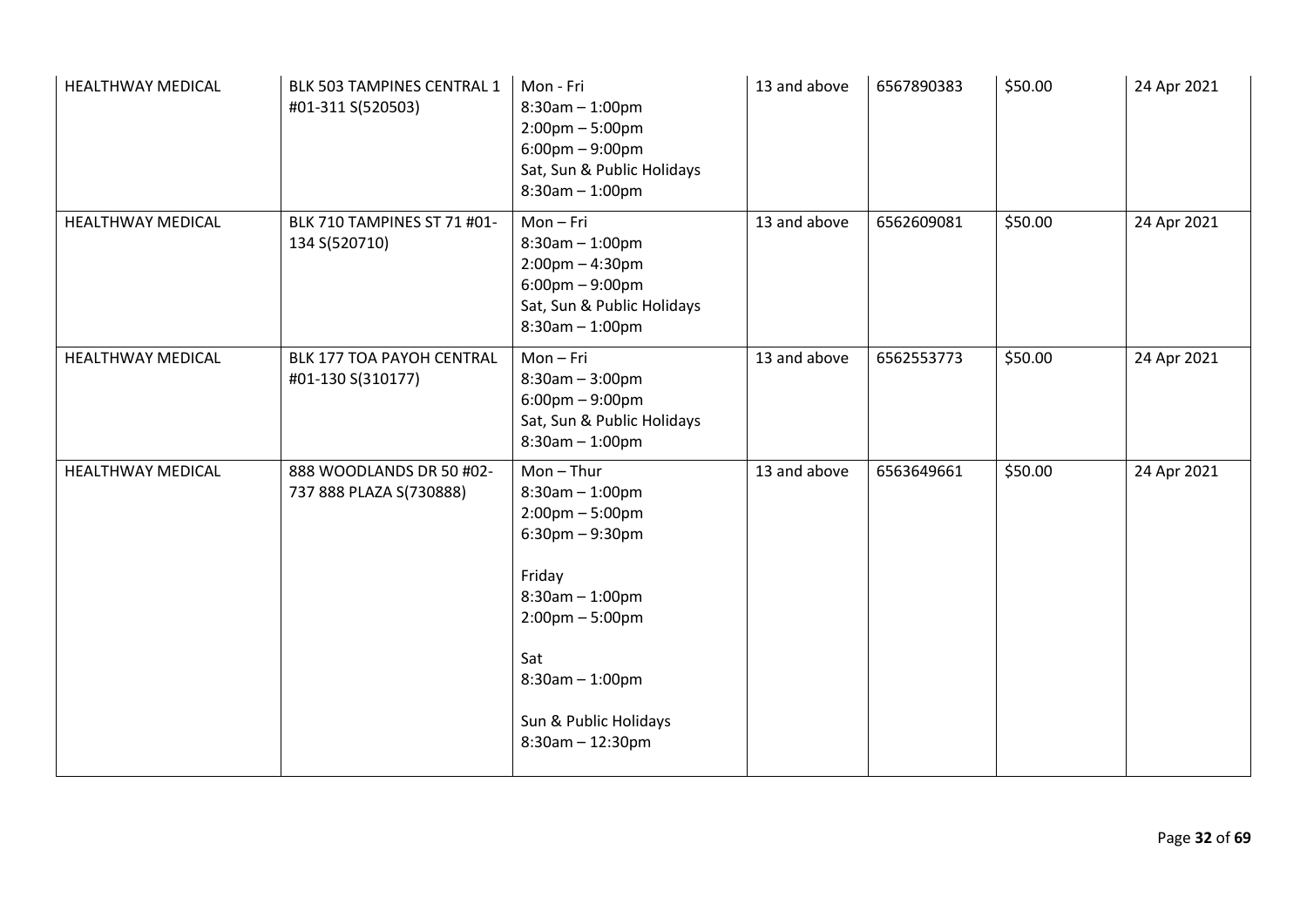| <b>HEALTHWAY MEDICAL</b> | BLK 717 WOODLANDS DRIVE<br>70 #01-114 S(730717) | $Mon-Tues$<br>$8:00am - 1:00pm$<br>$2:00 \text{pm} - 5:00 \text{pm}$<br>$6:00$ pm $-11:00$ pm<br>Mon-Fri<br>$8:00am - 1:00pm$<br>$2:00 \text{pm} - 5:00 \text{pm}$<br>$6:00 \text{pm} - 9:00 \text{pm}$<br>Sat, Sun & Public Holidays<br>$8:00am - 1:00pm$<br>$2:00$ pm $-5:00$ pm<br>$6:00 \text{pm} - 9:00 \text{pm}$ | 13 and above | 6563647450 | \$50.00 | 24 Apr 2021 |
|--------------------------|-------------------------------------------------|-------------------------------------------------------------------------------------------------------------------------------------------------------------------------------------------------------------------------------------------------------------------------------------------------------------------------|--------------|------------|---------|-------------|
| <b>HEALTHWAY MEDICAL</b> | BLK 417 YISHUN AVE 11 #01-<br>321 S(760417)     | Mon-Fri<br>$8:30$ am $- 12:30$ pm<br>$2:00 \text{pm} - 5:00 \text{pm}$<br>$6:00 \text{pm} - 9:00 \text{pm}$<br>Sat, Sun & Public Holidays<br>$8:30$ am - 12:30pm                                                                                                                                                        | 13 and above | 6567537626 | \$50.00 | 24 Apr 2021 |
| <b>HEALTHWAY MEDICAL</b> | BLK 101 YISHUN AVENUE 5<br>#01-15 S(760101)     | Mon-Fri<br>$8:00am - 1:00pm$<br>$2:00$ pm – 5:00pm<br>$6:00 \text{pm} - 9:00 \text{pm}$<br>Sat,<br>$8:00am - 1:00pm$<br>Sun & Public Holidays<br>8:30am - 12:30pm                                                                                                                                                       | 13 and above | 6567551345 | \$50.00 | 24 Apr 2021 |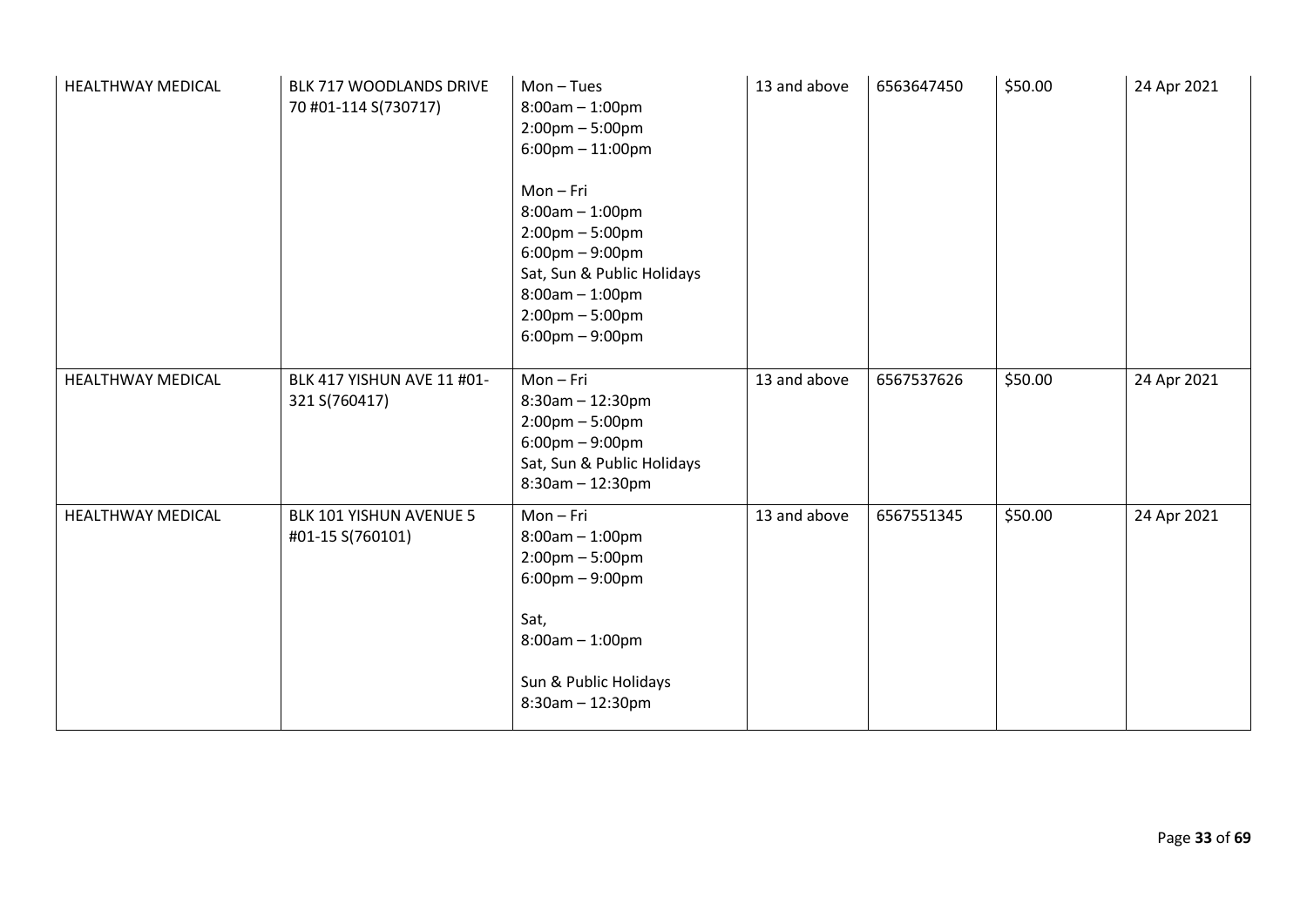| HEALTHWAY MEDICAL        | BLK 461 YISHUN AVENUE 6<br>#01-05 S(760461)    | Mon & Wed<br>$8:30$ am $-1:00$ pm<br>$2:00 \text{pm} - 5:00 \text{pm}$<br>$6:00 \text{pm} - 9:00 \text{pm}$<br>Tues, Thur & Fri<br>$8:30$ am $-1:00$ pm<br>$2:00 \text{pm} - 5:00 \text{pm}$<br>Sat<br>$8:30$ am $-1:00$ pm<br>Sun & PH:<br>Closed | 13 and above | 6562354824 | \$50.00 | 24 Apr 2021 |
|--------------------------|------------------------------------------------|----------------------------------------------------------------------------------------------------------------------------------------------------------------------------------------------------------------------------------------------------|--------------|------------|---------|-------------|
| <b>HEALTHWAY MEDICAL</b> | BLK 748 YISHUN STREET 72<br>#01-230 S(760748)  | Mon-Fri<br>$8:30$ am $-1:00$ pm<br>$2:00 \text{pm} - 5:00 \text{pm}$<br>$6:00 \text{pm} - 9:00 \text{pm}$<br>Sat, Sun & Public Holidays<br>$8:30$ am $-1:00$ pm                                                                                    | 13 and above | 6568537101 | \$50.00 | 24 Apr 2021 |
| HEALTHWAY MEDICAL CLINIC | BLK 960 JURONG WEST ST 92<br>#01-166 S(640960) | Monday - Thursday<br>$8:30$ am $- 12:30$ pm<br>$2:00$ pm $-4:30$ pm<br>$6:30$ pm $-9:00$ pm<br>Friday<br>$8:30$ am - 12:30pm<br>$2:00$ pm $-4:30$ pm<br>Sat<br>8:30am - 12:30pm<br>Sun & Public Holidays<br>8:30am - 12:30pm                       | 13 and above | 6567915680 | \$50.00 | 24 Apr 2021 |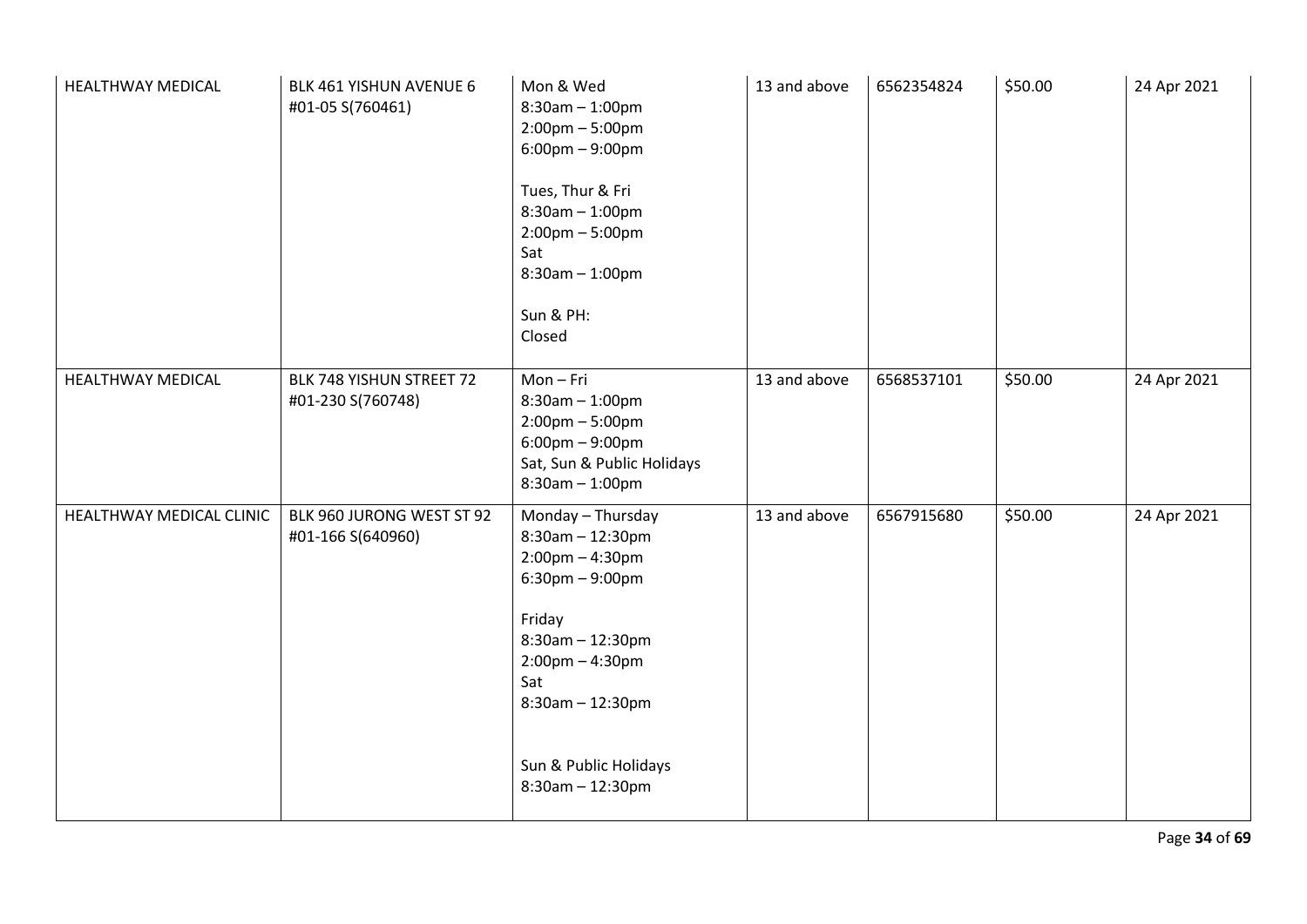| HEARTLANDHEALTH | BLK 87 WHAMPOA DRIVE #01-<br>869 S(320087)                          | Mon - Fri (including PH):<br>07.00am to 11.00pm<br>Sat - Sun (including PH):<br>07.00am to 01.00pm<br>06.00pm to 11.00pm | All ages | 6562521070 | \$42.80 | 24 Apr 2021 |
|-----------------|---------------------------------------------------------------------|--------------------------------------------------------------------------------------------------------------------------|----------|------------|---------|-------------|
| HEARTLANDHEALTH | BLK 59 NEW UPPER CHANGI<br>ROAD #01-1268 S(461059)                  | Mon - Fri (including PH):<br>07.00am to 11.00pm<br>Sat - Sun (including PH):<br>07.00am to 01.00pm<br>06.00pm to 11.00pm | All ages | 6564453100 | \$42.80 | 24 Apr 2021 |
| HEARTLANDHEALTH | BLK 19 LORONG 7 TOA PAYOH<br>#01-272 KIM KEAT PALM<br>S(310019)     | Mon - Sun (including PH):<br>07.00am to 01.00pm<br>06.00pm to 11.00pm                                                    | All ages | 6562523858 | \$42.80 | 24 Apr 2021 |
| HEARTLANDHEALTH | BLK 463 JURONG WEST<br>STREET 41 #01-564 S(640463)                  | Mon - Sun (including PH):<br>08.00am to 01.00pm<br>06.00pm to 11.00pm                                                    | All ages | 6568732420 | \$42.80 | 24 Apr 2021 |
| HEARTLANDHEALTH | <b>BLK 18 BEDOK SOUTH ROAD</b><br>#01-69 S(460018)                  | Mon - Sun (including PH):<br>07.00am to 01.00pm<br>06.00pm to 11.00pm                                                    | All ages | 6562418812 | \$42.80 | 24 Apr 2021 |
| HEARTLANDHEALTH | BLK 88 CIRCUIT ROAD #01-965<br><b>MACPHERSON OASIS</b><br>S(370088) | Mon - Sun (including PH):<br>07.00am to 01.00pm<br>06.00pm to 11.00pm                                                    | All ages | 6565478840 | \$42.80 | 24 Apr 2021 |
| HEARTLANDHEALTH | BLK 66 LORONG 4 TOA PAYOH<br>#01-315 TOA PAYOH VISTA<br>S(310066)   | Mon - Sun (including PH):<br>08.00am to 01.00pm<br>06.00pm to 11.00pm                                                    | All ages | 6562528223 | \$42.80 | 24 Apr 2021 |
| HEARTLANDHEALTH | BLK 86 REDHILL CLOSE #01-<br>600 S(150086)                          | Mon - Sun (including PH):<br>08.00am to 01.00pm<br>06.00pm to 11.00pm                                                    | All ages | 6568733165 | \$42.80 | 24 Apr 2021 |
| HEARTLANDHEALTH | <b>BLK 164 BUKIT BATOK STREET</b><br>11 #01-152 S(650164)           | Mon - Sun (including PH):<br>08.00am to 01.00pm<br>06.00pm to 11.00pm                                                    | All ages | 6568732458 | \$42.80 | 24 Apr 2021 |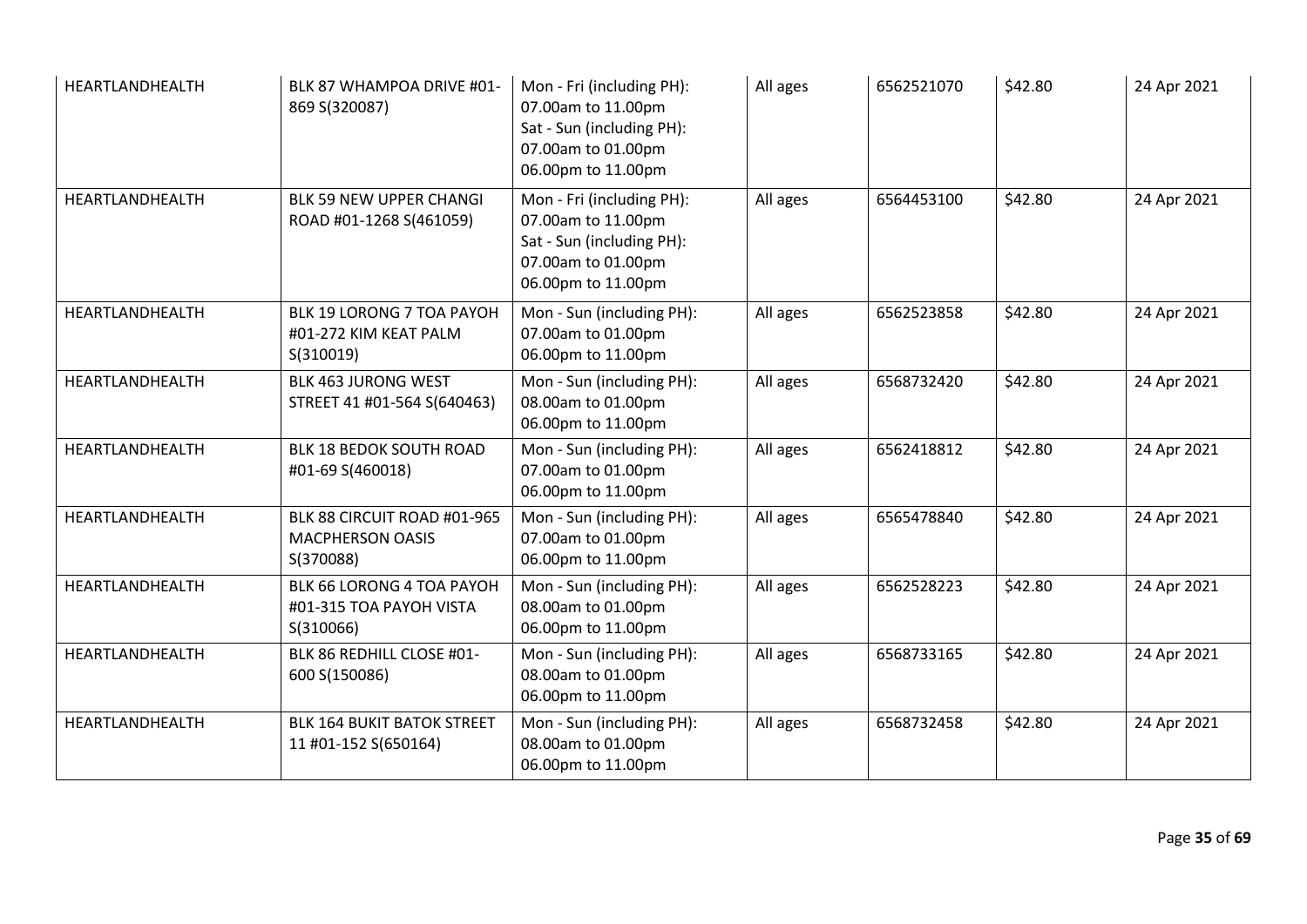| HEARTLANDHEALTH                                      | BLK 730 TAMPINES STREET 71<br>#01-51 TAMPINES<br>COURTVIEW S(520730)                    | Mon - Sun (including PH):<br>08.00am to 01.00pm<br>06.00pm to 11.00pm                              | All ages    | 6565887833 | \$42.80 | 24 Apr 2021 |
|------------------------------------------------------|-----------------------------------------------------------------------------------------|----------------------------------------------------------------------------------------------------|-------------|------------|---------|-------------|
| HEARTLANDHEALTH                                      | <b>BLK 114 JURONG EAST STREET</b><br>13 #01-406 JURONG EAST<br><b>VILLE S(600114)</b>   | Mon to Sat: 08.30am -<br>12.30pm<br>Sun & PH: Closed                                               | All ages    | 6565608004 | \$42.80 | 24 Apr 2021 |
| <b>HELIX AESTHETICS AND</b><br><b>MEDICAL CLINIC</b> | 160 ROBINSON ROAD #03-04<br>SINGAPORE BUSINESS<br><b>FEDERATION CENTER</b><br>S(068914) | By appointment<br>Monday 11am-7pm<br>Tuesday 11am-7pm<br>Friday 11am-7pm<br>Saturday 10am-3pm      | 7 and above | 6563561861 | \$50.00 | 24 Apr 2021 |
| HL FAMILY CLINIC & SURGERY<br>PTE LTD                | BLK 111 JALAN BUKIT MERAH<br>#01-1704 S(160111)                                         | Mondays to Saturdays<br>8.30 am to 10 am<br>Mondays to Fridays<br>6 pm to 7 pm                     | All ages    | 6562785966 | \$65.00 | 25 Apr 2021 |
| HOLISTIC CARE FAMILY<br><b>CLINIC</b>                | <b>BLK 455 SENGKANG WEST</b><br>AVENUE #01-10 MULTI<br>STOREY CAR PARK S(790455)        | Mon to Sat - 9am to 1pm<br>Mon - Thurs - 2.30pm - 4.30pm<br>Mon, Tues & Thurs - 6.30pm -<br>8.30pm | All ages    | 6565134757 | \$50.00 | 24 Apr 2021 |
| HOUGANG FAMILY MEDICINE<br><b>CLINIC</b>             | 51 HOUGANG AVENUE 9 #02-<br>01 S(538776)                                                | Weekdays 8:30am to 5:00pm<br>Sat 8:30am to 12:30pm<br>Sun & Public Holidays CLOSED                 | All ages    | 6563153323 | \$18.88 | 24 Apr 2021 |
| <b>INTEMEDICAL (KOVAN)</b>                           | BLK 210 HOUGANG STREET 21<br>#01-233 S(530210)                                          | 8am to 12midnight daily,<br>without breaks, including<br><b>Sundays and Public Holidays</b>        | All ages    | 6562433036 | \$49.00 | 24 Apr 2021 |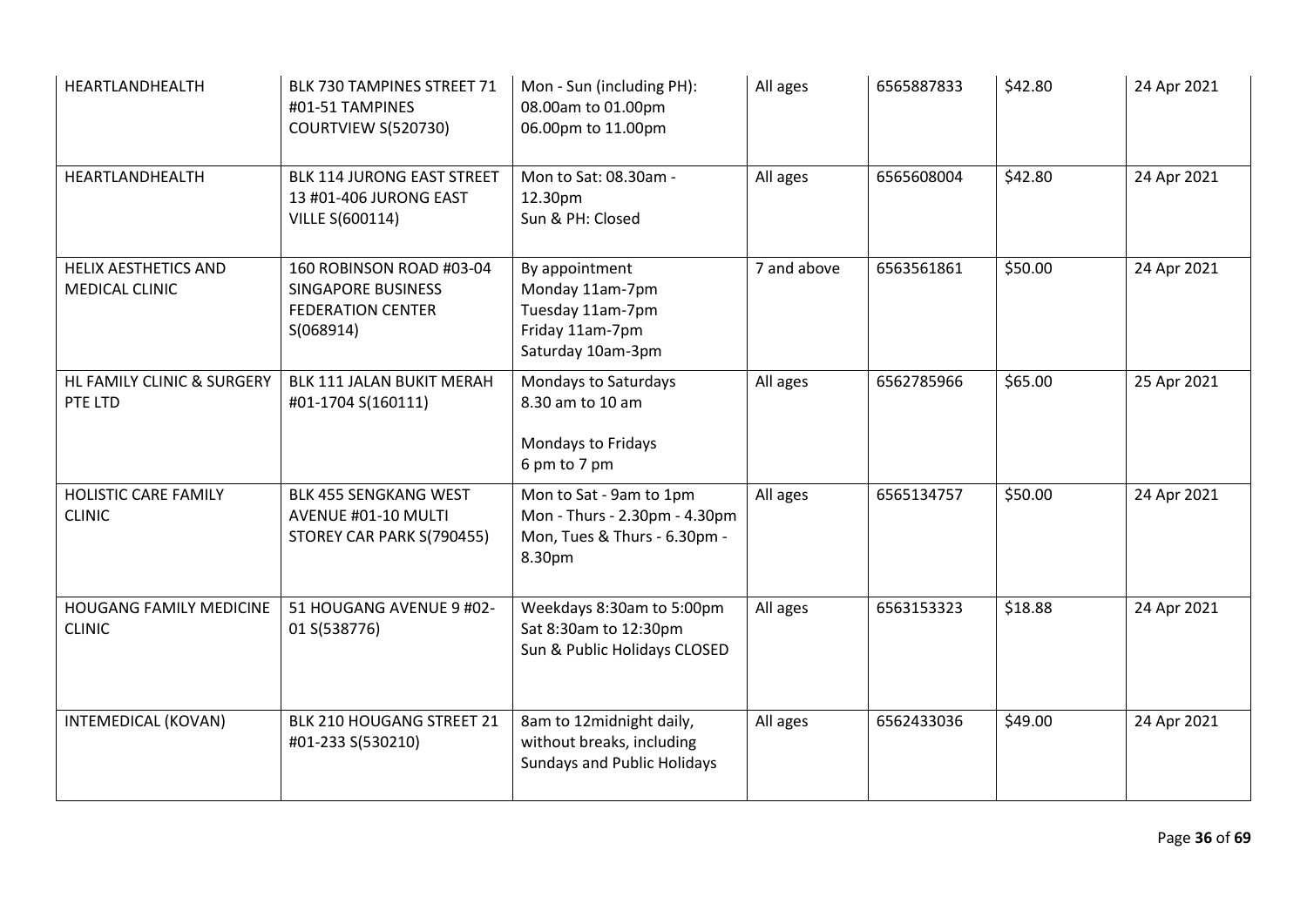| <b>INTEMEDICAL 24 HOUR</b><br><b>CLINIC</b>   | BLK 525 ANG MO KIO AVENUE<br>10 #01-2407 CHENG SAN<br><b>CENTRE S(560525)</b>                 | 24 hours                                                                                                           | All ages     | 6569192998 | \$26.75 | 24 Apr 2021 |
|-----------------------------------------------|-----------------------------------------------------------------------------------------------|--------------------------------------------------------------------------------------------------------------------|--------------|------------|---------|-------------|
| <b>INTERNATIONAL MEDICAL</b><br><b>CLINIC</b> | 1 ORCHARD BOULEVARD #14-<br>01/02/03/04/05/06/07<br><b>CAMDEN MEDICAL CENTRE</b><br>S(248649) | 8am-5.30pm Mon-Fri<br>9am-1pm Sat<br>PH & Sun Closed                                                               | All ages     | 6567334440 | \$80.00 | 24 Apr 2021 |
| INTERNATIONAL MEDICAL<br><b>CLINIC</b>        | 88 EAST COAST ROAD #02-07<br>KATONG SQUARE S(423371)                                          | 8.30-5.30pm Mon-Fri<br>8.30-1pm Sat<br>PH & Sun closed                                                             | All ages     | 6563424440 | \$80.00 | 24 Apr 2021 |
| <b>INTERNATIONAL MEDICAL</b><br><b>CLINIC</b> | 293 HOLLAND RD #02-03/04<br><b>COLD STORAGE JELITA</b><br>S(278628)                           | 8am-5.30pm Mon-Thur<br>8.30-5.30pm Fri<br>8.30-1pm Sat<br>PH & Sun Closed                                          | All ages     | 6564654440 | \$80.00 | 24 Apr 2021 |
| <b>JURONG DAY &amp; NIGHT CLINIC</b>          | Blk 966 Jurong West Street 93<br>#01-219 S(640966)                                            | Mon to Thu: 9am-12noon,<br>630pm-9pm<br>Fri, Sun: 630pm-830pm                                                      | All ages     | 6567922257 | \$55    | $11-May-21$ |
| <b>K2 MEDICAL CLINIC</b>                      | BLK 248 SIMEI STREET 3 #01-<br><b>128 MULTI STOREY CAR PARK</b><br>S(520248)                  | Monday to Friday: 0830hrs to<br>1630hrs. 1800hrs to 2100hrs.<br>Saturday: 0830hrs to 1200hrs.<br>Sunday/PH: CLOSED | 13 and above | 6565881322 | \$30.00 | 24 Apr 2021 |
| KINGSTON MEDICAL CLINIC<br>PTE LTD            | 155 UPPER PAYA LEBAR ROAD<br>S(534853)                                                        | Mondays to Fridays 8am-7pm<br>Saturdays 8am-3pm<br><b>Sunday Closed</b>                                            | 13 and above | 6562410825 | \$45.00 | 24 Apr 2021 |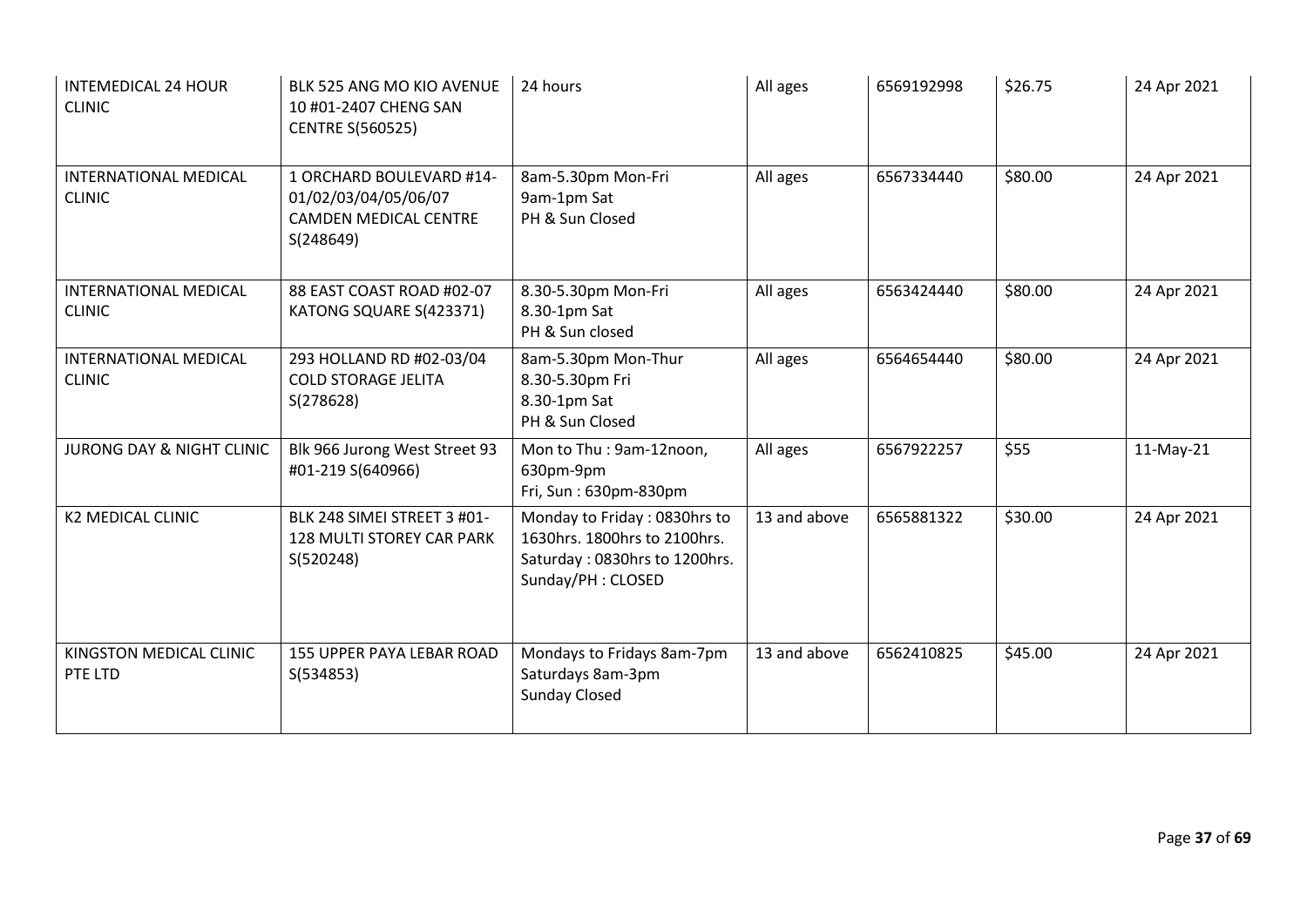| KINGSWAY MEDICAL CLINIC               | BLK 352 CLEMENTI AVENUE 2<br>#1-103 CLEMENTI AVENUE 2<br>SHOPPING CENTRE S(120352) | 7am to 11pm daily                                                                                                    | All ages     | 6569241055 | \$42 nett | 24 Apr 2021 |
|---------------------------------------|------------------------------------------------------------------------------------|----------------------------------------------------------------------------------------------------------------------|--------------|------------|-----------|-------------|
| LEE CLINIC                            | BLK 123 BEDOK NORTH ST 2<br>#01-156 S(460123)                                      | Mon - Sat: 0900hr to 1230hrs<br>Mon, Tues, Thurs: 1430hrs to<br>1630hrs<br>Sun & Public Holiday: Closed              | 13 and above | 6562418827 | SGD55     | 3 May 2021  |
| LEE FAMILY CLINIC PTE. LTD.           | BLK 762 JURONG WEST<br>STREET 75 #02-262 GEK POH<br>SHOPPING CENTRE S(640762)      | MONDAY-SAT: 8AM TO 1PM,<br>2PM TO 4PM, 5PM TO 9.30PM<br><b>SUNDAY &amp; PUBLIC HOLIDAY:</b><br><b>CLOSED</b>         | 7 and above  | 6567940217 | \$60.00   | 24 Apr 2021 |
| <b>LIAN CLINIC</b>                    | BLK 18 MARSILING LANE #01-<br>269 S(730018)                                        | MON TO FRIDAY: 8:30AM-<br>12:30PM, 1:30PM-4:30PM,<br>7PM-9PM<br>SAT: 8:30AM-12:30PM<br>SUN AND PH: 8:30-12PM         | 7 and above  | 6562697435 | \$55.00   | 25 Apr 2021 |
| LITTLE CROSS FAMILY CLINIC<br>PTE LTD | BLK 929 TAMPINES ST 91 #01-<br>445 S(520929)                                       | Mon-Fri: 8.30am-3pm, 7pm-<br>9pm<br>Sat<br>: 8.30am-12.30pm,<br>7pm-9pm<br>: closed<br>Sun<br>PH<br>: 8.30am-12.30pm | 7 and above  | 6565440040 | \$88.00   | 24 Apr 2021 |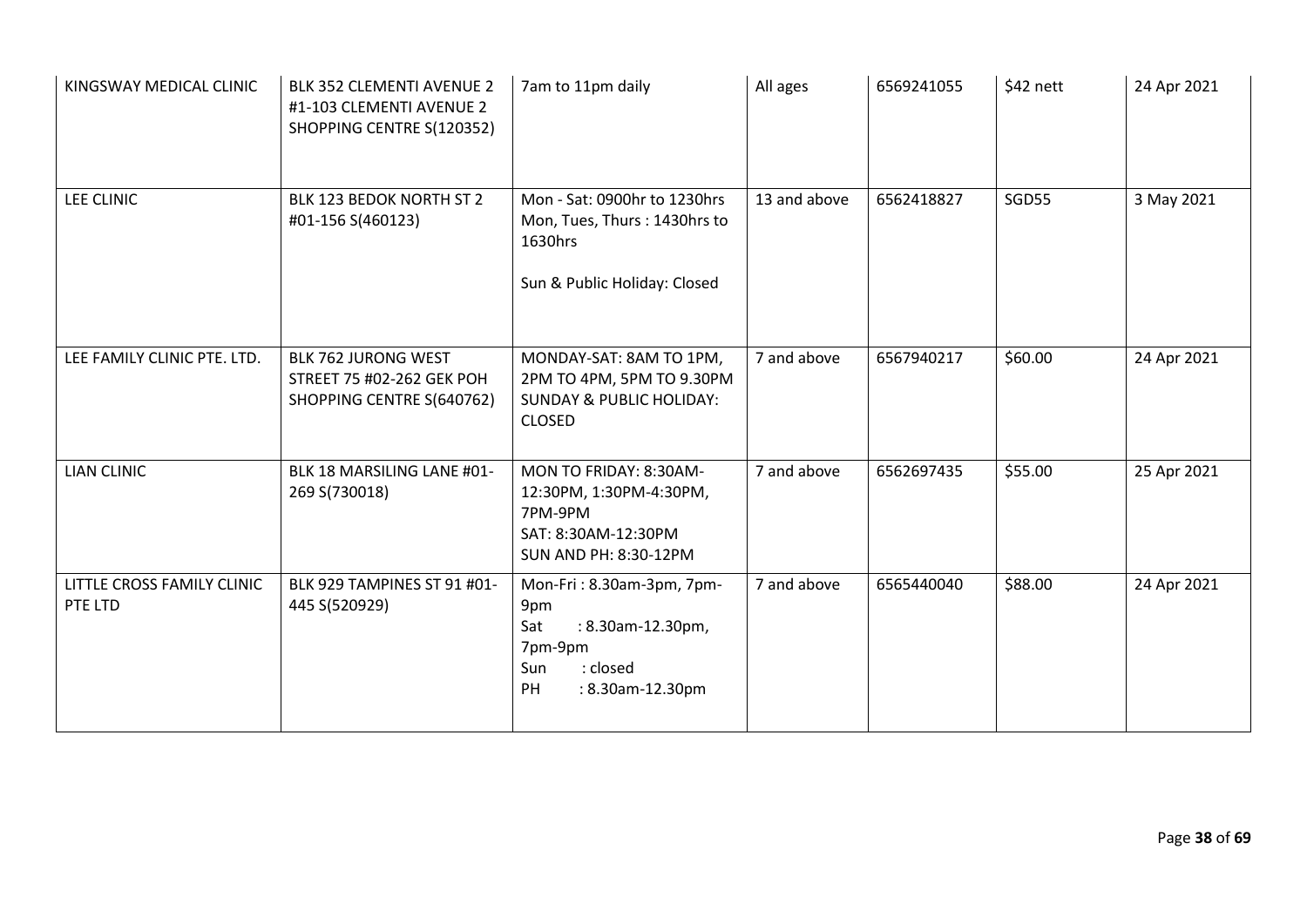| <b>MARINE PARADE CLINIC</b>                | Blk 59 Marine Terrace #01-81<br>S(440059)                                    | Mon and Thu - 08:30h to<br>21:00h<br>Tues, Wed and Fri - 08:30h to<br>18:00h<br>Sat & Sun - 08:30h to 12:30h<br>Public Holiday - Closed | 13 and above | 6562419065 | \$50     | $11-May-21$ |
|--------------------------------------------|------------------------------------------------------------------------------|-----------------------------------------------------------------------------------------------------------------------------------------|--------------|------------|----------|-------------|
| <b>MARITIME MEDICAL CENTRE</b>             | 120 CANTONMENT ROAD #02-<br>02/04 TO 05 MARITIME<br><b>HOUSE S(089760)</b>   | $9-5$ pm                                                                                                                                | 13 and above | 6562236066 | \$214.00 | 24 Apr 2021 |
| <b>MARTIN MEDICAL CENTRE</b>               | BLK 111 WOODLANDS ST 13<br>#01-80 S(730111)                                  | 8:30 - 12:30pm<br>2-4:30pm<br>$7-9pm$                                                                                                   | 13 and above | 6562692446 | \$60.00  | 24 Apr 2021 |
| MAYFAIR MEDICAL CLINIC                     | BLK 182 WOODLANDS STREET<br>13 #01-04 MULTI STOREY CAR<br>PARK S(730182)     | Mon to Sun:<br>8.30am to 1.30pm<br>6pm to 12 midnight.                                                                                  | 7 and above  | 6562352880 | \$60.00  | 5 May 2021  |
| <b>MBS MHC HEALTHCARE</b><br><b>CENTRE</b> | <b>10 BAYFRONT AVENUE</b><br><b>BASEMENT 2 MARINA BAY</b><br>SANDS S(018956) | 8:30am-5:30pm                                                                                                                           | 13 and above | 6566881651 | \$50.00  | 24 Apr 2021 |
| <b>MEDICARE ASSOCIATES</b>                 | BLK 482 TAMPINES AVE 9 ST<br>43 #01-236 S(520482)                            | Mon-fri 8.30am-12; 2pm-4;<br>6.30pm-9. Closed on wed/fri<br>nights. Sat/Sun 8.30am-<br>12noon                                           | 7 and above  | 6567880137 | \$55.00  | 24 Apr 2021 |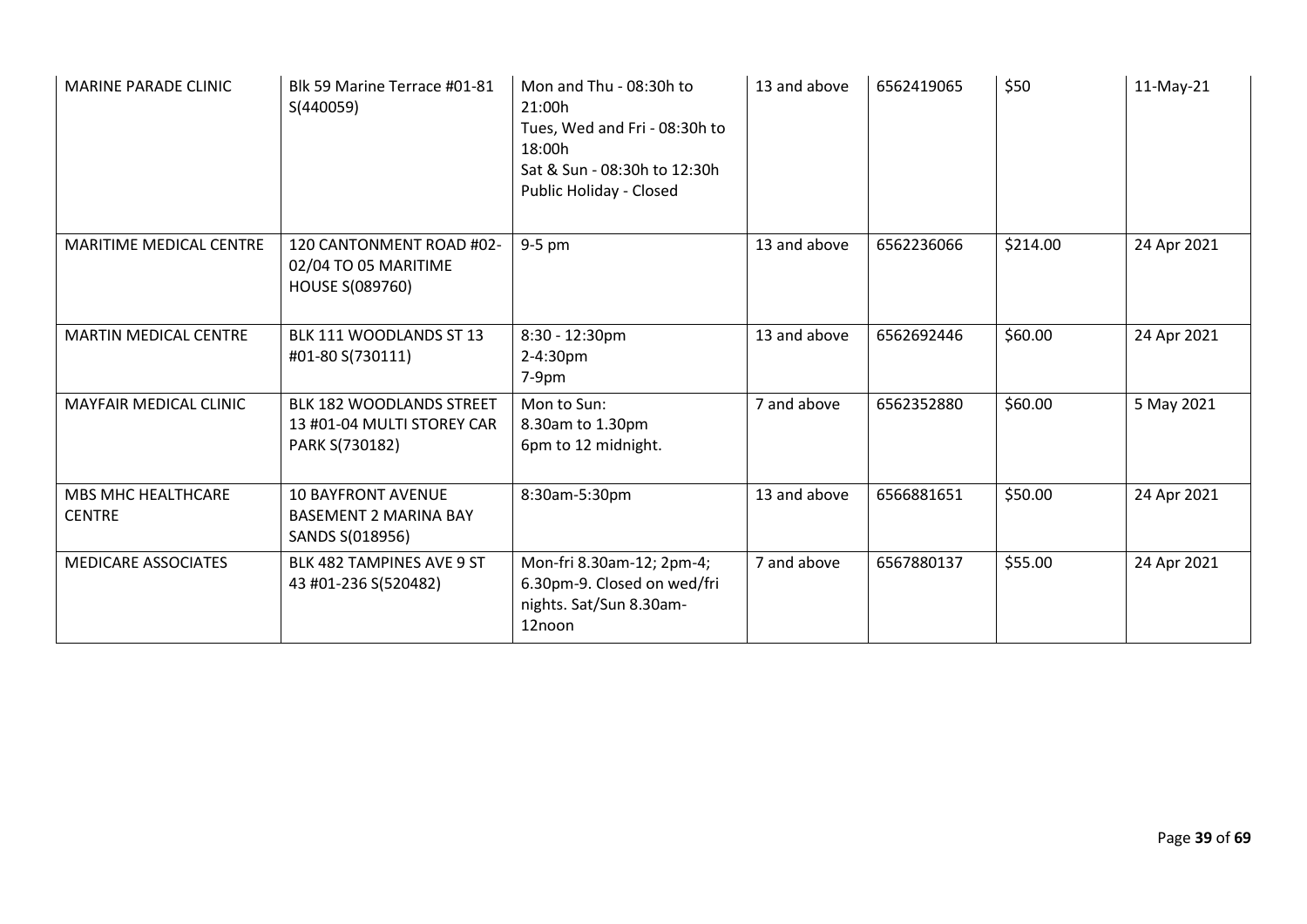| <b>MEDICO CLINIC &amp; SURGERY</b>    | <b>BLK 249 JURONG EAST STREET</b><br>24 #01-88 S(600249)      | Mon, Tue & Fri<br>9:00am - 12:00pm<br>2:00pm - 5:00pm<br>Wed & Thur<br>9:00am - 12:00pm<br>Sat<br>9am - 12:00pm<br>Sun & Public Holidays<br>Closed.               | 13 and above | 6565610934 | \$50.00 | 24 Apr 2021 |
|---------------------------------------|---------------------------------------------------------------|-------------------------------------------------------------------------------------------------------------------------------------------------------------------|--------------|------------|---------|-------------|
| MEDIVIEW CLINIC AND<br><b>SURGERY</b> | BLK 150 TOA PAYOH LORONG<br>1 #01-999 S(310150)               | Monday-Tuesday: 8.30-12.30,<br>$2-4, 7-9$<br>Wed-Friday: 8.30-12.30, 2-5<br>Sat: 8.30-12.30                                                                       | All ages     | 6562532351 | \$60.00 | 24 Apr 2021 |
| MEDLIFE CLINIC & SURGERY              | BLK 684 HOUGANG AVENUE 8<br>#01-985 S(530684)                 | Mon-Fri:<br>8.30am - 3.30pm<br>6:30pm - 8.30pm<br>Sat:<br>$12am - 3am$<br>9am - 1pm<br>Sun:<br>$9am - 1pm$<br>7pm - 9pm<br><b>Public Holidays:</b><br>$9am - 1pm$ | All ages     | 6563850836 | \$80.00 | 24 Apr 2021 |
| MHC MEDICAL CENTRE<br>(AMARA)         | 100 TRAS STREET #15-<br>01/02/03 100 AM S(079027)             | 9am-5pm Monday -Friday<br>Sat 9am-1pm                                                                                                                             | 13 and above | 6562255220 | \$45.00 | 24 Apr 2021 |
| MHC MEDICAL CENTRE<br>(NOVENA)        | 10 SINARAN DRIVE #09-10<br>NOVENA MEDICAL CENTER<br>S(307506) | 8:30am-5:30pm monday-friday                                                                                                                                       | 13 and above | 6563976568 | \$45.00 | 24 Apr 2021 |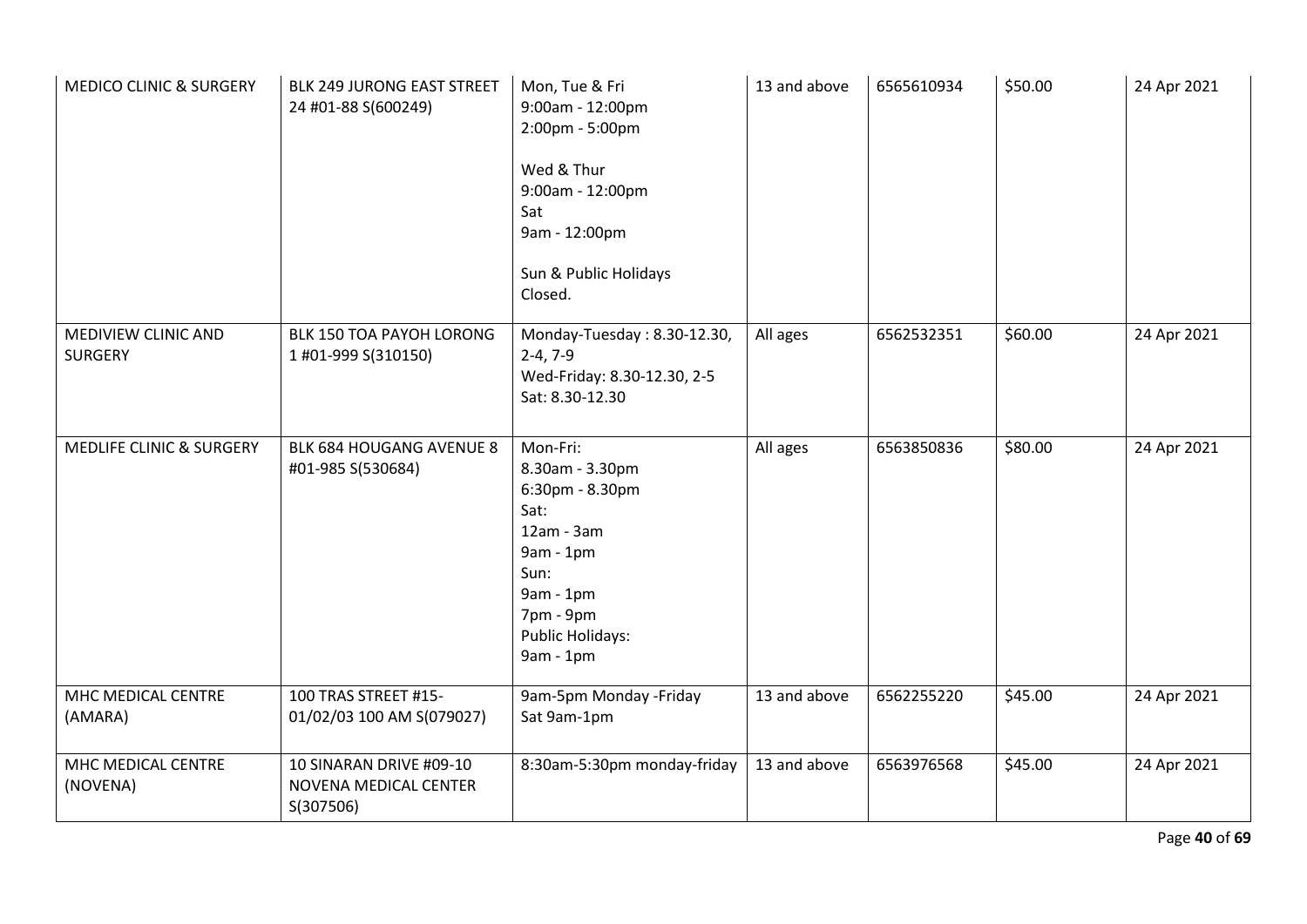| MILLENNIUM MEDICAL<br><b>GROUP</b> | BLK 849 WOODLANDS ST 82<br>#01-215 S(730849)                       | Mon-Fri: 9am - 12.30pm; 2pm<br>- 4pm; 7pm - 9pm<br>Sat: 9am - 12.30pm<br>Sun & Public Holiday: Closed | All ages | 6563680386 | \$60.00                         | 24 Apr 2021 |
|------------------------------------|--------------------------------------------------------------------|-------------------------------------------------------------------------------------------------------|----------|------------|---------------------------------|-------------|
| MINMED CLINIC (HAIG ROAD)          | 30 HAIG RD S(438737)                                               | Monday - Friday 9am-3pm,<br>6pm-9pm<br>Saturday 9am-1pm<br>Sunday 6pm-9pm<br>Closed on PH             | All ages | 6567410123 | \$30 inclusive of<br>GST        | 24 Apr 2021 |
| MINMED CLINIC (JURONG<br>EAST)     | 50 JURONG GATEWAY ROAD<br>#04-17 JEM S(608549)                     | Monday - Friday 9am-1pm,<br>2pm-5pm, 6pm-9pm<br>Saturday 9am-1pm<br>Closed on PH                      | All ages | 6563330123 | \$30 inclusive of<br><b>GST</b> | 24 Apr 2021 |
| MINMED CLINIC (PASIR RIS)          | 1 PASIR RIS CENTRAL STREET 3<br>#05-08/09 WHITE SANDS<br>S(518457) | Monday - Friday 9am-1pm,<br>2pm-5pm, 6pm-9pm<br>Saturday 9am-1pm<br>Sunday 9am-1pm<br>Closed on PH    | All ages | 6565850123 | \$30 inclusive of<br><b>GST</b> | 24 Apr 2021 |
| MINMED CLINIC (PUNGGOL)            | 83 PUNGGOL CENTRAL #02-15<br>WATERWAY POINT S(828761)              | Monday - Sunday 9am-1pm,<br>2pm-5pm, 6pm-9pm<br>Closed on PH                                          | All ages | 6563880123 | \$30 inclusive of<br>GST        | 24 Apr 2021 |
| MINMED CLINIC (SENGKANG)           | 1 SENGKANG SQUARE #04-13<br>COMPASS ONE S(545078)                  | Monday - Sunday 9am-1pm,<br>2pm-5pm, 6pm-9pm<br>Closed on PH                                          | All ages | 6563860123 | \$30 inclusive of<br>GST        | 24 Apr 2021 |
| MINMED CLINIC (YISHUN)             | 1 NORTHPOINT DRIVE #02-153<br>NORTHPOINT CITY S(768019)            | Monday - Friday 9am-1pm,<br>2pm-5pm, 6pm-9pm<br>Saturday 9am-1pm<br>Closed on PH                      | All ages | 6565540123 | \$30 inclusive of<br><b>GST</b> | 24 Apr 2021 |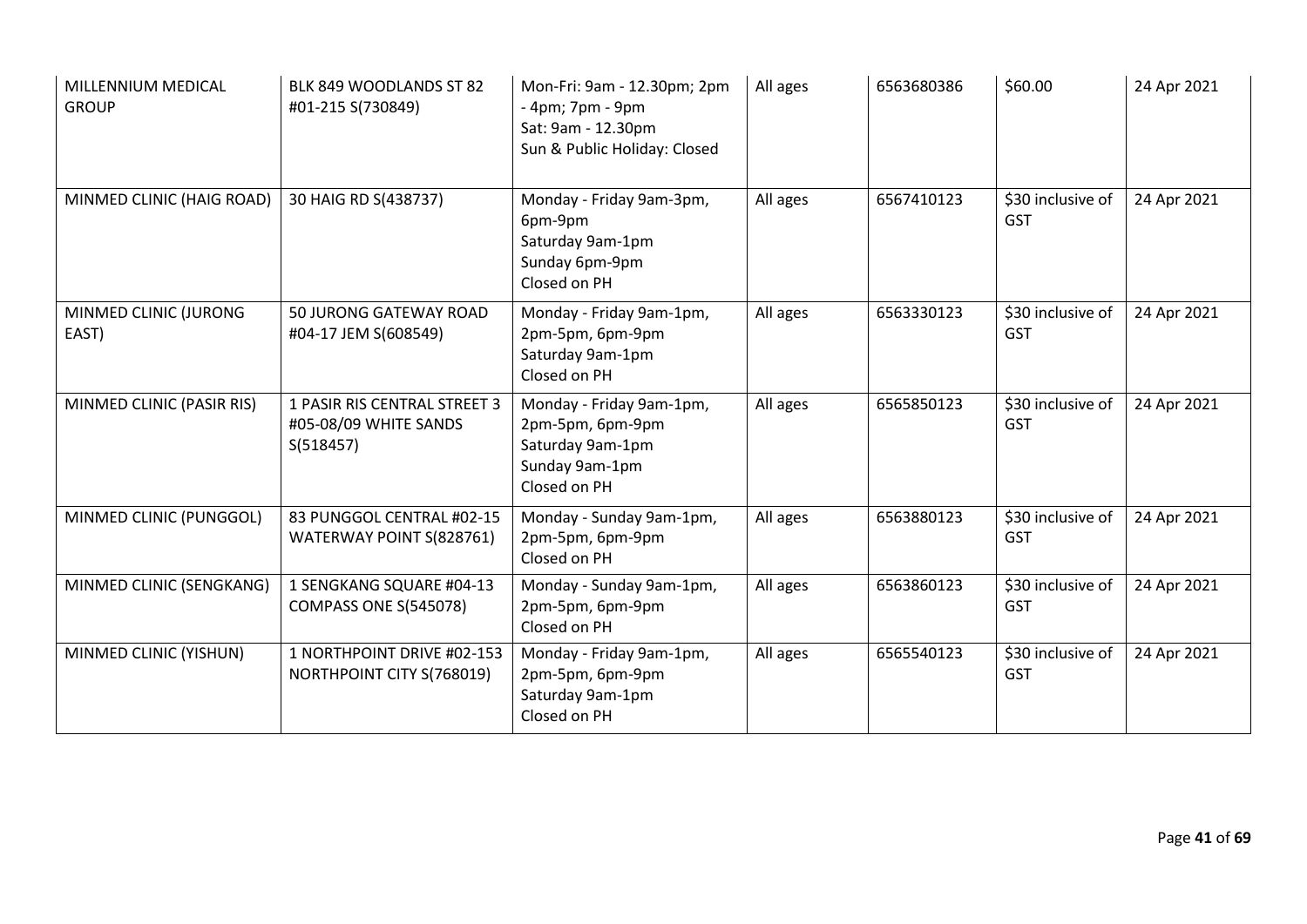| MINMED HEALTH SCREENERS                       | 290 ORCHARD ROAD #16-<br>04/09/10 PARAGON S(238859)               | Monday - Friday: 1pm -<br>4.30pm<br>Saturday & Sunday: Closed<br>Closed on PH                                                                                                                                            | All ages     | 6563399339 | \$30 inclusive of<br><b>GST</b> | 24 Apr 2021 |
|-----------------------------------------------|-------------------------------------------------------------------|--------------------------------------------------------------------------------------------------------------------------------------------------------------------------------------------------------------------------|--------------|------------|---------------------------------|-------------|
| MY FAMILY CLINIC<br>(ANCHORVALE)              | BLK 326A ANCHORVALE ROAD<br>#01-260 S(541326)                     | Mon, Wed, Thu 8:00AM -<br>2:00PM; 6:00PM - 9:00PM<br>Tue, Fri, Sat 8:00AM - 2:00PM<br>Sun, PH Closed                                                                                                                     | 13 and above | 6567023963 | \$45.00                         | 24 Apr 2021 |
| MY FAMILY CLINIC (ANGSANA<br>BREEZE @ YISHUN) | BLK 507 YISHUN AVENUE 4<br>#01-05 S(760507)                       | Mon 8:00 AM - 3:30 PM; 6:00<br>PM - 9:30 PM<br>Tue - Fri 8:00 AM - 2:00 PM;<br>6:00 PM - 9:30 PM<br>Saturday 8:00AM - 12.00PM<br>Sunday 8:00AM - 12.00PM;<br>6:00PM - 9.00PM<br>PH Closed                                | 13 and above | 6567530178 | \$45.00                         | 24 Apr 2021 |
| MY FAMILY CLINIC (CHOA<br>CHU KANG)           | BLK 475 CHOA CHU KANG AVE<br>3 #02-01 SUNSHINE PLACE<br>S(680475) | Mon, Tue 8:00AM - 1:00PM;<br>2:00PM - 5:00PM<br>Wed, Fri 8:00AM - 1.00PM;<br>2:00PM - 5.00PM; 6:00PM -<br>9.00PM<br>Thu 8:00AM - 12.00PM;<br>2:00PM - 5.00PM<br>Sat 8:00AM - 12.00PM<br>Sun 8:00AM - 1.00PM<br>PH Closed | 13 and above | 6567674566 | \$45.00                         | 24 Apr 2021 |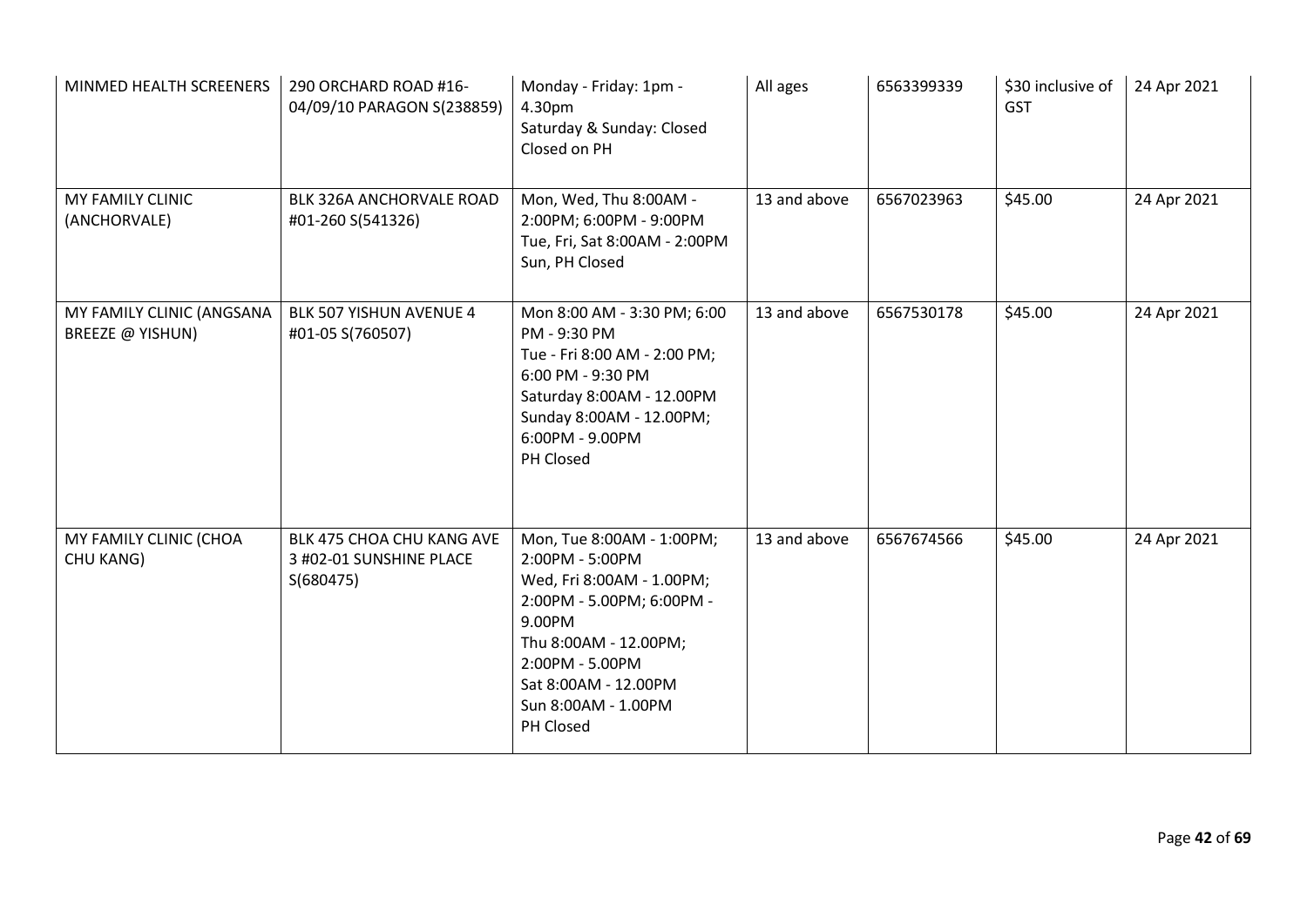| MY FAMILY CLINIC<br>(CLEMENTI 325) PTE LTD | BLK 325 CLEMENTI AVE 5 #01-<br>139 S(120325)                    | Mon - Thur 8:30AM - 12:30PM;<br>2:00PM - 4:30PM; 6:30PM -<br>8:30PM<br>Fri 8:30AM - 12.30PM; 2:00AM<br>$-4.30$ PM<br>Saturday 8:30AM - 12.30PM<br><b>Sunday Closed</b><br>PH Closed | 13 and above | 6567784608 | \$45.00 | 24 Apr 2021 |
|--------------------------------------------|-----------------------------------------------------------------|-------------------------------------------------------------------------------------------------------------------------------------------------------------------------------------|--------------|------------|---------|-------------|
| MY FAMILY CLINIC<br>(CLEMENTI)             | BLK 420A CLEMENTI AVENUE 1<br>#01-05 CASA CLEMENTI<br>S(121420) | Mon - Fri 8:00AM - 2:00PM;<br>6:00PM - 10:00PM<br>Sat - Sun 8:00AM - 1.00PM<br>PH Closed                                                                                            | 13 and above | 6566942574 | \$45.00 | 24 Apr 2021 |
| MY FAMILY CLINIC<br>(HOUGANG CENTRAL)      | <b>BLK 804 HOUGANG CENTRAL</b><br>#01-118 S(530804)             | Mon - Fri 8:00AM - 9:00PM<br>Sat, Sun, PH 8:00AM - 5:00PM                                                                                                                           | 13 and above | 6563852117 | \$45.00 | 24 Apr 2021 |
| MY FAMILY CLINIC (PIONEER)                 | 638 JURONG WEST ST 61 #02-<br>09 PIONEER MALL S(640638)         | Mon - Fri 8:00AM - 1:00PM;<br>2:00PM - 5:00PM; 6:00PM -<br>10:00PM<br>Sat 8:00AM - 1:00PM<br>Sun Closed                                                                             | 13 and above | 6568611182 | \$45.00 | 24 Apr 2021 |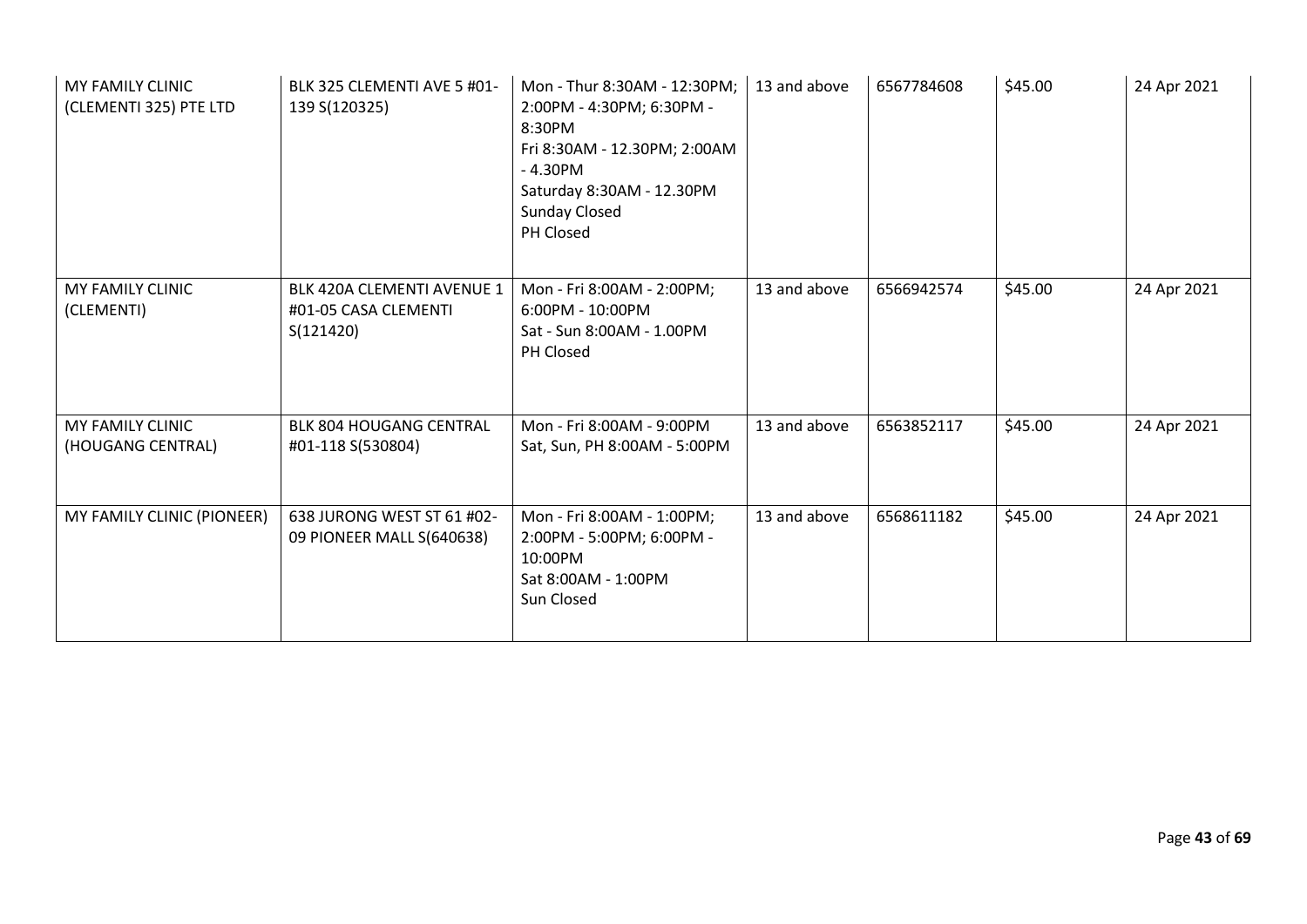| MY FAMILY CLINIC<br>(PUNGGOL CENTRAL) | BLK 301 PUNGGOL CENTRAL<br>#01-02 S(820301)                          | Mon, Wed, Thu<br>8:30AM - 1:00PM<br>2:00PM - 5:00PM<br>6:00PM - 9:30PM<br>Tue<br>8:30AM - 1:00PM<br>2:00PM - 5:00PM<br>Sat<br>8:30AM - 1:00PM<br>Fri, Sun<br>Closed<br>PH<br>9:00AM - 1:00PM | 13 and above | 6568537351 | \$45.00 | 24 Apr 2021 |
|---------------------------------------|----------------------------------------------------------------------|----------------------------------------------------------------------------------------------------------------------------------------------------------------------------------------------|--------------|------------|---------|-------------|
| MY FAMILY CLINIC<br>(RIVERVALE)       | 11 RIVERVALE CRESCENT #02-<br><b>11A RIVERVALE MALL</b><br>S(545082) | Mon 8:00AM - 8:00PM<br>Tue - Thurs 8:00AM - 6:00PM<br>Fri 8:00AM - 2:00PM<br>Sat, Sun & PH 8:00AM -<br>1:00PM                                                                                | 13 and above | 6568811978 | \$45.00 | 24 Apr 2021 |
| MY FAMILY CLINIC (SEGAR)              | BLK 485 SEGAR ROAD #01-508<br>S(670485)                              | $Mon - Thus$<br>8.00am to<br>1.00pm<br>2.00pm to<br>4.00pm<br>6.00pm to<br>9.00pm<br>8.00am to<br>Sunday<br>1.00pm<br>Fri, Sat & PH<br>Closed                                                | 13 and above | 6567107269 | \$45.00 | 24 Apr 2021 |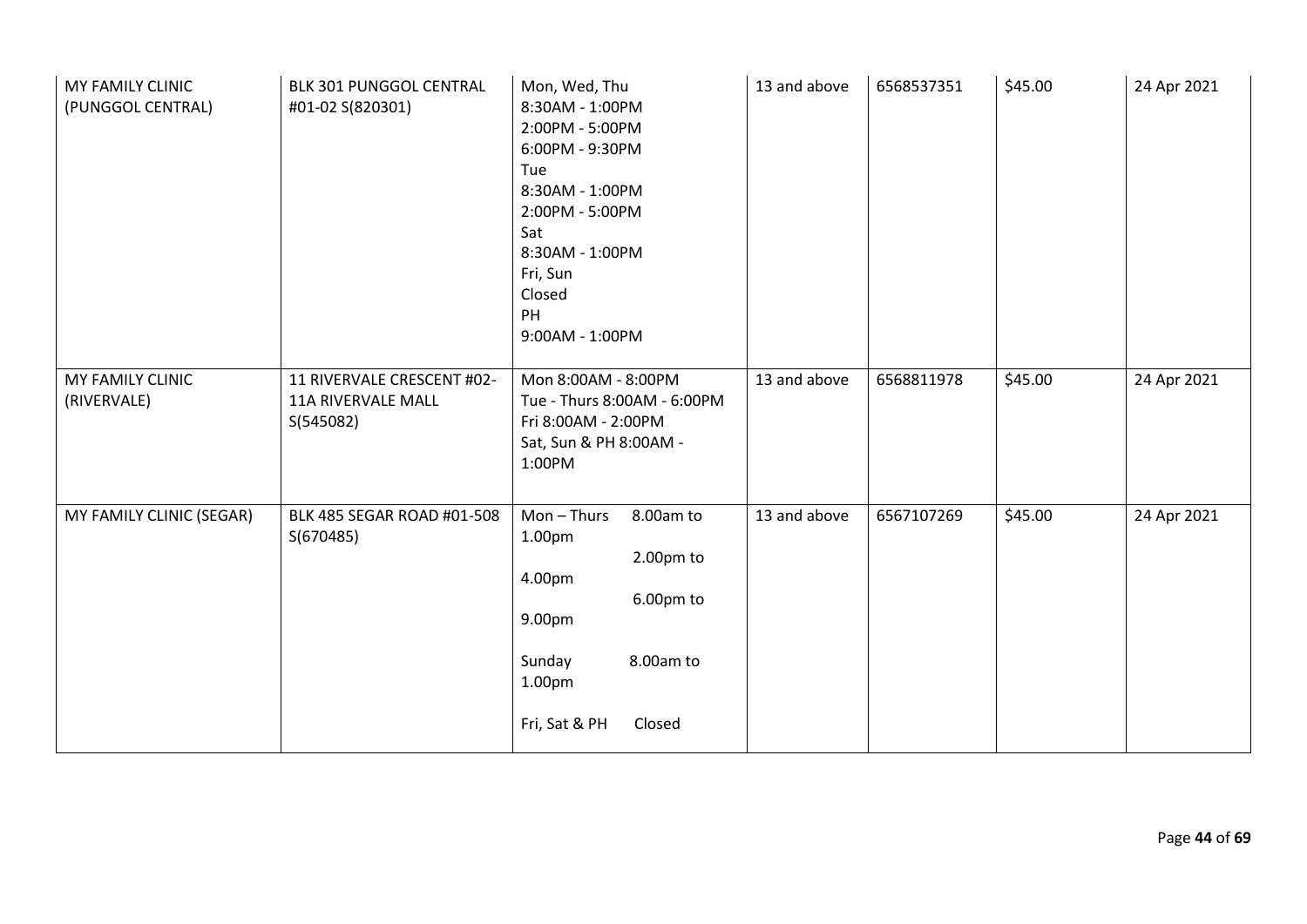| MY FAMILY CLINIC (SENJA)           | BLK 628 SENJA ROAD #01-04<br>S(670628)           | Mon, Wed 8:00AM - 2:00PM;<br>6:00PM - 10:00PM<br>Tue, Thu, Fri 8:00AM - 2:00PM<br>Sat, Sun 8:00AM - 12:00NN<br>PH Closed                                                                                                                       | 13 and above | 6563140638 | \$45.00 | 24 Apr 2021 |
|------------------------------------|--------------------------------------------------|------------------------------------------------------------------------------------------------------------------------------------------------------------------------------------------------------------------------------------------------|--------------|------------|---------|-------------|
| MY FAMILY CLINIC (ST<br>GEORGE)    | 2 ST. GEORGE'S ROAD<br>S(328023)                 | Mon - Tue 8:00AM - 12:30PM;<br>1:30PM - 3:30PM; 6:00PM -<br>9:00PM<br>Wed - Thu 8:00AM - 12:30PM;<br>1:30PM - 3:30PM<br>Fri - Sat 8:00AM - 12:30PM<br>Sun, PH Closed                                                                           | 13 and above | 6562922128 | \$45.00 | 24 Apr 2021 |
| MY FAMILY CLINIC (TANGLIN<br>HALT) | BLK 46-2 COMMONWEALTH<br>DRIVE #01-372 S(140462) | Mon - Fri 8:00AM - 2:00PM;<br>6:30PM - 9:00PM<br>Saturday 9:00AM - 12.00NN<br><b>Sunday Closed</b><br>PH <sup>*</sup><br>9:00AM - 12.00NN<br>*PH is exclusive of New Year,<br>Chinese New Year - First 3<br>days, Labour Day, National<br>Day) | 13 and above | 6564738920 | \$45.00 | 24 Apr 2021 |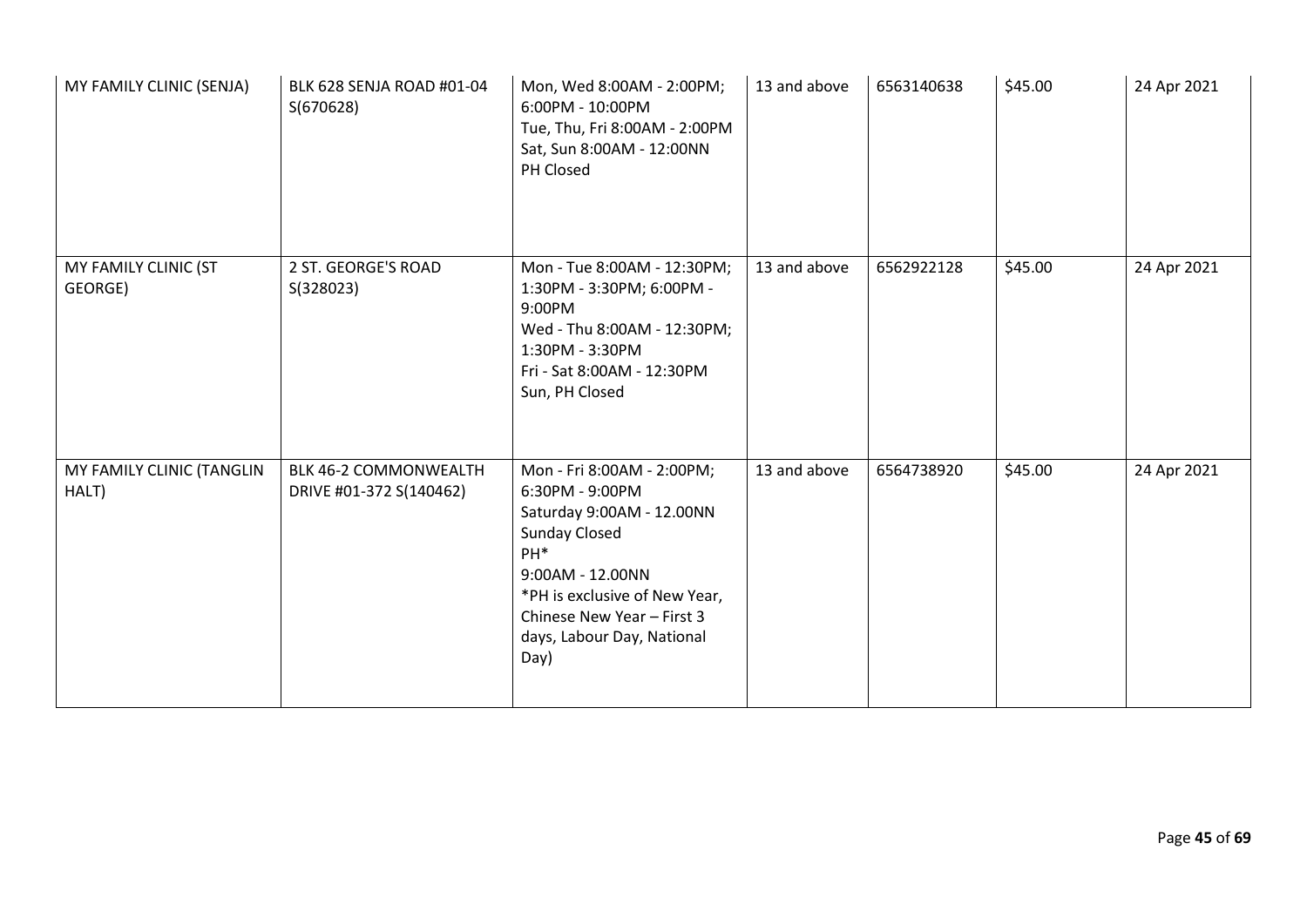| MY FAMILY CLINIC<br>(WOODLANDS GLEN)     | BLK 573 WOODLANDS DRIVE<br>16 #01-09 S(730573)                | Mon - Tue 8:00AM - 3:00PM;<br>6:00PM - 10:00PM<br>Wed - Fri 8:00AM - 3:00PM<br>Sat 8:00AM - 12:00PM<br>Sun & PH Closed                                                     | 13 and above | 6567321520 | \$45.00 | 24 Apr 2021 |
|------------------------------------------|---------------------------------------------------------------|----------------------------------------------------------------------------------------------------------------------------------------------------------------------------|--------------|------------|---------|-------------|
| MY FAMILY CLINIC<br>(WOODLANDS)          | BLK 768 WOODLANDS AVE 6<br>#02-07 WOODLANDS MART<br>S(730768) | Mon - Sun 8:00AM - 5:00PM;<br>6:00PM - 10:00PM                                                                                                                             | 13 and above | 6568840658 | \$45.00 | 24 Apr 2021 |
| MY FAMILY CLINIC™ (TOA<br>PAYOH CENTRAL) | <b>BLK 79D TOA PAYOH CENTRAL</b><br>#01-53 S(314079)          | Mon 8:30AM - 2:00PM;<br>2:30PM - 4:30PM; 6:00PM -<br>10:00PM<br>Tue - Fri 8:30AM - 2:00PM;<br>6:00PM - 10:00PM<br>Sat 8:30AM - 2:00PM<br>Sun 9:00AM - 12:00NN<br>PH Closed | 13 and above | 6562380301 | \$45.00 | 24 Apr 2021 |
| MYHEALTH MEDICAL CENTRE                  | BLK 501 WEST COAST DRIVE<br>#01-256 S(120501)                 | Mon to Fri: 8.30am to 1pm,<br>2pm to 5.30pm<br>Sat & Sunday: 8.30am to 1pm<br>PH: closed                                                                                   | 7 and above  | 6568726920 | \$60.00 | 24 Apr 2021 |
| <b>NEWCASTLE CLINIC</b>                  | 541 ORCHARD ROAD #14-02<br>LIAT TOWERS S(238881)              | Monday - Friday: 9am to 1pm,<br>2pm to 5.30pm<br>Saturday: 9am to 1pm                                                                                                      | All ages     | 6567362322 | \$90.00 | 24 Apr 2021 |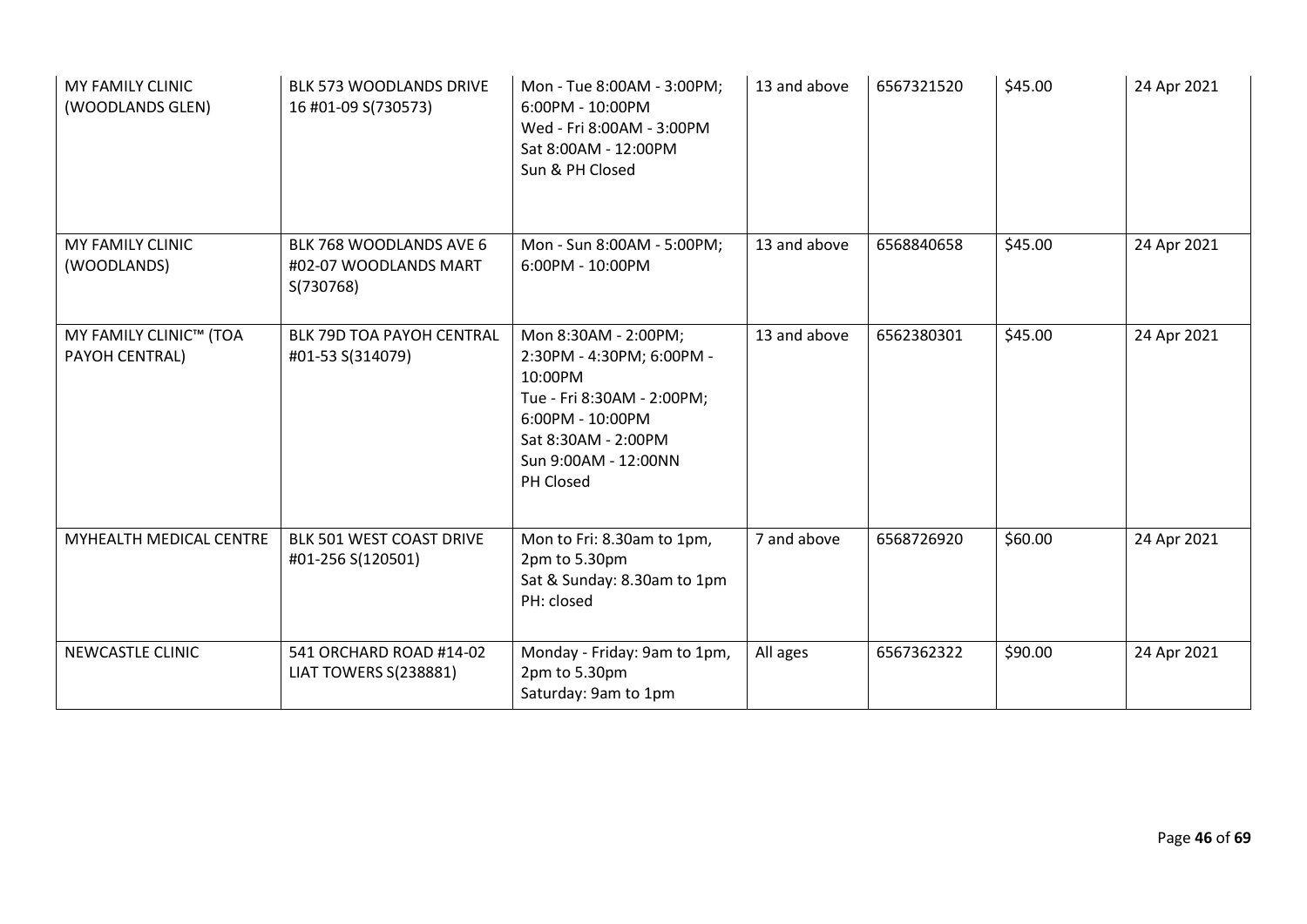| ONG CLINIC & SURGERY<br>(YISHUN)             | BLK 293 YISHUN STREET 22<br>#01-223 S(760293)                            | Mon to Fri:<br>8.30am to 3.30pm<br>6pm to 9pm<br>Sat & Sun:<br>6pm to 9pm                                                                                     | 7 and above  | 6566123707 | \$60.00 | 5 May 2021  |
|----------------------------------------------|--------------------------------------------------------------------------|---------------------------------------------------------------------------------------------------------------------------------------------------------------|--------------|------------|---------|-------------|
| <b>ONG'S CLINIC</b>                          | 175 BENCOOLEN ST #01-44<br><b>BURLINGTON SQUARE</b><br>S(189649)         | Mon to Fri 08:30 am to<br>12:30pm, 02:00pm to 05:00pm<br>Mon, Tues and Thurs evening<br>sessions 06:30pm to 09:00pm<br>Sat morning 09:00am to<br>01:00pm      | 13 and above | 6563371814 | \$60.00 | 5 May 2021  |
| <b>OSLER HEALTH</b><br><b>INTERNATIONAL</b>  | 328 NORTH BRIDGE ROAD<br>#02-27 RAFFLES HOTEL<br><b>ARCADE S(188719)</b> | Monday to Friday 9.00am-<br>5.30pm<br>Saturday 9.00am - 1pm                                                                                                   | All ages     | 6563322727 | \$80.00 | 24 Apr 2021 |
| <b>OSLER HEALTH</b><br><b>INTERNATIONAL</b>  | 1 VISTA EXCHANGE GREEN<br>#B1-26/27 THE STAR VISTA<br>S(138617)          | 9-5.30pm weekdays<br>9-1pm Saturday                                                                                                                           | All ages     | 6563392727 | \$80.00 | 24 Apr 2021 |
| <b>OUR WOODLEIGH FAMILY</b><br><b>CLINIC</b> | BLK 115B ALKAFF CRESCENT<br>#01-05 S(342115)                             | Monday to Fridays: 8.30am to<br>2.30pm, 6pm to 9pm<br>Saturday: 8.30am to 12.30pm<br>Sunday: 8.30am to 12.30pm, 6<br>to 9pm<br><b>Public Holidays: Closed</b> | All ages     | 6569700560 | \$50.00 | 24 Apr 2021 |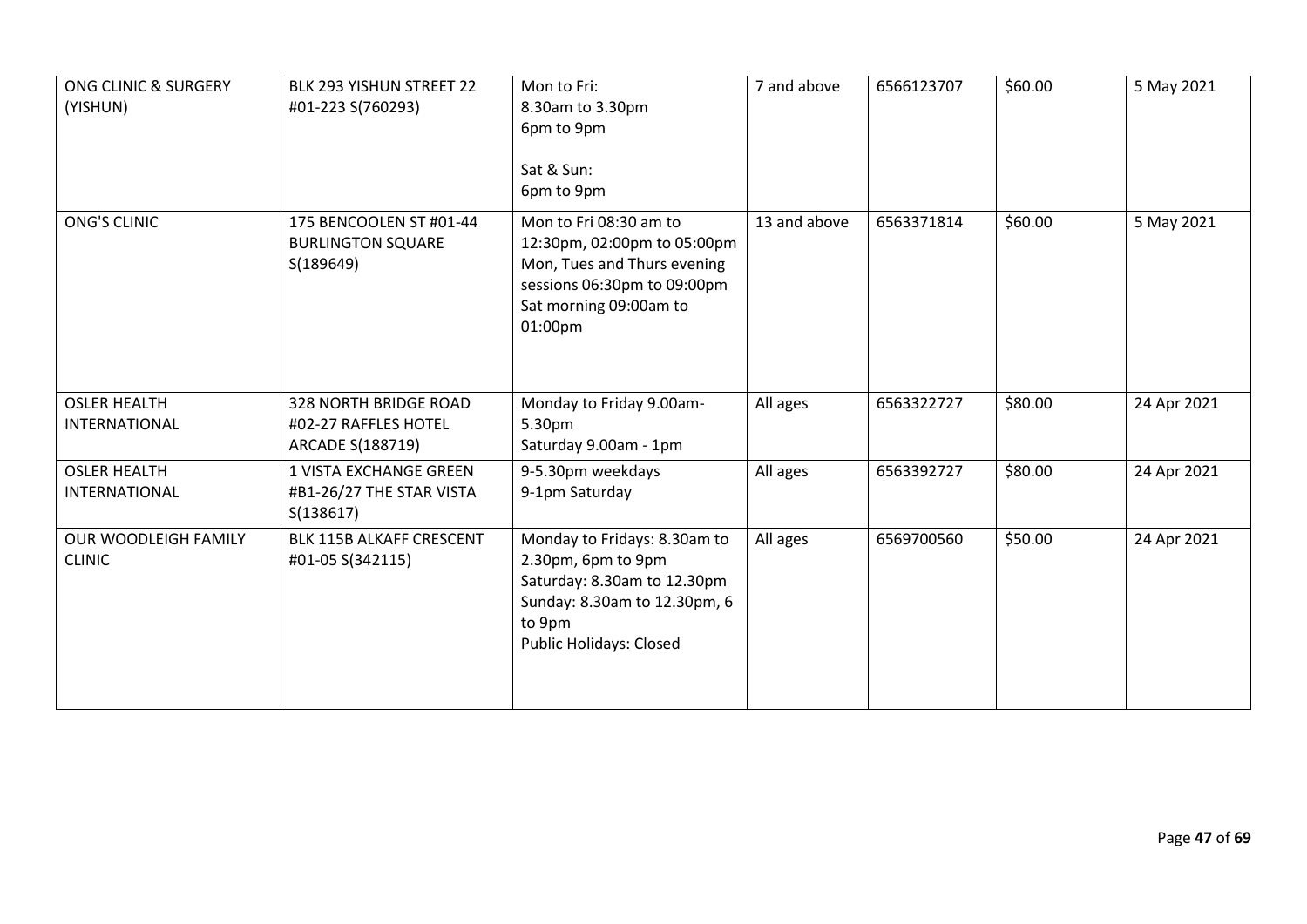| P.K. ANG FAMILY CLINIC &<br><b>SURGERY</b>     | BLK 106 HOUGANG AVENUE 1<br>#01-1225 S(530106)                         | Mon - Fri<br>8:30am - 12:30pm<br>2:00pm - 4:30pm<br>Sat<br>8:30am - 12:30pm<br>Sun & Public Holiday<br>Closed                        | 13 and above | 6562843022 | \$50.00                      | 24 Apr 2021 |
|------------------------------------------------|------------------------------------------------------------------------|--------------------------------------------------------------------------------------------------------------------------------------|--------------|------------|------------------------------|-------------|
| PANCARE MEDICAL CLINIC                         | BLK 133 ANG MO KIO AVENUE<br>3 #01-1643 KEBUN BARU<br>SPRING S(560133) | Monday to Saturday 8am -<br>1pm<br>Sunday 9am - 12pm<br>Monday, Wednesday and<br>Thursday 6pm-9pm                                    | All ages     | 6562583186 | \$72.00                      | 24 Apr 2021 |
| PARKWAY SHENTON<br><b>MEDICAL GROUP</b>        | 50 ROBINSON ROAD #01-03<br>ROBINSON SUITES S(068882)                   | Mon to Fri: 8:30am to 1:00pm,<br>2:00pm to 5:30pm, Sat, Sun<br>and PH: Closed                                                        | 13 and above | 6562339742 | SGD 51.40<br>(excluding GST) | 24 Apr 2021 |
| <b>PARKWAY SHENTON</b><br><b>MEDICAL GROUP</b> | BLK 681 PUNGGOL DRIVE #01-<br>01 S(820681)                             | Mon to Sun and PH: 8:00am to<br>1:00am, 2:00pm to 5:00pm,<br>7:00pm to 10:00pm                                                       | 13 and above | 6562339742 | SGD 51.40<br>(excluding GST) | 24 Apr 2021 |
| PARKWAY SHENTON<br><b>MEDICAL GROUP</b>        | 205 HOUGANG STREET 21<br>#03-20 HEARTLAND MALL -<br>KOVAN S(530205)    | Mon to Fri: 9:00am to 1:00pm,<br>2:00pm to 6:00pm, Tue and<br>Thu: 6:30pm to 9:00pm, Sat<br>and Sun: 9:00am to 1:00pm,<br>PH: Closed | 13 and above | 6562339742 | SGD 51.40<br>(excluding GST) | 24 Apr 2021 |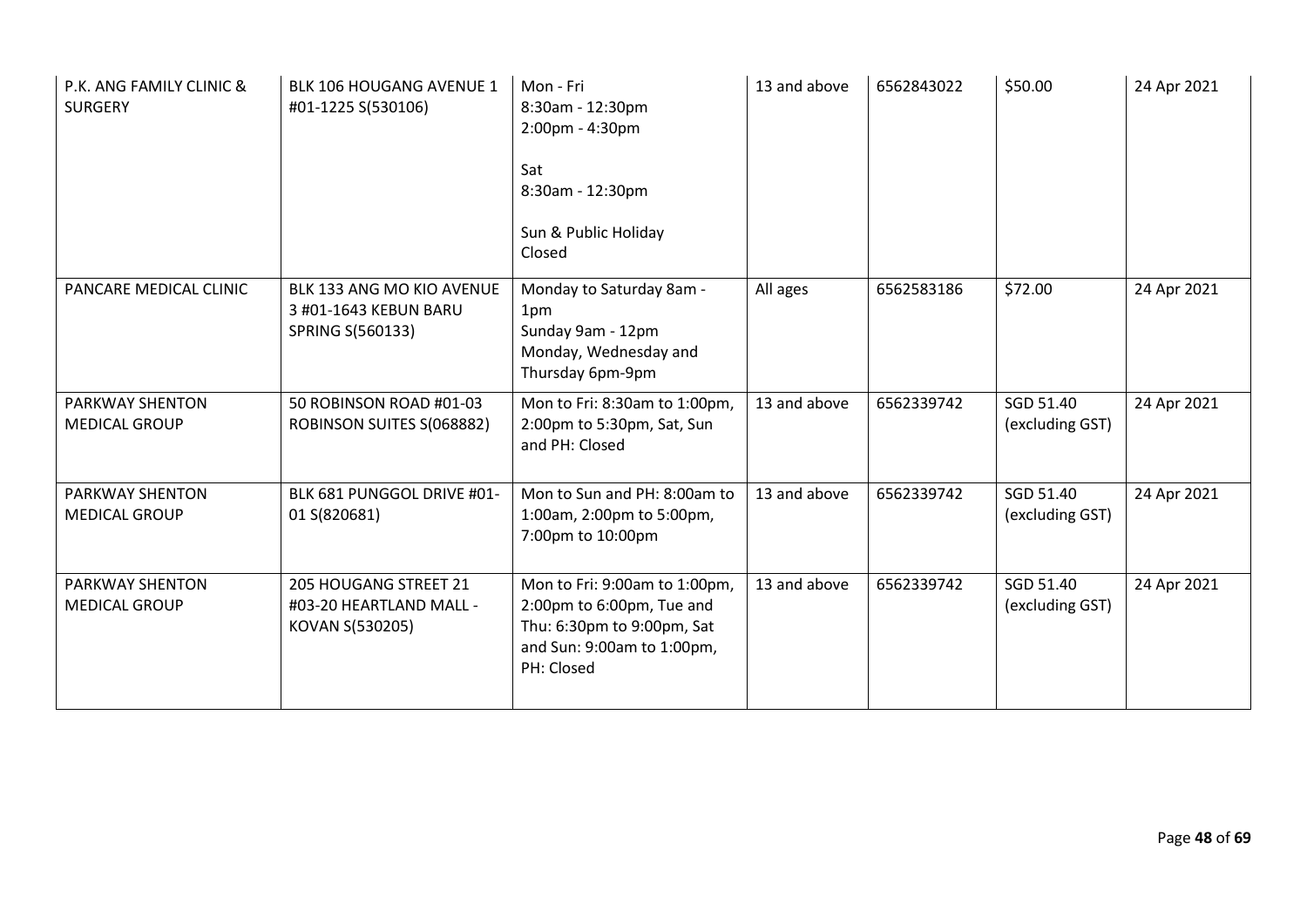| PASIR RIS CLINIC & SURGERY<br>PTE LTD       | BLK 442 PASIR RIS DR 6 #01-28<br>S(510442)                             | Mon to Fri 8.30-1230pm;2pm -<br>430pm;7-9pm.<br>(Wed afternoon & Fri night<br>Closed)<br>Sun 8.30-1230pm                                       | 13 and above | 6565820502 | \$60.00 | 24 Apr 2021 |
|---------------------------------------------|------------------------------------------------------------------------|------------------------------------------------------------------------------------------------------------------------------------------------|--------------|------------|---------|-------------|
| PEAK MEDICAL CLINIC &<br><b>SURGERY</b>     | BLK 601B TAMPINES AVENUE<br>9 #01-05 TAMPINES<br>GREENRIDGES S(522601) | Mon-fri: 0800-1300hrs, 1800-<br>2200hrs<br>Sat, Sun, PH: 0800-1300hrs                                                                          | All ages     | 6565136326 | \$50.00 | 24 Apr 2021 |
| PINNACLE FAMILY CLINIC<br>(BUANGKOK SQUARE) | BLK 991 BUANGKOK LINK #02-<br>05 BUANGKOK SQUARE<br>S(530991)          | MON: 0800-1300; 1400-1700;<br>1800-2200<br>TUE TO FRI: 0800-1500; 1800-<br>2100<br>SAT: 0900-1300<br>SUN: 0900-1200<br>PH: CLOSED              | 13 and above | 6569099203 | \$48.15 | 24 Apr 2021 |
| PINNACLE FAMILY CLINIC<br>(COMPASSVALE)     | BLK 289C COMPASSVALE<br>CRESCENT #01-04 S(543289)                      | MON: 0800-1300; 1400-1700;<br>1800-2200<br>TUE TO FRIDAY: 0800-1530;<br>1800-2130<br>SAT: 0900-1300<br>SUN: 0900-1200; 1830-2130<br>PH: CLOSED | 13 and above | 6563861089 | \$48.15 | 24 Apr 2021 |
| PINNACLE FAMILY CLINIC<br>(PASIR RIS)       | BLK 571 PASIR RIS STREET 53<br>#01-50 S(510571)                        | MON-FRI: 0900-1400<br>MON; TUE; THU: 1800-2100<br>SAT: 0900-1300<br>SUN: 0900-1200<br>PH: CLOSED                                               | 13 and above | 6562437338 | \$48.15 | 24 Apr 2021 |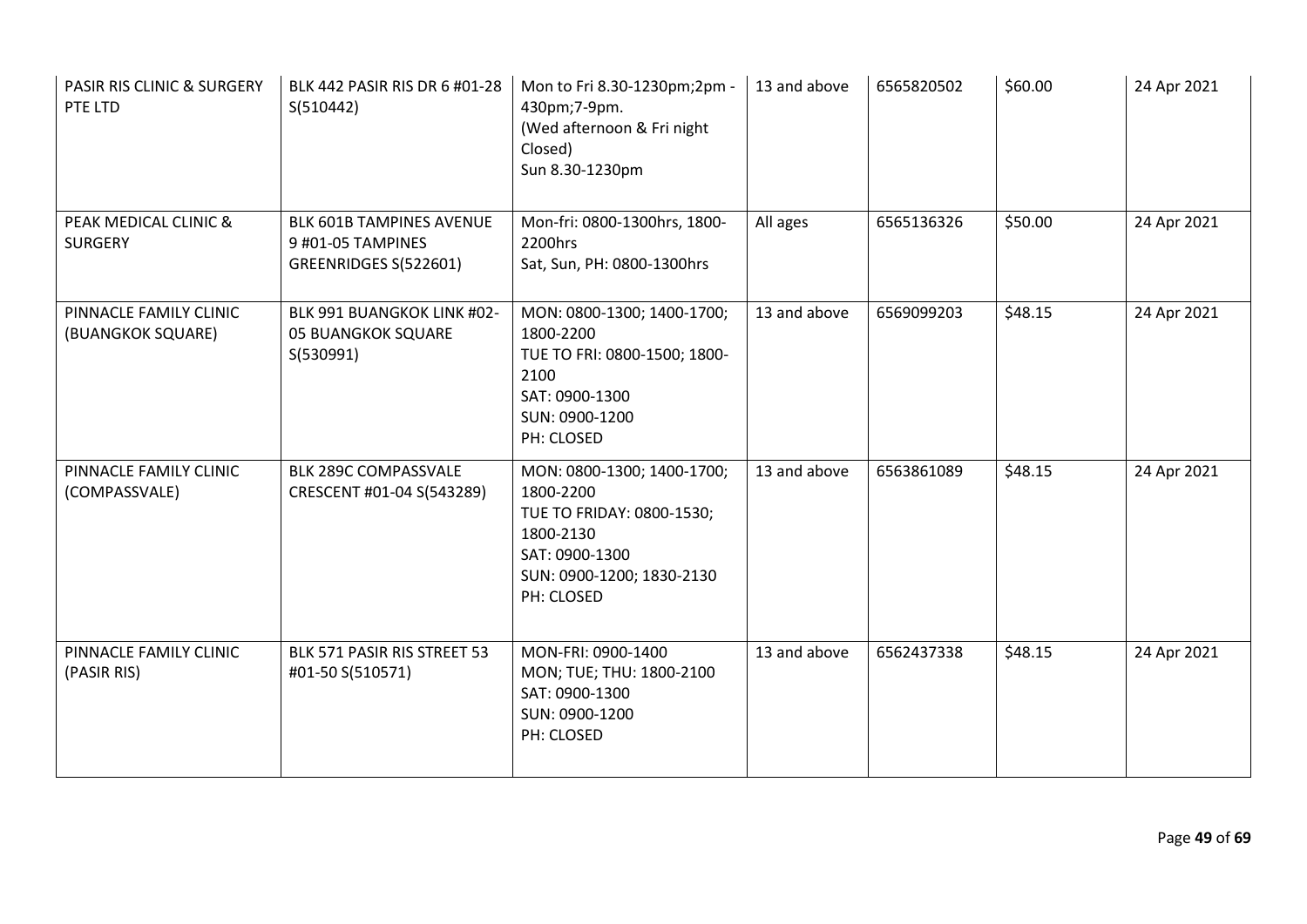| PINNACLE FAMILY CLINIC<br>(RIVER VALLEY)       | <b>240 RIVER VALLEY ROAD</b><br>S(238297)                                     | MON; TUE, THU: 0830-1300;<br>1400-1830<br>WED, FRI: 0830-1300; 1400-<br>1700<br>SAT: 0900-1300<br>SUN / PH - CLOSD                           | 13 and above | 6568386986 | \$48.15 | 24 Apr 2021 |
|------------------------------------------------|-------------------------------------------------------------------------------|----------------------------------------------------------------------------------------------------------------------------------------------|--------------|------------|---------|-------------|
| PINNACLE FAMILY CLINIC<br>(SERANGOON NORTH)    | <b>BLK 518 SERANGOON NORTH</b><br>AVENUE 4 #B1-208 S(550518)                  | MON-FRIDAY: 0900-1500<br>SAT: 0900-1300<br>SUN/PH: CLOSED                                                                                    | 13 and above | 6562193910 | \$48.15 | 24 Apr 2021 |
| PINNACLE FAMILY CLINIC<br>(WOODLANDS)          | BLK 573 WOODLANDS DRIVE<br>16 #01-06 S(730573)                                | MON: 0800-1300; 1400-1700;<br>1800-2200<br>TUE TO FRI: 0800-1530; 1800-<br>2200<br>SAT: 0900-1300<br>SUN: 0900-1200; 1830-2130<br>PH: CLOSED | 13 and above | 6567601623 | \$48.15 | 24 Apr 2021 |
| PLATINUM MEDICAL CLINIC<br>AND SURGERY PTE LTD | BLK 513 YISHUN STREET 51<br>#01-03 SARACA BREEZE @<br><b>YISHUN S(760513)</b> | Monday to Friday: 830am to<br>1pm, 6pm to 9pm<br>Saturday: 830 am to 1pm<br>Sunday: closed                                                   | 7 and above  | 6569740800 | \$50.00 | 24 Apr 2021 |
| PROVIDENCE CLINIC @<br><b>HILLFORD</b>         | 182 JALAN JURONG KECHIL<br>#01-65 THE HILLFORD<br>S(596152)                   | Monday- Friday: 9am-2pm, 6-<br>9pm<br>Saturday: 9am-12pm<br>Sunday and PH (public<br>holiday) closed                                         | All ages     | 6563140970 | \$53.00 | 28 Apr 2021 |
| RAFFLES HOSPITAL                               | <b>585 NORTH BRIDGE ROAD</b><br>RAFFLES HOSPITAL S(188770)                    | 0000hr-2359hr                                                                                                                                | 7 and above  | 6563111555 | \$58.85 | 24 Apr 2021 |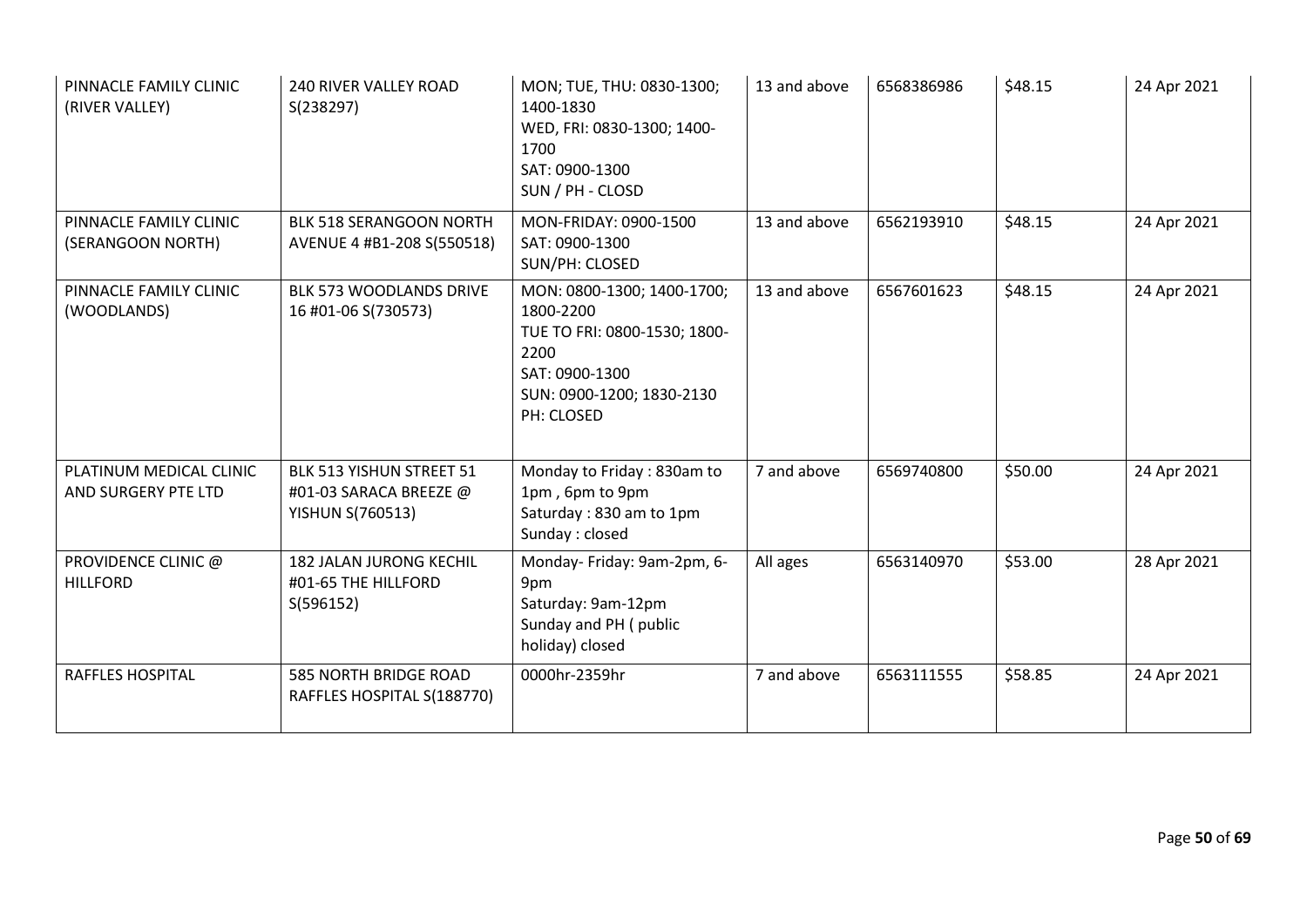| RAFFLESMEDICAL | <b>BLK 203 BEDOK NORTH</b><br>STREET 1 #01-467 S(460203)              | <b>Opening Hours</b><br>Mon to Fri:<br>8.30am to 1.00pm<br>2.00pm to 5.30pm<br>6.30pm to 9.30pm<br>Sat, Sun & Public Holidays:<br>8.30am to 1.00pm                                                          | 7 to 12      | 6568449291 | \$60.00 | 24 Apr 2021 |
|----------------|-----------------------------------------------------------------------|-------------------------------------------------------------------------------------------------------------------------------------------------------------------------------------------------------------|--------------|------------|---------|-------------|
| RAFFLESMEDICAL | 55 SIGLAP ROAD #02-11/12<br>SIGLAP CENTRE S(455871)                   | <b>Opening Hours</b><br>Mon to Fri:<br>8.30am to 1.00pm<br>2.00pm to 5.30pm<br>Sat, Sun & Public Holidays:<br>8.30am to 1.00pm                                                                              | 7 to 12      | 6564420488 | \$60.00 | 24 Apr 2021 |
| RAFFLESMEDICAL | <b>1 CHANGI BUSINESS PARK</b><br>CRESCENT #01-11 PLAZA 8<br>S(486025) | Monday, Wednesday & Friday<br>only: $8.30$ am-1pm                                                                                                                                                           | 13 and above | 6567819033 | \$60.00 | 24 Apr 2021 |
| RAFFLESMEDICAL | 471 JOO CHIAT ROAD<br>S(427680)                                       | <b>Opening Hours</b><br>Mon, Tue, Thu & Fri:<br>8.30am to 1.00pm<br>2.00pm to 5.30pm<br>Wed:<br>8.30am to 1.00pm<br>2.00pm to 5.30pm<br>6.30pm to 9.30pm<br>Sat, Sun & Public Holidays:<br>8.30am to 1.00pm | 7 to 12      | 6568835008 | \$60.00 | 24 Apr 2021 |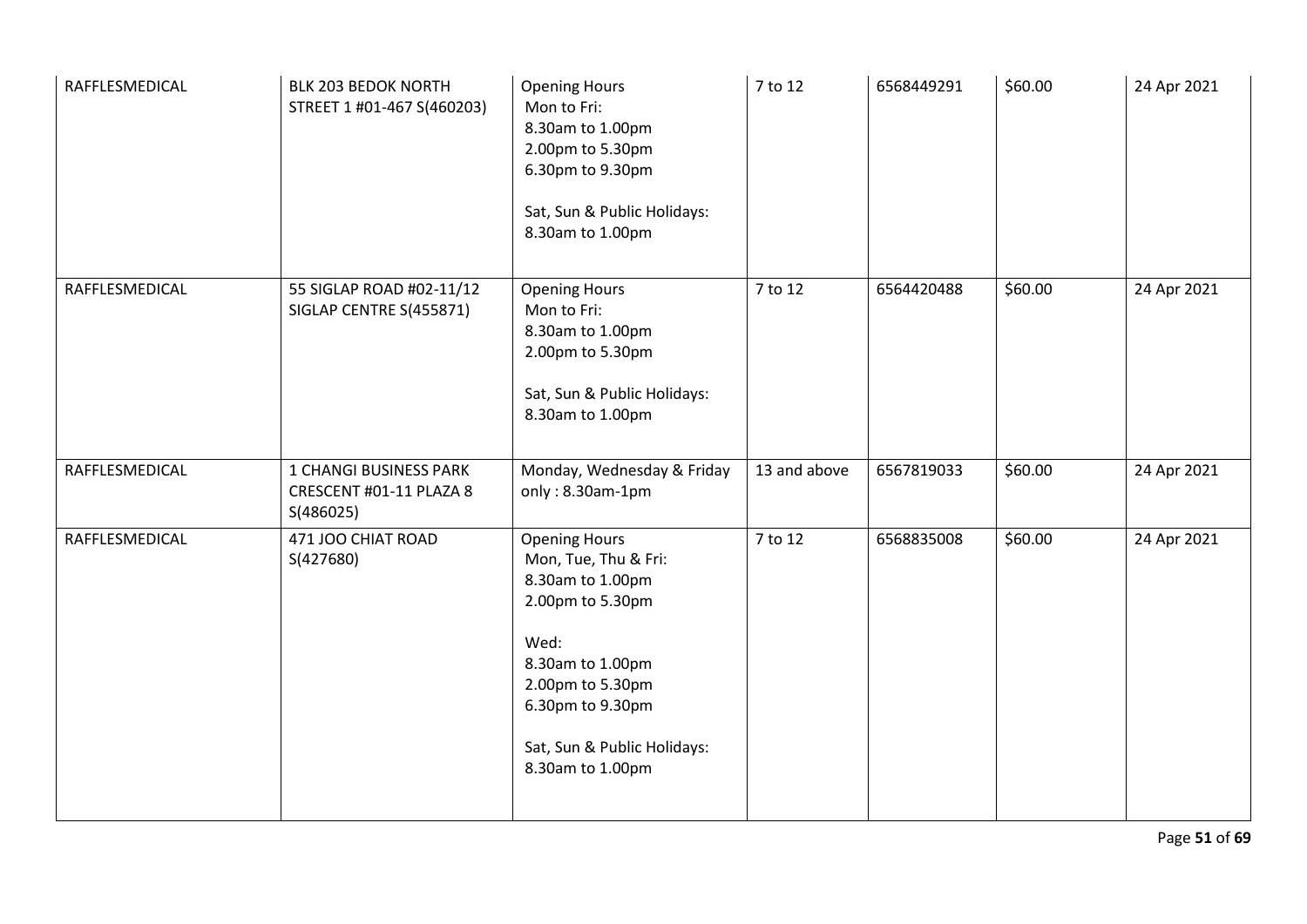| RAFFLESMEDICAL | <b>5 CHANGI BUSINESS PARK</b><br>CENTRAL 1 #B1-55/56 CHANGI<br><b>CITY POINT S(486038)</b> | Monday-Friday: 8.30am-1pm,<br>2pm-5.30pm<br>Saturday: 8.30am-1pm<br>Sunday & Public Holiday:<br>Closed               | 13 and above | 6566361251 | \$60.00   | 24 Apr 2021 |
|----------------|--------------------------------------------------------------------------------------------|----------------------------------------------------------------------------------------------------------------------|--------------|------------|-----------|-------------|
| RAFFLESMEDICAL | 3 SIMEI STREET 6 #02-27<br>EASTPOINT MALL S(528833)                                        | Monday-Friday: 8.30am-1pm,<br>2pm-5.30pm, 6.30pm-9.30pm<br>Saturday, Sunday: 8.30am-1pm<br>Public Holiday: closed    | 13 and above | 6566361458 | \$60.00   | 24 Apr 2021 |
| RAFFLESMEDICAL | 10E SIXTH AVENUE #01-03<br>S(276474)                                                       | Mon - Sat:<br>8.30am to 1.00pm<br>Sun & Public Holidays:<br>Closed                                                   | 13 and above | 6564623426 | \$48.10   | 24 Apr 2021 |
| RAFFLESMEDICAL | 118 HOLLAND AVENUE #05-<br>02/03/04 RAFFLES HOLLAND V<br>S(278997)                         | $Mon-Fri$<br>8.30am to 9.30pm<br>Sat, Sun & Public Holidays<br>8.30am - 1.00pm<br>2.00pm - 5.30pm<br>6.30pm - 9.30pm | 13 and above | 6562501411 | \$42.10   | 24 Apr 2021 |
| RAFFLESMEDICAL | 585 NORTH BRIDGE ROAD<br>LEVEL 2, RAFFLES HOSPITAL<br>S(188770)                            | Mon-Sun 8am-10pm<br><b>Including Public Holidays</b>                                                                 | 7 and above  | 6563112233 | \$55-\$60 | 24 Apr 2021 |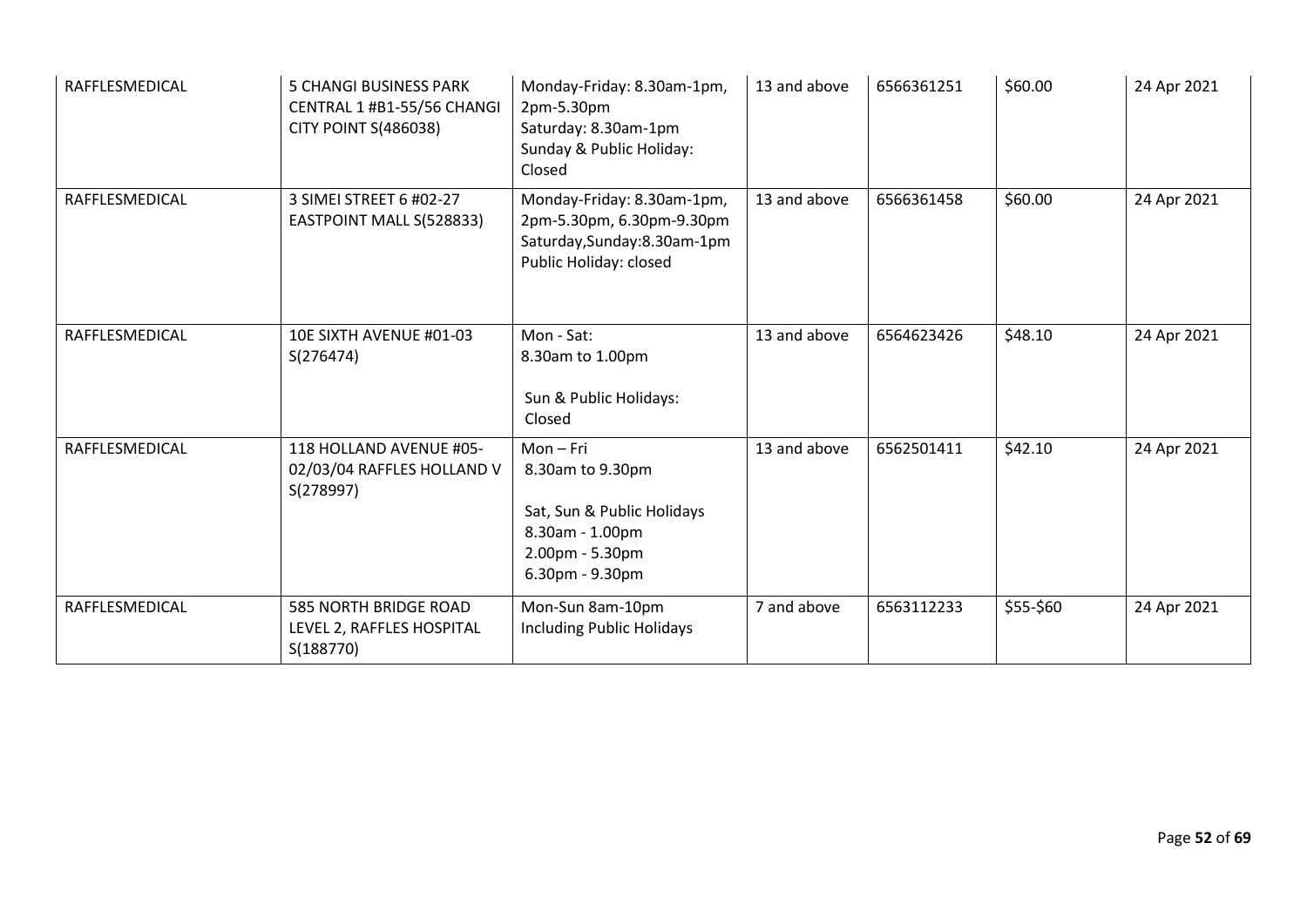| RAFFLESMEDICAL | 83 PUNGGOL CENTRAL #02-29<br>WATERWAY POINT S(828761)               | Mon - Fri:<br>8.30am to 1.00pm<br>2.00pm to 5.30pm<br>6.30pm to 9.30pm<br>Sat, Sun & Public Holidays:<br>8.30am to 1.00pm | 13 and above | 6563845655 | \$60.00 | 24 Apr 2021 |
|----------------|---------------------------------------------------------------------|---------------------------------------------------------------------------------------------------------------------------|--------------|------------|---------|-------------|
| RAFFLESMEDICAL | 1 SENGKANG SQUARE #04-09<br>COMPASS ONE S(545078)                   | <b>Opening Hours</b><br>Daily:<br>8.30am to 1.00pm<br>2.00pm to 5.30pm<br>6.30pm to 9.30pm                                | 13 and above | 6563855057 | \$60.00 | 24 Apr 2021 |
| RAFFLESMEDICAL | 17 PETIR ROAD #02-07/08<br>HILLION MALL S(678278)                   | Mon - Sat: 8.30am - 1pm<br>2pm - 5.30pm<br>6.30pm - 9.30pm<br>Sat, Sun & PH: 8.30am - 1pm                                 | 13 and above | 6567690571 | \$42.00 | 24 Apr 2021 |
| RAFFLESMEDICAL | BLK 21 CHOA CHU KANG<br>NORTH 6 #01-02 YEWTEE<br>POINT S(689578)    | Mon - Fri: 8.30am - 1pm<br>2pm - 5.30pm<br>6.30pm - 9.30pm<br>8.30am - 1pm<br>Sat:<br>Sun & PH: Closed                    | 13 and above | 6566343132 | \$42.00 | 24 Apr 2021 |
| RAFFLESMEDICAL | 21 CHOA CHU KANG AVE 4<br>#B1-07A LOT 1 SHOPPERS'<br>MALL S(689812) | Mon - Sun & PH: 8.30am -<br>9.30pm                                                                                        | 13 and above | 6567653363 | \$42.00 | 24 Apr 2021 |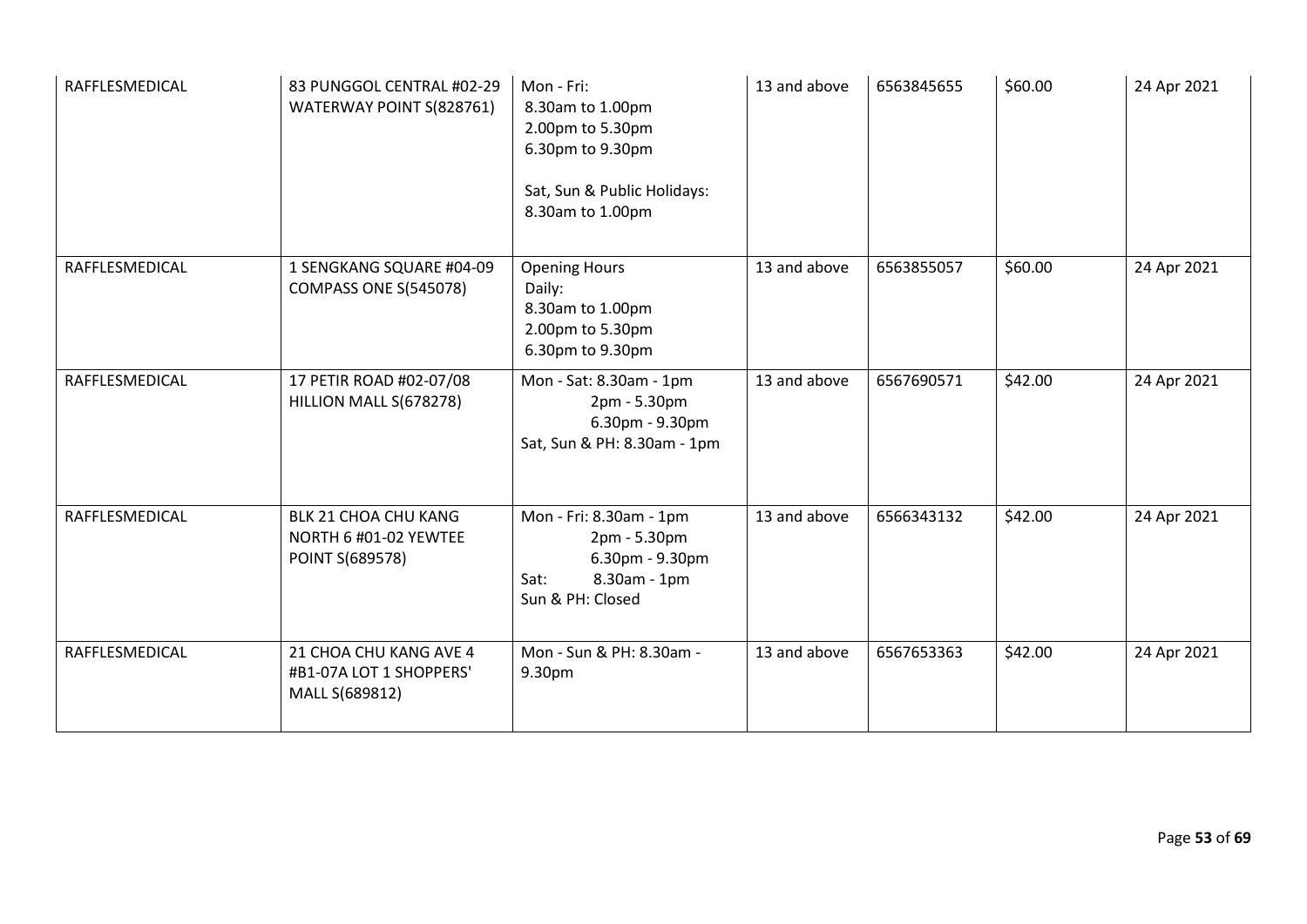| RAFFLESMEDICAL | BLK 283 BISHAN STREET 22<br>#01-177 S(570283)                              | Mon - Fri: 8.30am - 1pm<br>2pm - 5.30pm<br>6.30pm - 9.30pm<br>Sat, Sun & PH: 8.30am - 1pm                              | 13 and above | 6564567122 | \$42.00                      | 24 Apr 2021 |
|----------------|----------------------------------------------------------------------------|------------------------------------------------------------------------------------------------------------------------|--------------|------------|------------------------------|-------------|
| RAFFLESMEDICAL | 177 TOA PAYOH CENTRAL #01-<br>170 S(310177)                                | Mon - Fri: 8.30am - 1pm<br>2pm - 5.30pm<br>6.30pm - 9.30pm<br>Sat, Sun & PH: 8.30am - 1pm                              | 13 and above | 6562547667 | \$42.00                      | 24 Apr 2021 |
| RAFFLESMEDICAL | BLK 722 ANG MO KIO AVE 8<br>#01-2825 S(560722)                             | Mon - Fri: 8.30am - 9.30pm<br>Sat, Sun & PH: 8.30am - 1pm                                                              | 13 and above | 6564532288 | \$42.00                      | 24 Apr 2021 |
| RAFFLESMEDICAL | BLK 259 PASIR RIS STREET 21<br>#02-33 LOYANG POINT<br>S(510259)            | Mon - Fri:<br>08.30am to 01.00pm, 02.00pm<br>to 05.30pm<br>Sat & Sun:<br>08.30am to 01.00pm                            | 13 and above | 6565853333 | \$60 including<br><b>GST</b> | 24 Apr 2021 |
| RAFFLESMEDICAL | <b>BLK 1 PASIR RIS CENTRAL</b><br>STREET 3 #04-19 WHITE<br>SANDS S(518457) | Mon - Fri:<br>08.30am to 01.00pm, 02.00pm<br>to 05.30pm<br>Sat, Sun & PH:<br>08.30am to 01.00pm                        | 13 and above | 6565851279 | \$60 including<br>GST        | 24 Apr 2021 |
| RAFFLESMEDICAL | 10 TAMPINES CENTRAL 1 #03-<br>28 TAMPINES ONE S(529536)                    | Mon - Fri:<br>08.00am to 09.30pm<br>Sat, Sun & PH:<br>08.30am to 01.00pm, 02.00pm<br>to 05.30pm, 06.30pm to<br>09.30pm | 7 and above  | 6562605116 | \$60 including<br><b>GST</b> | 24 Apr 2021 |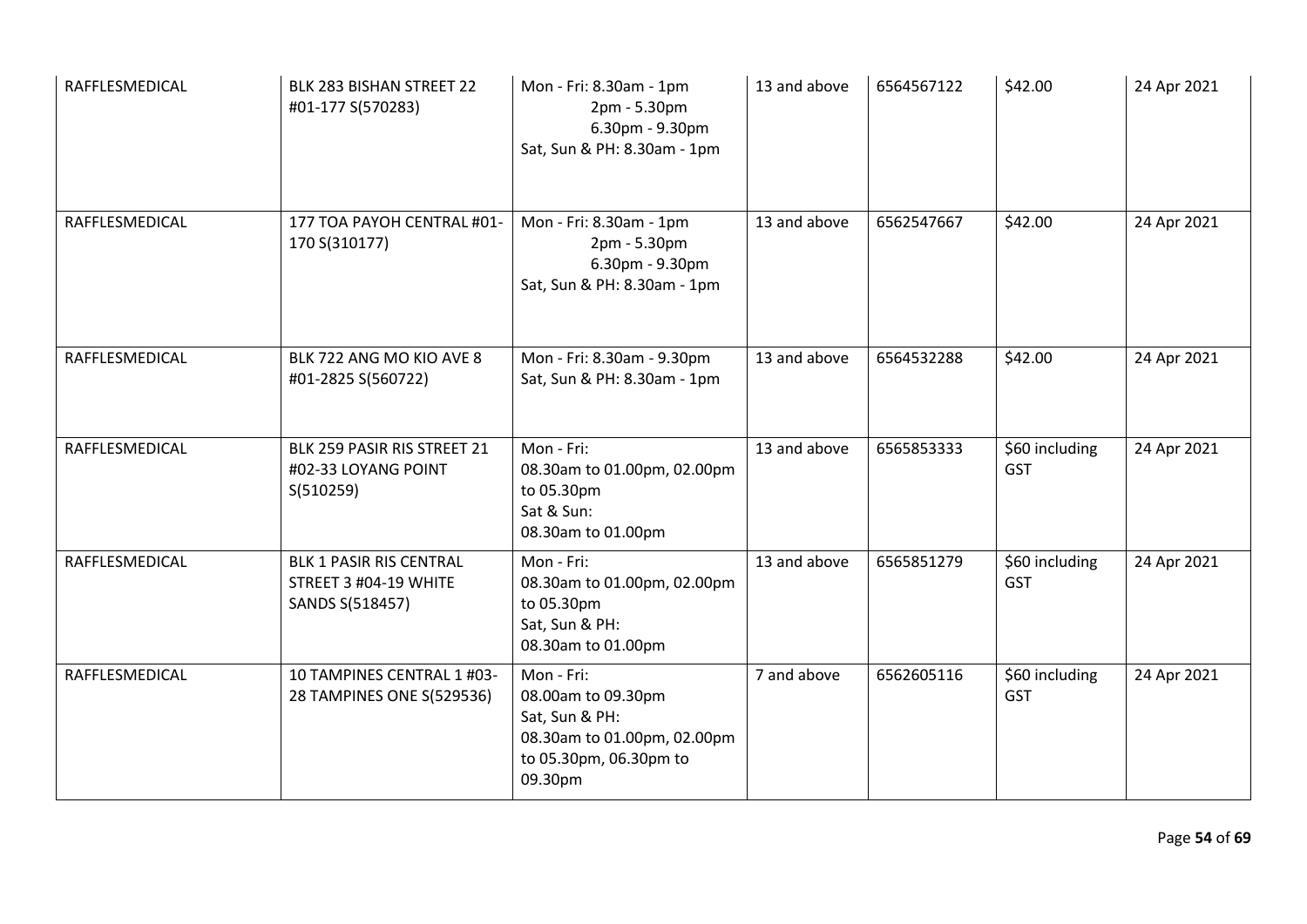| RAFFLESMEDICAL | BLK 355 SEMBAWANG WAY<br>#01-06/07 S(750355)                                    | Mon - Fri:<br>8.30am to 1.00pm<br>2.00pm to 5.30pm<br>6.30pm to 9.30pm<br>Sat, Sun and Public Holidays:<br>8.30am to 1.00pm                                                          | 7 and above  | 6568537703 | \$60.00 | 24 Apr 2021 |
|----------------|---------------------------------------------------------------------------------|--------------------------------------------------------------------------------------------------------------------------------------------------------------------------------------|--------------|------------|---------|-------------|
| RAFFLESMEDICAL | 930 YISHUN AVENUE 2 #03-35<br>NORTHPOINT CITY (NORTH<br>WING) S(769098)         | Mon - Fri:<br>8.30am to 1.00pm<br>2.00pm to 5.30pm<br>6.30pm to 9.30pm<br>Sat, Sun and Public Holidays:<br>8.30am to 1.00pm                                                          | 7 and above  | 6567550049 | \$60.00 | 24 Apr 2021 |
| RAFFLESMEDICAL | 1 WOODLANDS SQUARE #05-<br><b>20 CAUSEWAY POINT</b><br>S(738099)                | <b>Opening Hours</b><br>Mon - Sat:<br>8.30am to 1.00pm<br>2.00pm to 5.30pm<br>6.30pm to 9.30pm<br>Sun & Public Holidays:<br>8.30am to 1.00pm<br>2.00pm to 5.30pm<br>6.30pm to 9.30pm | 7 and above  | 6568940777 | \$60.00 | 24 Apr 2021 |
| RAFFLESMEDICAL | 51 ANSON ROAD #01-51<br>ANSON CENTRE S(079904)                                  | Monday to Friday: 8.30am -<br>1.00pm, 2pm - 5.30pm                                                                                                                                   | 13 and above | 6562252188 | \$55.00 | 24 Apr 2021 |
| RAFFLESMEDICAL | 12 MARINA BOULEVARD #17-<br>05 MARINA BAY FINANCIAL<br>CENTRE TOWER 3 S(018982) | Monday to Friday: 8.30am -<br>5.30pm                                                                                                                                                 | 13 and above | 6566360390 | \$55.00 | 24 Apr 2021 |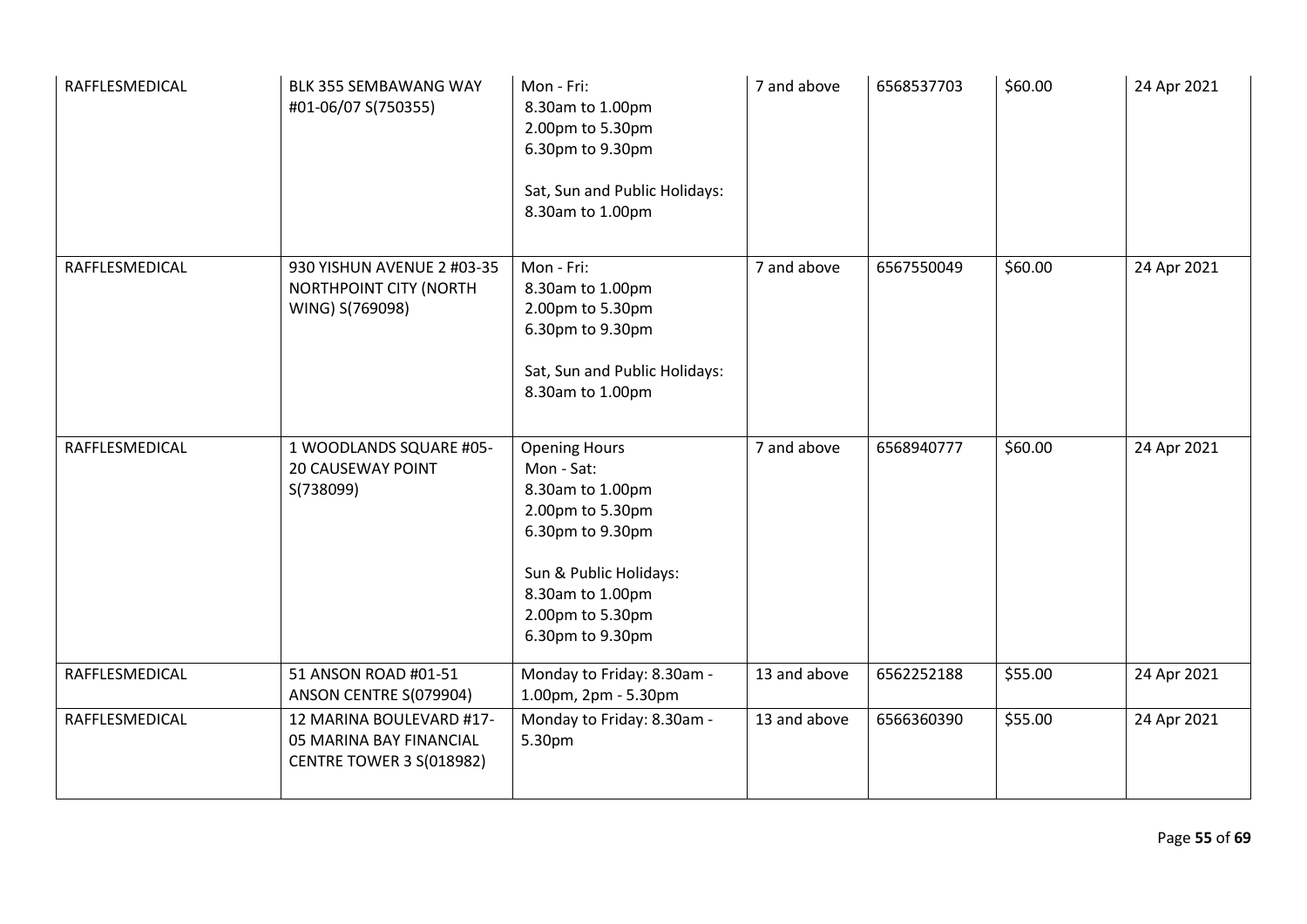| RAFFLESMEDICAL | 168 ROBINSON ROAD #02-02<br>CAPITAL TOWER S(068912)           | Mon to Fri: 8.30am to 1.00pm<br>2.00pm to 5.30pm<br>Sat / Sun : Closed                                                                                                                      | 13 and above | 6563235212 | \$55.00 | 24 Apr 2021 |
|----------------|---------------------------------------------------------------|---------------------------------------------------------------------------------------------------------------------------------------------------------------------------------------------|--------------|------------|---------|-------------|
| RAFFLESMEDICAL | 50 RAFFLES PLACE #01-02A<br>SINGAPORE LAND TOWER<br>S(048623) | Monday to Friday : 8.30am to<br>5.30pm<br>Saturday: 8.30am to 1.00pm<br>Sunday & Public Holiday:<br>Closed                                                                                  | 13 and above | 6565342900 | \$55.00 | 24 Apr 2021 |
| RAFFLESMEDICAL | 23 SERANGOON CENTRAL #B2-<br>01 NEX S(556083)                 | Monday to Friday: 0830am to<br>2130pm<br>Saturday and Sunday: 0830am<br>to 1300pm, 1400pm to<br>1730pm, 1830pm to 2130pm                                                                    | 13 and above | 6566342585 | \$60.00 | 24 Apr 2021 |
| RAFFLESMEDICAL | 11 RIVERVALE CRESCENT #02-<br>17 RIVERVALE MALL S(545082)     | Monday, Tuesday and<br>Thursday: 0830am to 1300pm,<br>1400pm to 1730pm, 1830pm<br>to 2130pm.<br>Wednesday & Friday: 0830am<br>to 1300pm, 1400pm to<br>1730pm.<br>Saturday: 0830am to 1300pm | 13 and above | 6563852154 | \$60.00 | 24 Apr 2021 |
| RAFFLESMEDICAL | BLK 809 HOUGANG CENTRAL<br>#01-180 S(530809)                  | Monday to Friday 0830am to<br>1300pm, 1400pm to 1730pm,<br>1830pm to 2130pm. Saturday<br>& Sunday 0830am to 1300pm                                                                          | 13 and above | 6563867896 | \$60.00 | 24 Apr 2021 |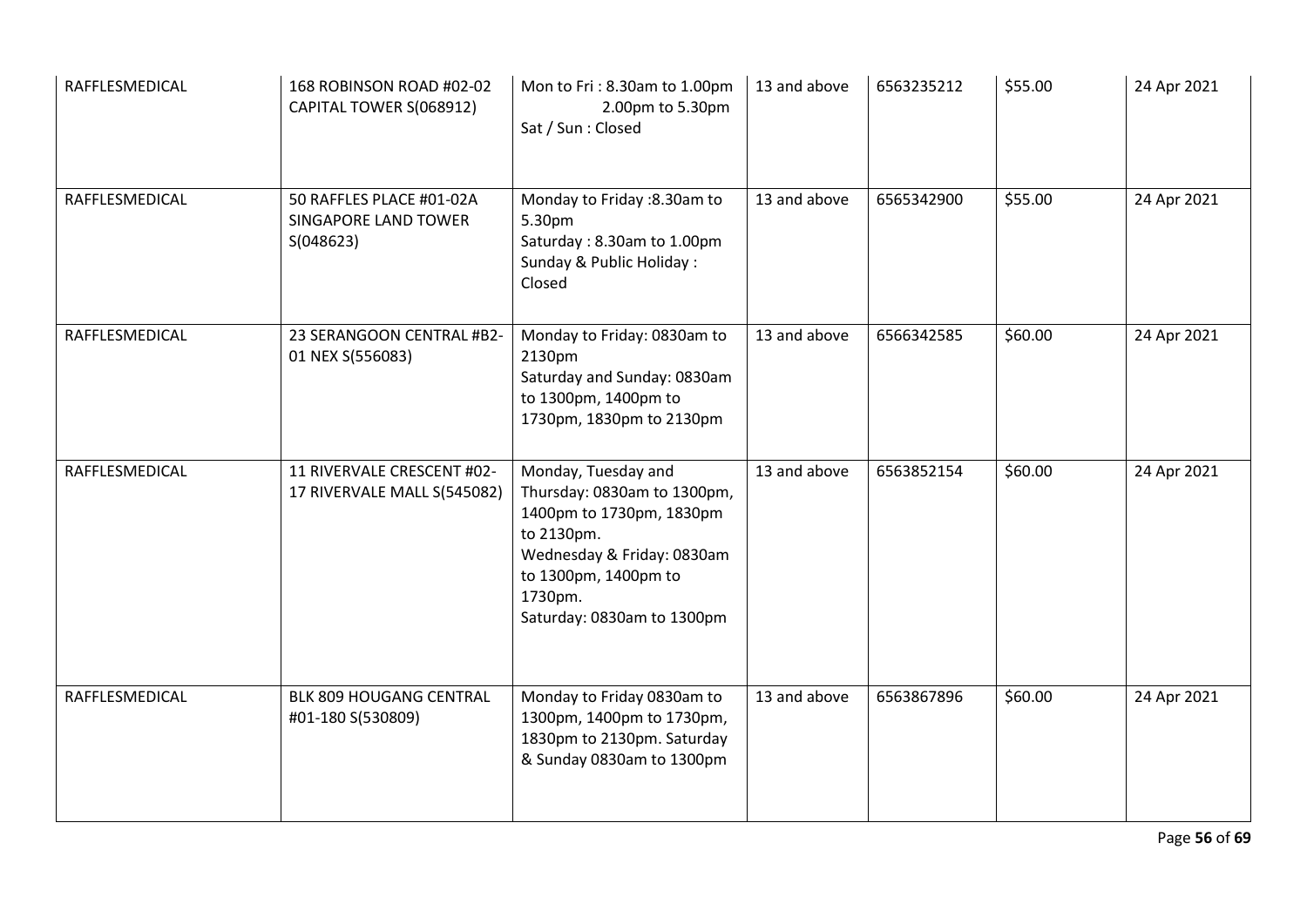| RAFFLESMEDICAL | 6 RAFFLES BOULEVARD #01-<br>212 MARINA SQUARE<br>S(039594)                       | Monday to Friday - 830am to<br>1pm; 2pm to 530pm<br>Saturday - 830am to 1pm                                                        | 13 and above | 6563396644 | \$60 inclusive<br><b>GST</b> | 24 Apr 2021 |
|----------------|----------------------------------------------------------------------------------|------------------------------------------------------------------------------------------------------------------------------------|--------------|------------|------------------------------|-------------|
| RAFFLESMEDICAL | <b>252 NORTH BRIDGE ROAD</b><br>#02-17 RAFFLES CITY<br>SHOPPING CENTRE S(179103) | Monday to Friday - 730am to<br>1pm; 2pm to 530pm<br>Saturday - 730am to 1pm                                                        | 13 and above | 6563396911 | \$60 inclusive<br><b>GST</b> | 24 Apr 2021 |
| RAFFLESMEDICAL | 1 SCOTTS ROAD #04-09 TO 14<br>SHAW CENTRE S(228208)                              | Monday to Fri - 830am to 1pm;<br>2pm to 6pm<br>Saturday - 830am to 1pm                                                             | All ages     | 6568380080 | \$60 inclusive<br><b>GST</b> | 24 Apr 2021 |
| RAFFLESMEDICAL | 65 AIRPORT BOULEVARD #B2-<br>01 PASSENGER TERMINAL<br><b>BULDING 3 S(819663)</b> | Opens 24 hours daily                                                                                                               | All ages     | 6562418818 | \$55.00                      | 24 Apr 2021 |
| RAFFLESMEDICAL | <b>BLK 131 JURONG GATEWAY</b><br>ROAD #01-267 S(600131)                          | Mon-Sun, PH<br>$8.30$ am $- 1.00$ pm<br>$2.00$ pm $- 5.30$ pm<br>$6.30$ pm $- 9.30$ pm                                             | All ages     | 6568996688 | \$55.00                      | 24 Apr 2021 |
| RAFFLESMEDICAL | 370 ALEXANDRA ROAD #B1-41<br>ANCHORPOINT S(159953)                               | Monday to Friday: 8.30am to<br>1.00pm, 2.00pm to<br>5.30pm<br>Saturday: 8.30am to 1.00pm<br>Closed on Sunday and Public<br>Holiday | All ages     | 6564793818 | \$60 inclusive<br><b>GST</b> | 24 Apr 2021 |
| RAFFLESMEDICAL | 1 MARITIME SQUARE #03-56<br><b>HARBOURFRONT CENTRE</b><br>S(099253)              | Monday to Friday: 8.30am -<br>5.30pm<br>Saturday: 8.30am - 1.00pm<br>Closed on Sunday and Public<br>Holiday                        | All ages     | 6562733078 | \$60 inclusive<br><b>GST</b> | 24 Apr 2021 |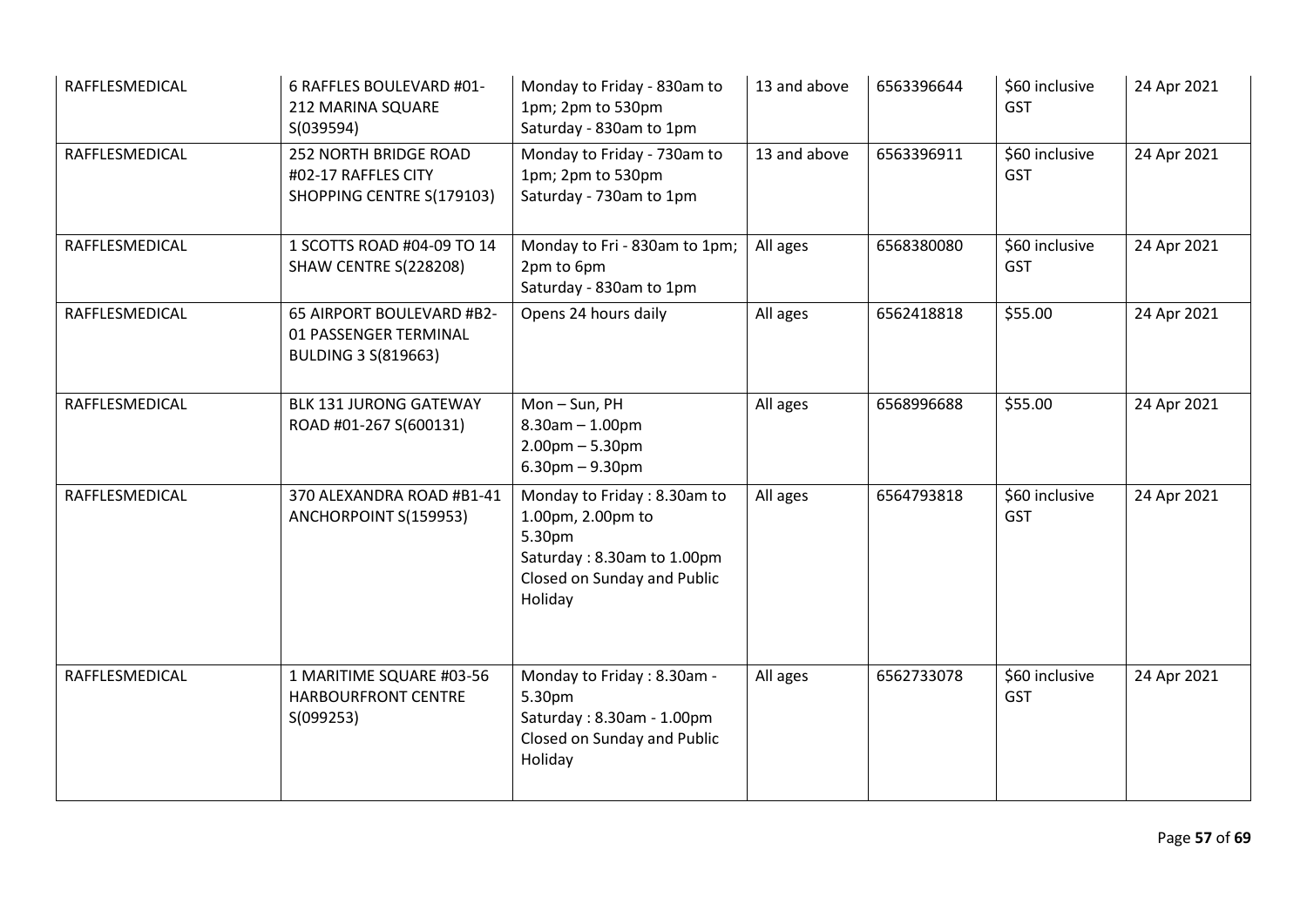| RAFFLESMEDICAL | 1 JURONG WEST CENTRAL 2<br>#B1A-19D JURONG POINT<br>SHOPPING CENTRE JP1<br>S(648886)                            | Monday to Friday:<br>8.30am to 1pm<br>2pm to 5.30pm<br>6.30pm to 9.30pm<br>Saturday and Sunday:<br>8.30am to 1pm<br><b>Public Holidays:</b><br>Close | 13 and above | 6567900583 | \$60.00                      | 24 Apr 2021 |
|----------------|-----------------------------------------------------------------------------------------------------------------|------------------------------------------------------------------------------------------------------------------------------------------------------|--------------|------------|------------------------------|-------------|
| RAFFLESMEDICAL | BLK 446 CLEMENTI AVENUE 3<br>#01-189 S(120446)                                                                  | Monday to Friday:<br>8.30am to 1pm<br>2pm to 5.30pm<br>6.30pm to 9.30pm<br>Saturday, Sunday and Public<br>Holiday:<br>8.30am to 1pm                  | 13 and above | 6568729043 | \$60.00                      | 24 Apr 2021 |
| RAFFLESMEDICAL | SINGAPORE CHANGI<br>INTERNEATIONAL #02-10<br>PASSENGER TERMINAL<br><b>BUILDING 1 S(819642)</b>                  | 24 hours                                                                                                                                             | All ages     | 6565431113 | \$60 inclusive<br><b>GST</b> | 24 Apr 2021 |
| RAFFLESMEDICAL | <b>65 AIRPORT BOULEVARD</b><br>DEPARTURE HALL #02-67<br>SINGAPORE CHANGI AIRPORT<br><b>TERMINAL 3 S(819663)</b> | 7am-11pm                                                                                                                                             | All ages     | 6562418333 | \$60 inclusive<br><b>GST</b> | 24 Apr 2021 |
| RAFFLESMEDICAL | <b>60 AIRPORT BOULEVARD</b><br>#B16-025 CHANGI AIRPORT<br><b>TERMINAL 2 S(819643)</b>                           | 8am-5.30pm                                                                                                                                           | All ages     | 6565431118 | \$60 inclusive<br><b>GST</b> | 24 Apr 2021 |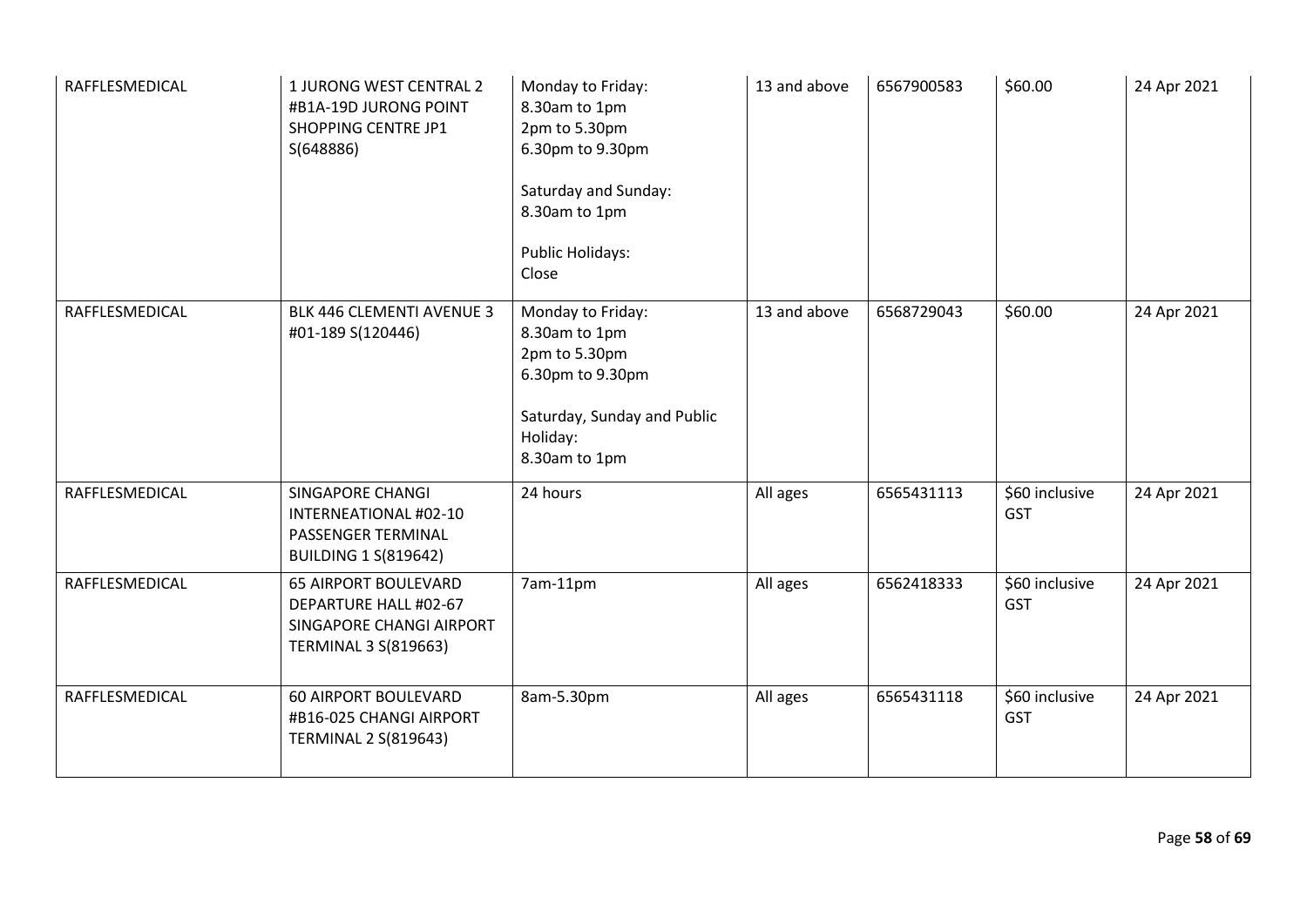| RAFFLESMEDICAL                           | 60 AIRPORT BOULEVARD #26-<br>053 PASSENGER TERMINAL<br><b>BUILDING 2 S(819643)</b>                   | 7am-11pm                                                                                                                                                                                                          | All ages | 6565463815 | \$60 inclusive<br><b>GST</b>                                                      | 24 Apr 2021 |
|------------------------------------------|------------------------------------------------------------------------------------------------------|-------------------------------------------------------------------------------------------------------------------------------------------------------------------------------------------------------------------|----------|------------|-----------------------------------------------------------------------------------|-------------|
| RAFFLESMEDICAL                           | 10 AIRPORT BOULEVARD #01-<br>01 ARRIVAL HALL, PASSENGER<br><b>TERMINAL BUILDING 4</b><br>S(819665)   | 24 hours                                                                                                                                                                                                          | All ages | 6565843133 | \$60 inclusive<br><b>GST</b>                                                      | 24 Apr 2021 |
| RAFFLESMEDICAL                           | 10 AIRPORT BOULEVARD #02-<br>88 DEPARTURE HALL,<br>PASSENGER TERMINAL<br><b>BUILDING 4 S(819665)</b> | 24 hours                                                                                                                                                                                                          | All ages | 6565842282 | \$60 inclusive<br><b>GST</b>                                                      | 24 Apr 2021 |
| RAFFLESMEDICAL                           | 20 AIRPORT BOULEVARD SATS<br><b>INFLIGHT CATERING CENTRE 1</b><br>S(819659)                          | 8.30am to 5.00pm                                                                                                                                                                                                  | All ages | 6563861203 | \$60 inclusive<br>GST                                                             | 24 Apr 2021 |
| SATA COMMHEALTH<br><b>MEDICAL CENTRE</b> | BLK 715 ANG MO KIO AVENUE<br>6 #01-4008 & 4010 S(560715)                                             | Monday to Friday:<br>$8:30$ am $-12:00$ pm<br>1:00 pm $-$ 5:00 pm<br>Closed for lunch break &<br>cleaning:<br>12:00 pm $-$ 1:00 pm<br>Saturday:<br>$8:30$ am $-1:00$ pm<br>Closed on Sundays & Public<br>Holidays | All ages | 6562446688 | \$19.26 (incl.<br>GST)<br>\$28 inclusive of<br>GST from 17<br>May 2021<br>onwards | 24 Apr 2021 |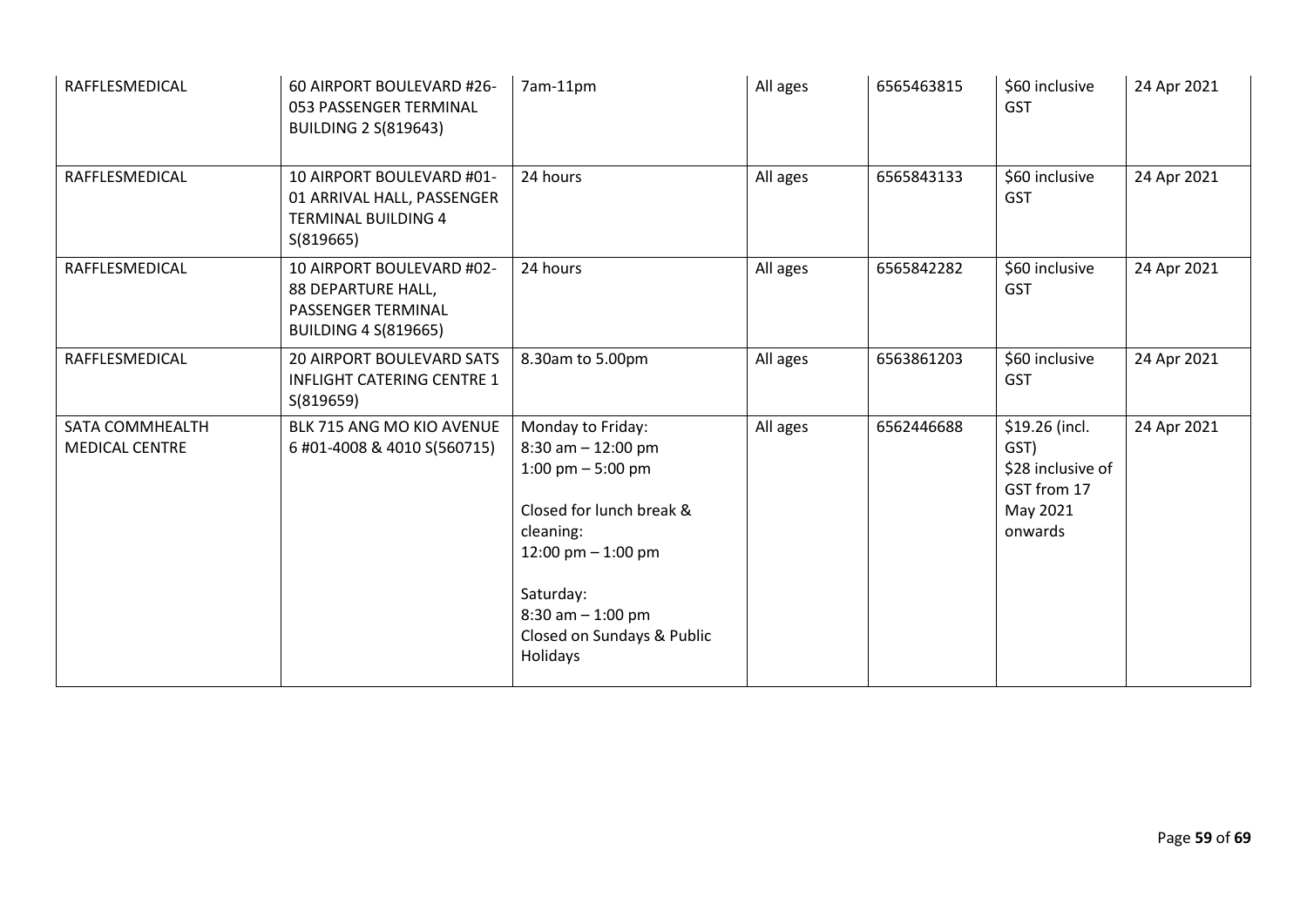| SATA COMMHEALTH<br><b>MEDICAL CENTRE</b> | <b>BLK 135 JURONG GATEWAY</b><br>ROAD #04-345 S(600135) | Monday to Friday:<br>$8:30$ am $- 12:00$ pm<br>1:00 pm $-$ 5:00 pm<br>Closed for lunch break &<br>cleaning:<br>12:00 pm $-$ 1:00 pm<br>Saturday:<br>$8:30$ am $-1:00$ pm<br>Closed on Sundays & Public<br>Holidays  | All ages | 6562446688 | \$19.26 (incl.<br>GST)<br>\$28 inclusive of<br>GST from 17<br>May 2021<br>onwards | 24 Apr 2021 |
|------------------------------------------|---------------------------------------------------------|---------------------------------------------------------------------------------------------------------------------------------------------------------------------------------------------------------------------|----------|------------|-----------------------------------------------------------------------------------|-------------|
| SATA COMMHEALTH<br><b>MEDICAL CENTRE</b> | 351 CHAI CHEE STREET<br>S(468982)                       | Monday to Friday:<br>$8:30$ am $- 12:00$ pm<br>1:00 pm $-$ 5:00 pm<br>Closed for lunch break &<br>cleaning:<br>12:00 pm $-$ 1:00 pm<br>Saturday:<br>$8:30$ am $- 1:00$ pm<br>Closed on Sundays & Public<br>Holidays | All ages | 6562446688 | \$19.26 (incl.<br>GST)<br>\$28 inclusive of<br>GST from 17<br>May 2021<br>onwards | 24 Apr 2021 |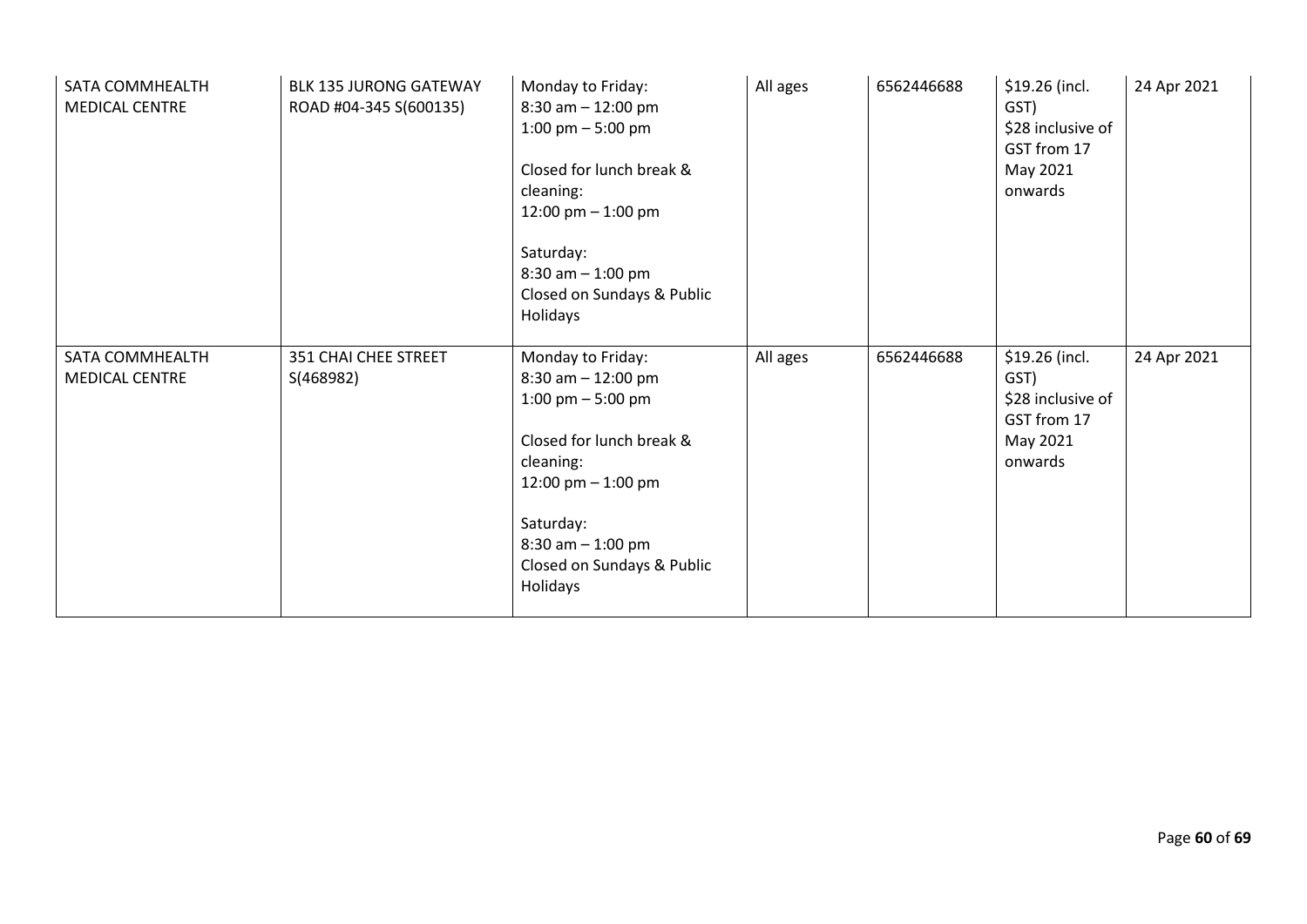| SATA COMMHEALTH<br><b>MEDICAL CENTRE</b> | 900 SOUTH WOODLANDS DR<br>#04-01 WOODLANDS CIVIC<br><b>CENTRE S(730900)</b> | Monday to Friday:<br>$8:30$ am $- 12:00$ pm<br>1:00 pm $-$ 5:00 pm<br>Closed for lunch break &<br>cleaning:<br>12:00 pm $-$ 1:00 pm<br>Saturday:<br>$8:30$ am $-1:00$ pm<br>Closed on Sundays & Public<br>Holidays | All ages | 6562446688 | \$19.26 (incl.<br>GST)<br>\$28 inclusive of<br>GST from 17<br>May 2021<br>onwards | 24 Apr 2021 |
|------------------------------------------|-----------------------------------------------------------------------------|--------------------------------------------------------------------------------------------------------------------------------------------------------------------------------------------------------------------|----------|------------|-----------------------------------------------------------------------------------|-------------|
| SATA COMMHEALTH<br><b>MEDICAL CENTRE</b> | 5 TAMPINES CENTRAL 6 #01-<br>01A TELEPARK S(529482)                         | Monday to Friday:<br>$8:30$ am $- 12:00$ pm<br>1:00 pm $-$ 5:00 pm<br>Closed for lunch break &<br>cleaning:<br>12:00 pm $-$ 1:00 pm<br>Saturday:<br>$8:30$ am $-1:00$ pm<br>Closed on Sundays & Public<br>Holidays | All ages | 6562446688 | \$19.26 (incl.<br>GST)<br>\$28 inclusive of<br>GST from 17<br>May 2021<br>onwards | 24 Apr 2021 |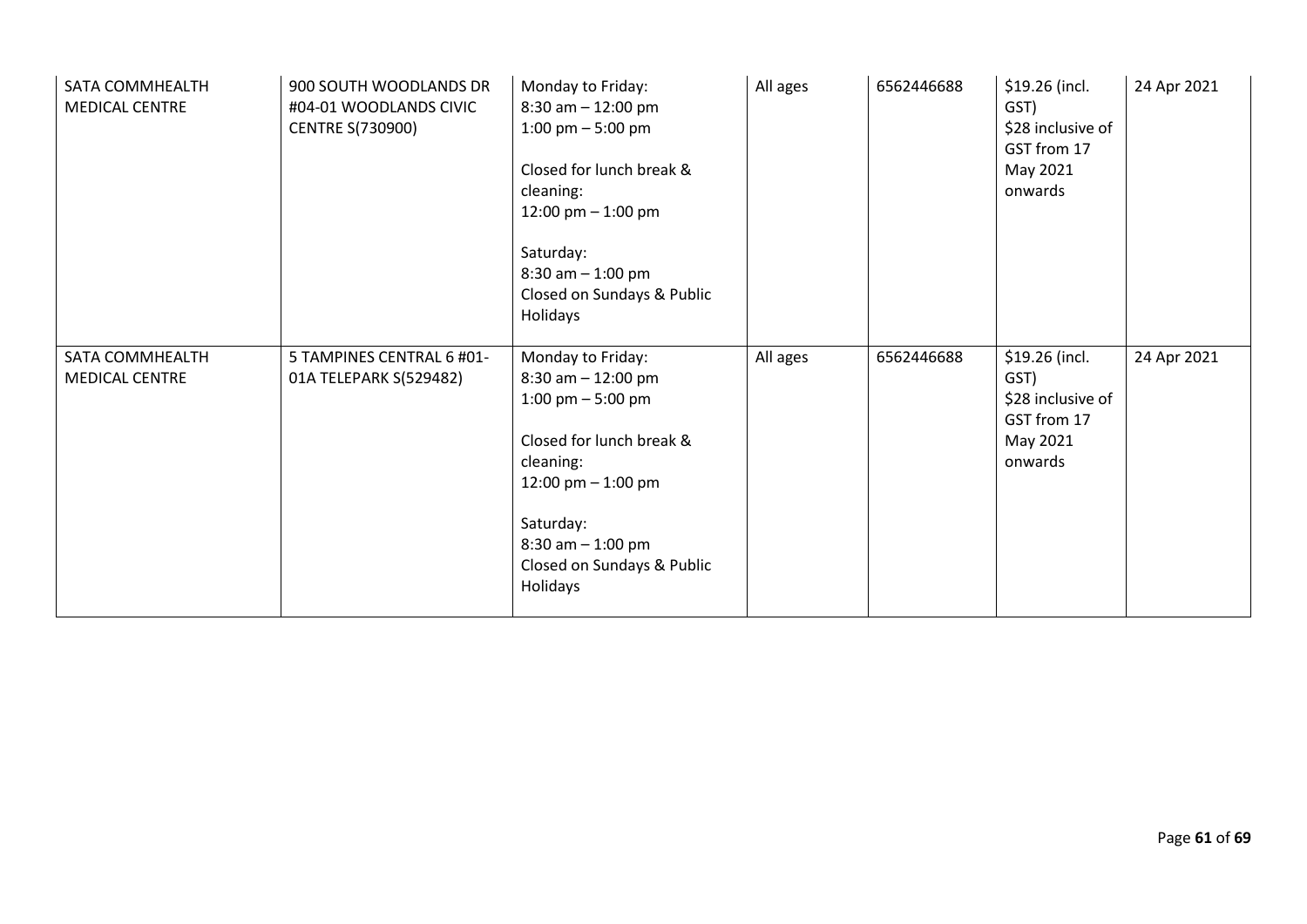| SATA COMMHEALTH<br>MEDICAL CENTRE          | <b>1 SIANG KUANG AVENUE</b><br>SENNETT ESTATE S(347919)                | Monday to Friday:<br>$8:30$ am $- 12:00$ pm<br>1:00 pm $-$ 5:00 pm<br>Closed for lunch break &<br>cleaning:<br>12:00 pm $-$ 1:00 pm<br>Saturday:<br>$8:30$ am $-1:00$ pm<br>Closed on Sundays & Public<br>Holidays | All ages     | 6562446688 | \$19.26 (incl.<br>GST)<br>\$28 inclusive of<br>GST from 17<br>May 2021<br>onwards | 24 Apr 2021 |
|--------------------------------------------|------------------------------------------------------------------------|--------------------------------------------------------------------------------------------------------------------------------------------------------------------------------------------------------------------|--------------|------------|-----------------------------------------------------------------------------------|-------------|
| SEACARE MARITIME<br>MEDICAL CENTRE PTE LTD | 100 TRAS STREET #18-02/03<br>100AM TOWER S(079027)                     | Mon - Fri 9am to 5pm<br>Sat 9am to 1pm<br>Sun/Ph Closed                                                                                                                                                            | 13 and above | 6562227728 | \$86 (inclusive<br>GST)                                                           | 24 Apr 2021 |
| SECTORAL MEDICAL CENTRE<br>@ 63 LOYANG WAY | <b>63 LOYANG WAY LOYANG</b><br>INDUSTRIAL ESTATE S(508753)             | Mon-fri 9-1pm, 2.30-4.30pm,<br>6-10pm<br>Sat/sun 9-1pm, 6-9pm<br>Ph closed                                                                                                                                         | All ages     | 6566352272 | \$50.00                                                                           | 24 Apr 2021 |
| <b>SHALOM CLINIC &amp; SURGERY</b>         | BLK 123 BT MERAH LANE 1<br>#01-104 ALEXANDRA VILLAGE<br>S(150123)      | 9-1230pm; 2-5pm                                                                                                                                                                                                    | 13 and above | 6562780270 | \$50.00                                                                           | 24 Apr 2021 |
| <b>SHENTON MEDICAL GROUP</b>               | 2 CHANGI BUSINESS PARK<br>AVENUE 1 #01-03 UE BIZHUB<br>EAST S(486015)  | <b>Public Holiday: Closed</b><br>Monday to Friday: 08:30 am<br>to 01:00 pm, 02:00 pm to<br>05:30 pm<br>Saturday and Sunday: Closed                                                                                 | All ages     | 6566362490 | \$55.00                                                                           | 24 Apr 2021 |
| <b>SHENTON MEDICAL GROUP</b>               | 90 BRAS BASAH ROAD #B1-02<br><b>ESPLANADE MRT STATION</b><br>S(189562) | Mon to Fri: 8:30am to 1:00pm,<br>2:00pm to 5:30pm, Sat:<br>8:30am to 12:30pm, Sun and<br>PH: Closed                                                                                                                | 13 and above | 6562339742 | SGD 51.40<br>(excluding GST)                                                      | 24 Apr 2021 |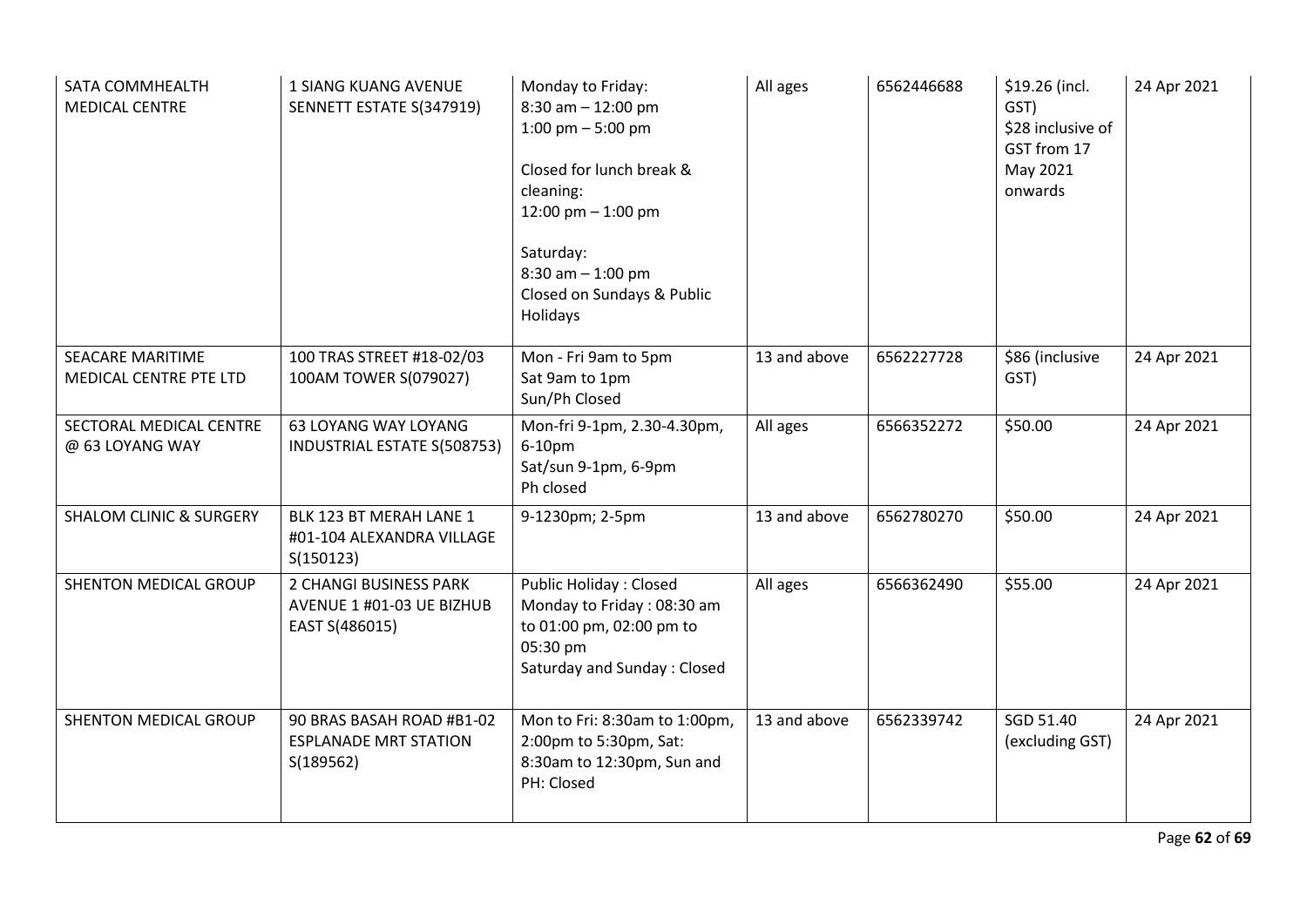| SHENTON MEDICAL GROUP | 26 SENTOSA GATEWAY #B2-01<br>S(098138)                             | Mon to Sun and PH: 9:00am to<br>1:00pm, 2:00pm to 6:00pm                                                                                                                                                                          | 13 and above | 6562339742 | SGD 51.40<br>(excluding GST) | 24 Apr 2021 |
|-----------------------|--------------------------------------------------------------------|-----------------------------------------------------------------------------------------------------------------------------------------------------------------------------------------------------------------------------------|--------------|------------|------------------------------|-------------|
| SHENTON MEDICAL GROUP | 8A MARINA BOULEVARD #B2-<br>76 MARINA BAY LINK MALL<br>S(018984)   | Mon to Fri: 8:30am to 1:00pm,<br>2:00pm to 5:30pm, Sat, Sun<br>and PH: Closed                                                                                                                                                     | 13 and above | 6562339742 | SGD 51.40<br>(excluding GST) | 24 Apr 2021 |
| SHENTON MEDICAL GROUP | 1 RAFFLES QUAY #09-02 ONE<br>RAFFLES QUAY NORTH TOWER<br>S(048583) | Mon to Fri: 8:30am to 1:00pm,<br>2:00pm to 5:30pm, Sat, Sun<br>and PH: Closed                                                                                                                                                     | 13 and above | 6562339742 | SGD 51.40<br>(excluding GST) | 24 Apr 2021 |
| SHENTON MEDICAL GROUP | 10 ANSON RD #36-8/9/10<br><b>INTERNATIONAL PLAZA</b><br>S(079903)  | Mon to Fri: 8:00am to 5:30pm,<br>Sat: 8:30am to 12:30pm, Sun<br>and PH: Closed (GP<br>consultation) Mon to Fri:<br>8:30am to 12:00pm, 2:00pm to<br>4:30pm, Sat: 8:30am to<br>11:30pm, Sun and PH: Closed<br>(Medical Examination) | 13 and above | 6562339742 | SGD 51.40<br>(excluding GST) | 24 Apr 2021 |
| SHENTON MEDICAL GROUP | 11 COLLYER QUAY #19-01 THE<br><b>ARCADE S(049317)</b>              | Mon to Fri: 8:30am to 5:30pm,<br>Sat: 8:30am to 12:30pm, Sun<br>and PH: Closed                                                                                                                                                    | 13 and above | 6562339742 | SGD 51.40<br>(excluding GST) | 24 Apr 2021 |
| SILVER CROSS MEDICAL  | 3 CHEONG CHIN NAM ROAD<br>S(599728)                                | <b>MON - FRI</b><br>$8:00am - 1:00pm$<br>2:00pm-9:00pm<br>Sat, Sun & Public Holidays<br>$8:00am - 1:00pm$<br>2:00pm-9:00pm                                                                                                        | 13 and above | 6568751191 | \$50.00                      | 24 Apr 2021 |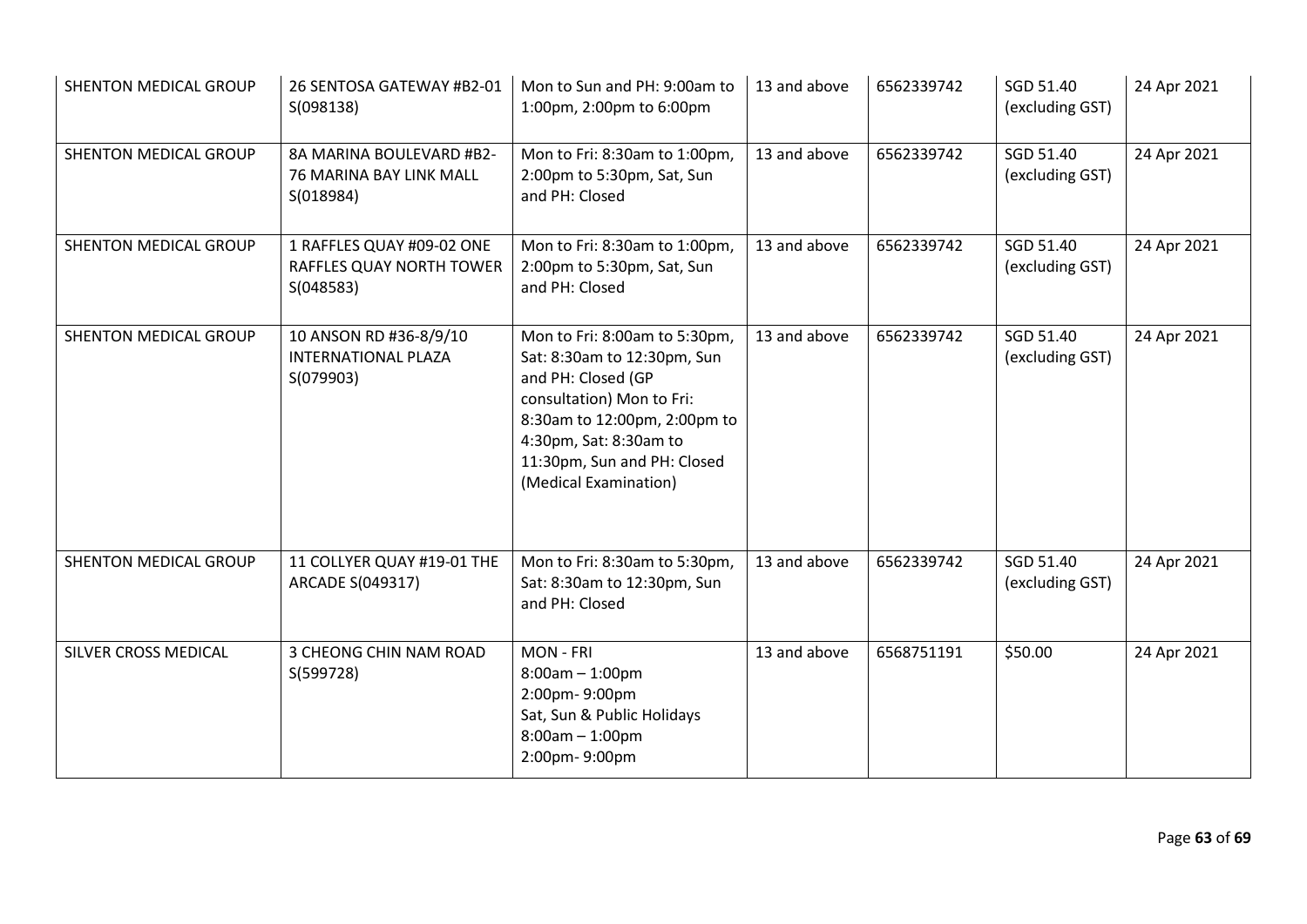| SILVER CROSS MEDICAL      | 275A HOLLAND AVENUE<br>S(278993)                                      | MON - FRI<br>$8:00am - 9:00pm$<br>Sat, Sun & Public Holidays<br>$8:00am - 9:00pm$                                                                                                    | 13 and above | 6564622818 | \$50.00          | 24 Apr 2021 |
|---------------------------|-----------------------------------------------------------------------|--------------------------------------------------------------------------------------------------------------------------------------------------------------------------------------|--------------|------------|------------------|-------------|
| SILVER CROSS MEDICAL      | BLK 502 JURONG WEST AVE 1<br>#01-803 S(640502)                        | <b>MON - FRI</b><br>$8:00am - 10:00pm$<br>Sat, Sun & Public Holidays<br>$8:00am - 10:00pm$                                                                                           | 13 and above | 6568992141 | \$50.00          | 24 Apr 2021 |
| SILVER CROSS MEDICAL      | BLK 846 YISHUN RING ROAD<br>#01-3661 S(760846)                        | Mon to Fri<br>$8:00am - 5:00pm$<br>$6:00 \text{pm} - 9:00 \text{pm}$<br>Sat, & Public Holidays<br>$8:00am - 5:00pm$<br>Sun<br>$8:00am - 5:00pm$<br>$6:00 \text{pm} - 9:00 \text{pm}$ | 13 and above | 6567599181 | \$50.00          | 24 Apr 2021 |
| SOON LEE MEDICAL CLINIC   | 3 SOON LEE STREET #01-15<br>PIONEER JUNCTION S(627606)                | Friday 8:30am-6:30pm<br>Saturday 8:30am-4:30pm<br>Sunday & PH Closed<br>Monday 8:30am-6:30pm<br>Tuesday 8:30am-6:30pm<br>Wednesday 8:30am-6:30pm<br>Thursday 8:30am-6:30pm           | 7 and above  | 6569779670 | <b>FROM \$36</b> | 24 Apr 2021 |
| SPEEDOC                   | 991C ALEXANDRA ROAD #1-<br>13B S(119971)                              | 24 hours (by appointment<br>only)                                                                                                                                                    | All ages     | 6569779543 | \$35.00          | 24 Apr 2021 |
| STARMED SPECIALIST CENTRE | 500 OLD CHOA CHU KANG<br>ROAD #01-68 SUNGEI TENGAH<br>LODGE S(698924) | Monday to Sunday including<br>Public Holiday<br>9:30am to 8:00pm                                                                                                                     | 13 and above | 6562350768 | \$50.00          | 24 Apr 2021 |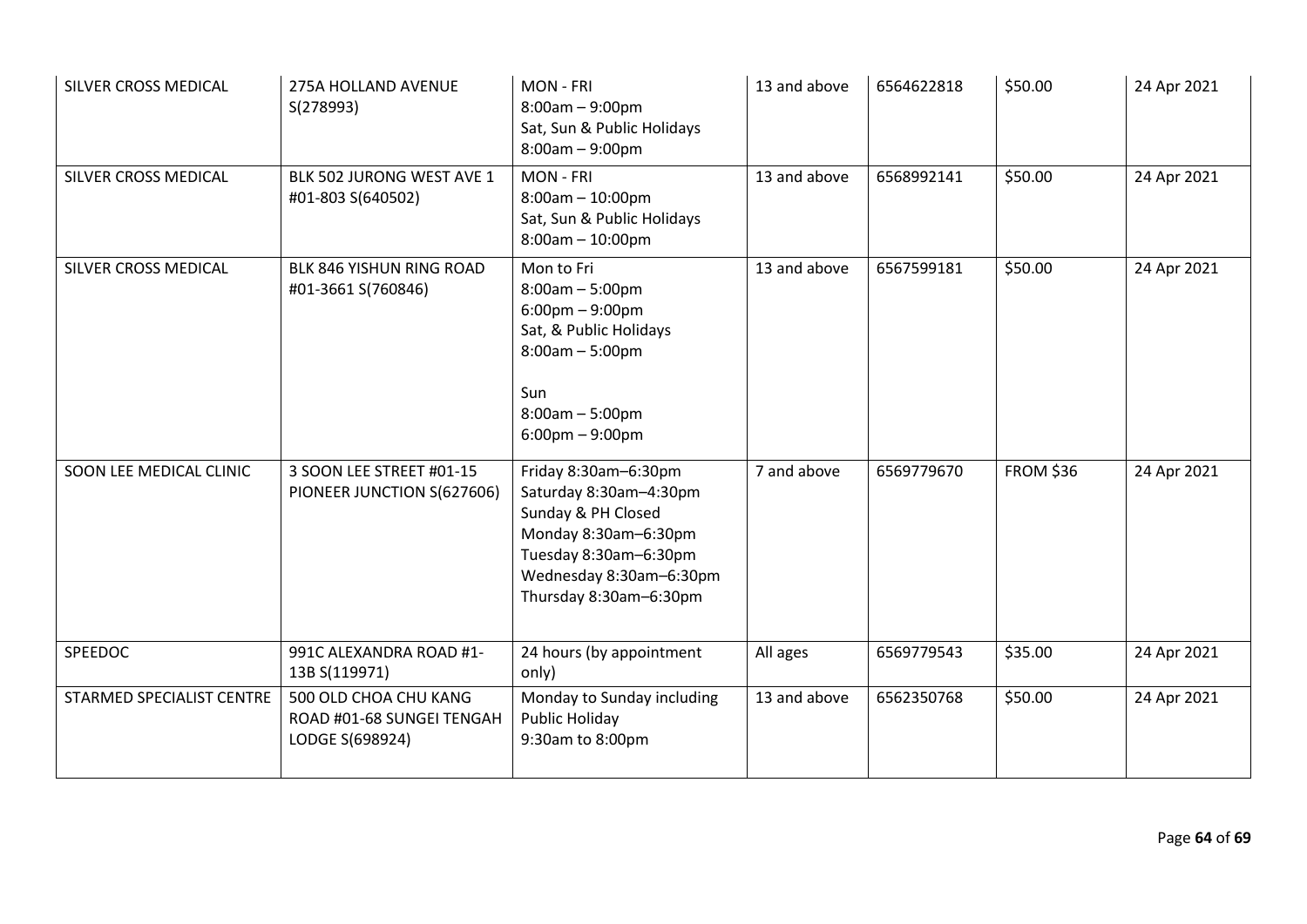| STARMED SPECIALIST CENTRE<br>PTE LTD                    | <b>12 FARRER PARK STATION</b><br>ROAD #01-05/06/07/08/09<br>S(217565)                 | Monday to Friday: 8.00am -<br>5.00pm<br>Saturday: 8.00am - 12.30pm                                                | 13 and above | 6563226340 | \$50.00                                  | 24 Apr 2021 |
|---------------------------------------------------------|---------------------------------------------------------------------------------------|-------------------------------------------------------------------------------------------------------------------|--------------|------------|------------------------------------------|-------------|
| THE CHEST AND INTERNAL<br><b>MEDICINE CLINIC</b>        | 38 IRRAWADDY ROAD #10-25<br>MOUNT ELIZABETH NOVENA<br>SPECIALIST CENTRE S(329563)     | Monday to Friday 9 am to 5<br>pm<br>Saturday 9 am to 1 pm                                                         | 13 and above | 6566944333 | \$50.00                                  | 24 Apr 2021 |
| THE FAMILY CLINIC @<br><b>TOWNER</b>                    | BLK 101 TOWNER ROAD #01-<br>202 S(322101)                                             | 0830-1200. Mon-Sat<br>1800-2100 Mon-Fri                                                                           | All ages     | 6562950995 | \$80.00                                  | 24 Apr 2021 |
| THE GOOD CLINIC                                         | 5001 BEACH ROAD #01-13<br><b>GOLDEN MILE COMPLEX</b><br>S(199588)                     | 9 am to 6pm weekday<br>Saturday 9 am to 1 pm                                                                      | 13 and above | 6562982013 | \$48.15                                  | 24 Apr 2021 |
| THOMSON GP CLINIC                                       | 2 BALESTIER ROAD #01-671<br><b>BALESTIER HILL SHOPPING</b><br><b>CENTRE S(320002)</b> | Monday to Friday: 8.30am -<br>5.00pm<br>Saturday: $8.30$ am $-1.00$ pm<br>Closed on Sunday and Public<br>Holidays | All ages     | 6569338377 | \$51.36<br><b>INCLUSIVE OF</b><br>7% GST | 24 Apr 2021 |
| THOMSON MEDICAL CENTRE                                  | 339 THOMSON ROAD<br>S(307677)                                                         | 24 Hours                                                                                                          | All ages     | 6563508812 | \$51.35                                  | 24 Apr 2021 |
| <b>TRINITY MEDICAL &amp;</b><br><b>AESTHETIC CLINIC</b> | BLK 151 SIMEI STREET 1 #01-<br>33 S(520151)                                           | Monday-Friday<br>8.30am-1pm<br>2pm-4pm                                                                            | All ages     | 6562602822 | \$55.00                                  | 24 Apr 2021 |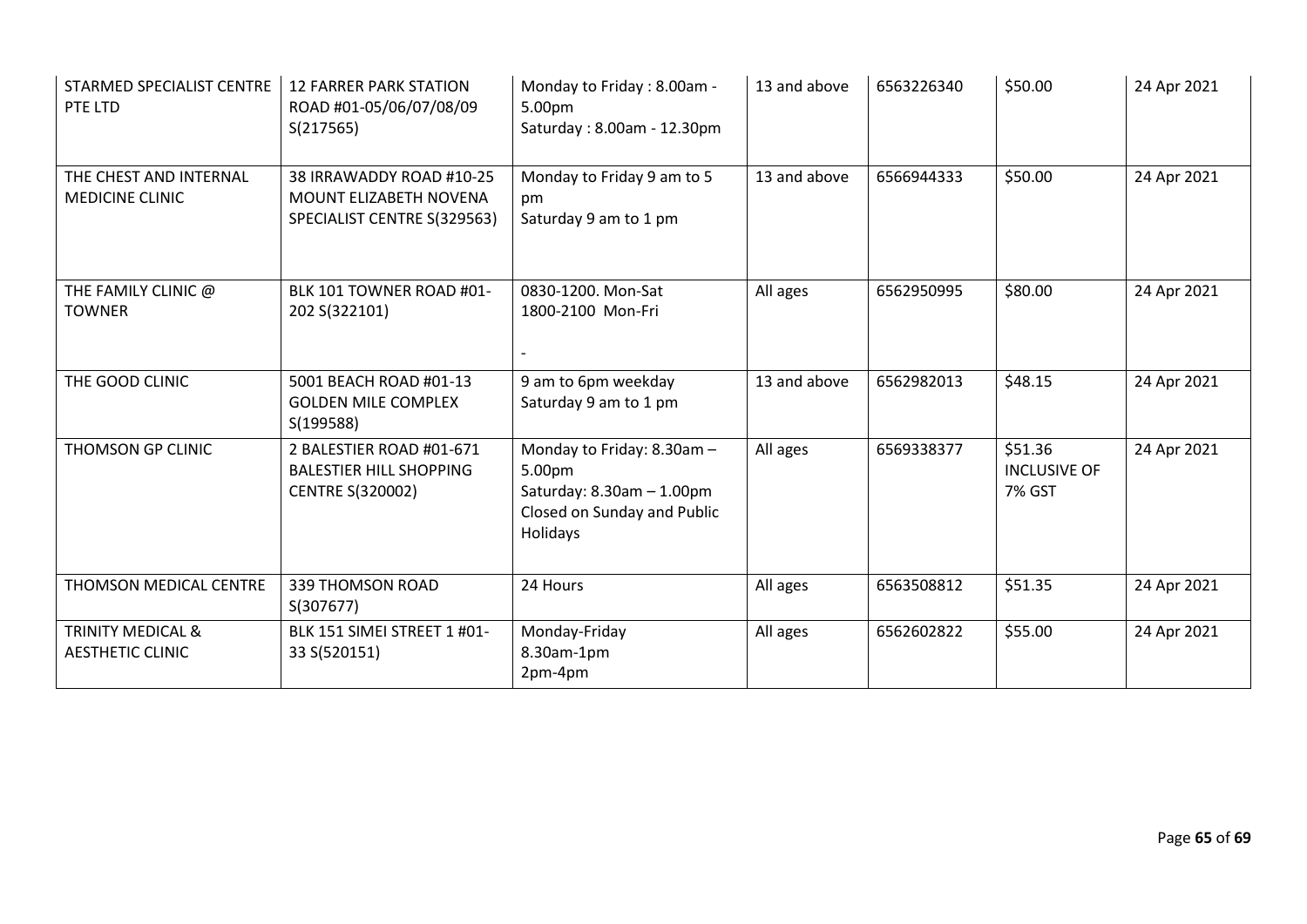| TRINITY MEDICAL CLINIC                           | <b>BLK 130 JURONG GATEWAY</b><br>ROAD #02-205/207 S(600130)           | Mon to Sun: 9am - 12.30pm<br>(Last appt: 12pm)<br>Mon to Fri: 2pm to 5pm (Last<br>appt: 4.30pm)<br>Tues & Thurs: 6pm to 9pm<br>(Last appt: 8.30pm)<br>*Clinic close on Public Holidays | 7 and above | 6565607088 | \$55.00 | 24 Apr 2021 |
|--------------------------------------------------|-----------------------------------------------------------------------|----------------------------------------------------------------------------------------------------------------------------------------------------------------------------------------|-------------|------------|---------|-------------|
| TRINITY MEDICAL PTE LTD<br>(SHENTON)             | 6 SHENTON WAY #21-10 OUE<br><b>DOWNTOWN S(068809)</b>                 | Monday to Friday: 9am to 1pm<br>Monday to Friday: 2pm to<br>5.30pm (Last appointment at<br>5pm)<br>Clinic close on weekends &<br>public holidays                                       | All ages    | 6562279918 | \$58.85 | 27 Apr 2021 |
| TRUE MEDICAL CLINIC PAYA<br><b>LEBAR QUARTER</b> | 10 PAYA LEBAR ROAD #04-26<br>PAYA LEBAR QUARTER<br>S(409057)          | Monday-Friday 8.30am-1pm,<br>2pm-5.30pm<br>Saturday 8.30am-1pm<br>Sundays/Public Holidays -<br>Closed                                                                                  | All ages    | 6569701933 | \$53.50 | 24 Apr 2021 |
| TRUE MEDICAL CLINIC<br><b>TAMPINES WEST</b>      | 824 TAMPINES STREET 81 #01-<br><b>26 TAMPINES GROVE</b><br>S(520824)  | 8am-2pm, 6pm-11pm daily<br>including weekends and public<br>holidays                                                                                                                   | All ages    | 6569090324 | \$53.50 | 24 Apr 2021 |
| TUAS SOUTH MEDICAL<br><b>CENTRE</b>              | 6 TUAS SOUTH STREET 15 #01-<br>103 CDPL (TUAS) DORMITORY<br>S(636906) | Mon to Sun: 9.30am - 4.30pm<br>PH: 9.30am - 12.30pm                                                                                                                                    | All ages    | 6569700747 | \$42.80 | 27 Apr 2021 |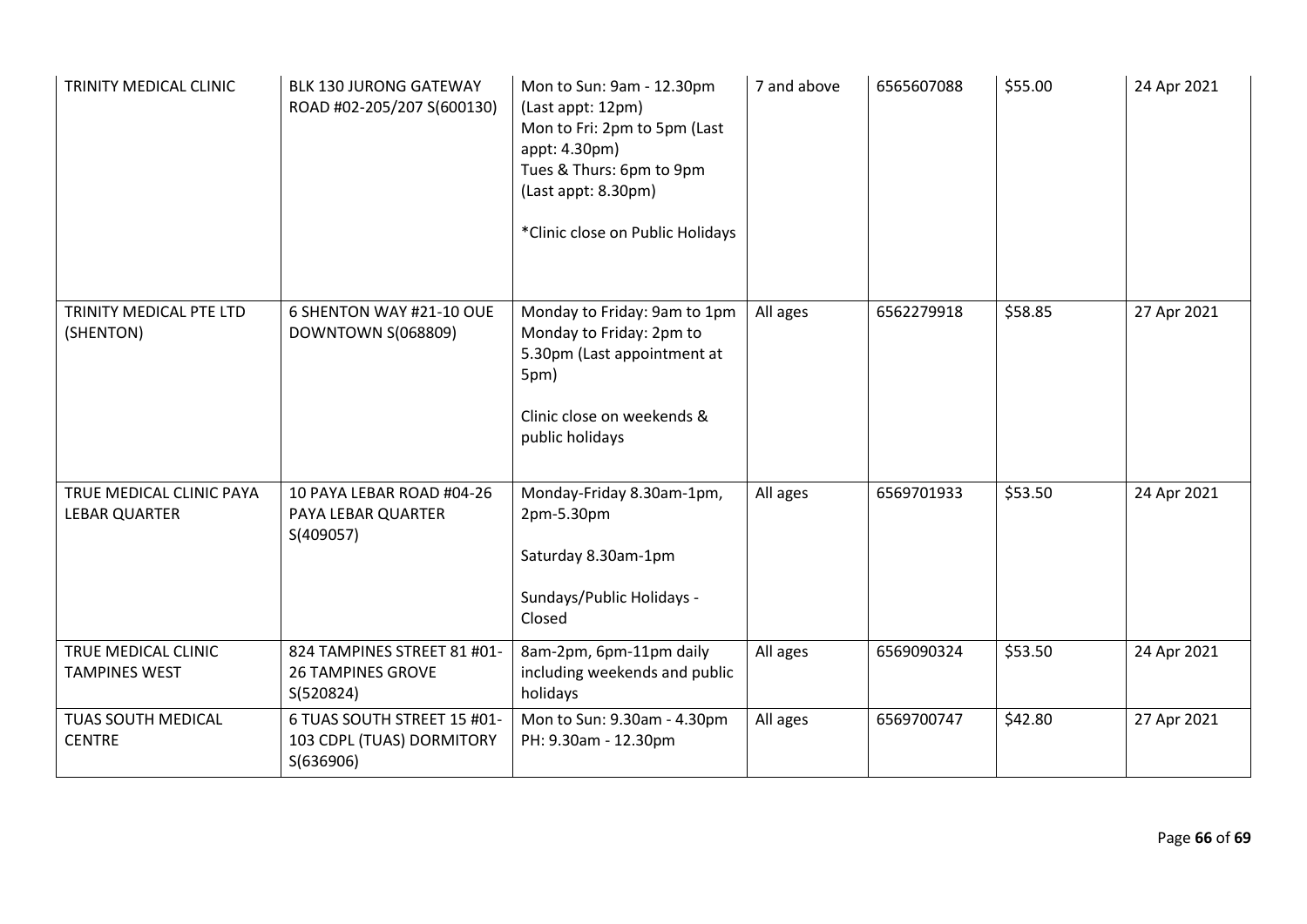| TUAS VIEW MEDICAL CENTRE                | 70 TUAS SOUTH AVENUE 1<br>#02-00 TUAS VIEW<br>DORMITORY S(637285) | Mon to Sun: 9.30am - 4.30pm<br>PH: 9.30am - 12.30pm                                                                                                        | All ages     | 6569700000 | \$42.80      | 27 Apr 2021 |
|-----------------------------------------|-------------------------------------------------------------------|------------------------------------------------------------------------------------------------------------------------------------------------------------|--------------|------------|--------------|-------------|
| TWIN CITY MEDICAL CENTRE                | 1 KIM SENG PROMENADE #01-<br>136 GREAT WORLD CITY<br>S(237994)    | Mon to Fri - 8.30am to<br>12.30pm; 2.00pm to 5.00pm<br>Sat - 8.30am to 12.30pm                                                                             | All ages     | 6562351175 | \$48.15      | 24 Apr 2021 |
| UNIHEALTH 24-HR CLINIC<br>(JURONG EAST) | <b>BLK 135 JURONG GATEWAY</b><br>ROAD #01-317 S(600135)           | 24HOURS                                                                                                                                                    | All ages     | 6569705868 | \$49 onwards | 24 Apr 2021 |
| UNITED MEDICAL<br><b>PRACTITIONERS</b>  | BLK 139 TAMPINES STREET 11<br>#01-16 S(521139)                    | Mon – Fri<br>$8.30$ am $- 12.30$ pm<br>$2.00pm - 4.30pm$<br>$6.45$ pm $- 8.45$ pm<br>Sat, Sun<br>$8.30$ am $- 12.30$ pm<br><b>Public Holidays</b><br>Close | 13 and above | 6567812281 | \$50.00      | 24 Apr 2021 |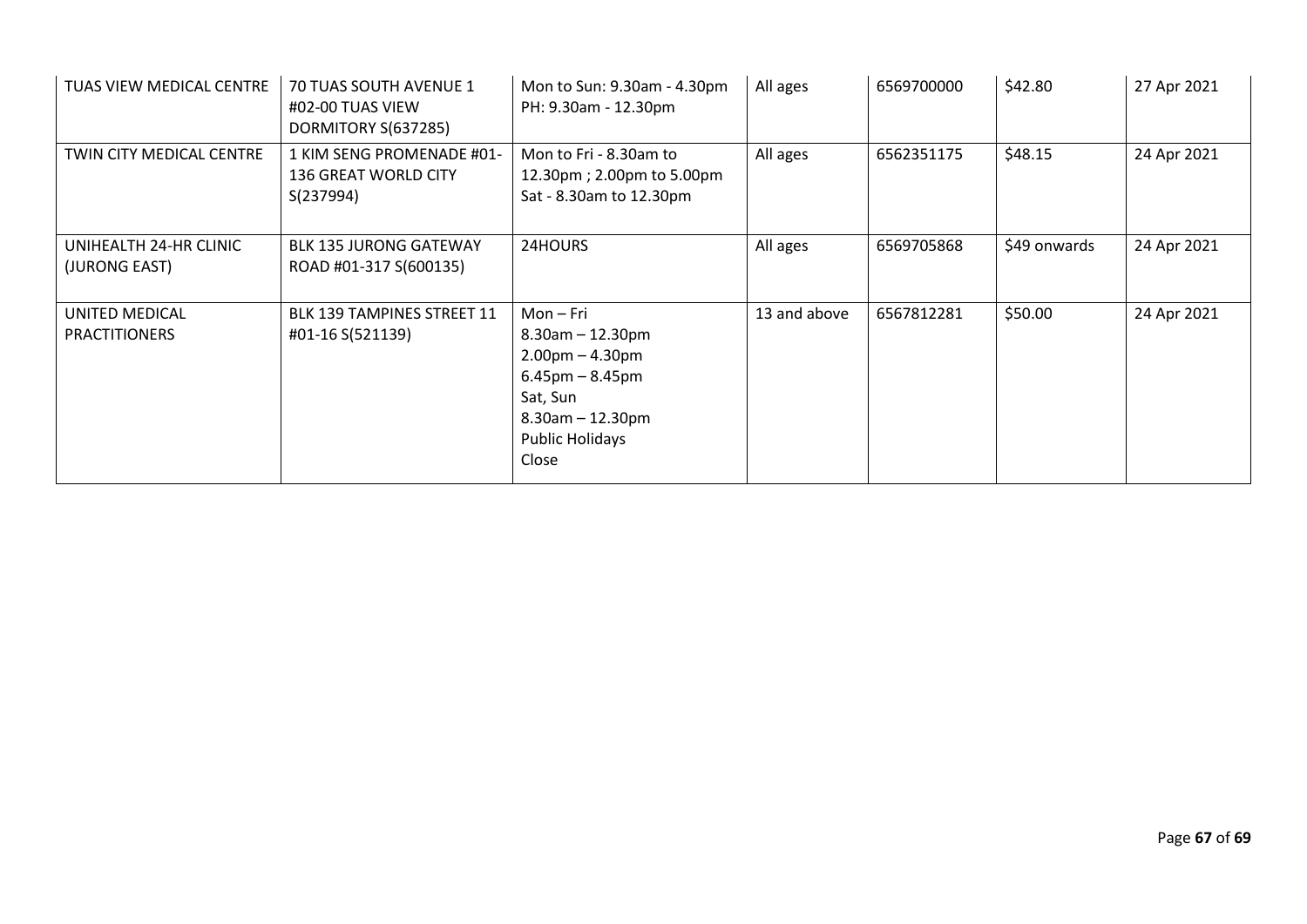| UNIVERSITY HEALTH CENTRE                   | 20 LOWER KENT RIDGE ROAD<br>#01-00 S(119080)                          | Monday to<br>Wednesday: 8.30am -<br>12.00pm<br>1.30pm - 5.30pm<br>Thursday: 8.30am - 12.00pm<br>1.30pm - 4.30pm<br>Friday: 8.30am - 12.00pm<br>1.30pm - 5.00pm<br>Saturday, Sunday<br>& Public Holidays: Closed<br>1. Swabs by appointment basis<br>only. Please call clinic to<br>enquire<br>2. Swabs strictly for NUS<br>community only | 13 and above | Antigen rapid<br>testing (ART) at<br>the University<br>Health Centre is<br>only available<br>for staff and<br>students of<br>National<br>University of<br>Singapore | \$45 nett,<br>inclusive of GST | 24 Apr 2021 |
|--------------------------------------------|-----------------------------------------------------------------------|-------------------------------------------------------------------------------------------------------------------------------------------------------------------------------------------------------------------------------------------------------------------------------------------------------------------------------------------|--------------|---------------------------------------------------------------------------------------------------------------------------------------------------------------------|--------------------------------|-------------|
| <b>URGENT CARE CLINIC</b><br>INTERNATIONAL | 181 KITCHENER ROAD #01-01<br>PARKROYAL ON KITCHENER<br>ROAD S(208533) | 0800h-1700h Monday to<br>Saturday<br><b>Closed Sundays and Public</b><br>Holidays                                                                                                                                                                                                                                                         | 13 and above | 6569105388                                                                                                                                                          | \$50.00                        | 24 Apr 2021 |
| VIVIEN @<br>ROBINSON.PRACTICE              | 80 ROBINSON ROAD #01-01A<br>S(068898)                                 | Mondays - Fridays 8.30am-<br>5.30pm<br>Saturdays 8.30-12.30                                                                                                                                                                                                                                                                               | 13 and above | 6562261216                                                                                                                                                          | \$65-\$80                      | 24 Apr 2021 |
| <b>WL&amp;H MEDICAL</b>                    | 1 SCOTTS ROAD #20-11 SHAW<br><b>CENTRE S(228208)</b>                  | Monday to Friday: 9:00am -<br>1:00 <sub>pm</sub><br>2:00pm - 5:30pm<br>Saturday: 9:00am to 1:00pm                                                                                                                                                                                                                                         | All ages     | 6566629366                                                                                                                                                          | \$30.00                        | 24 Apr 2021 |